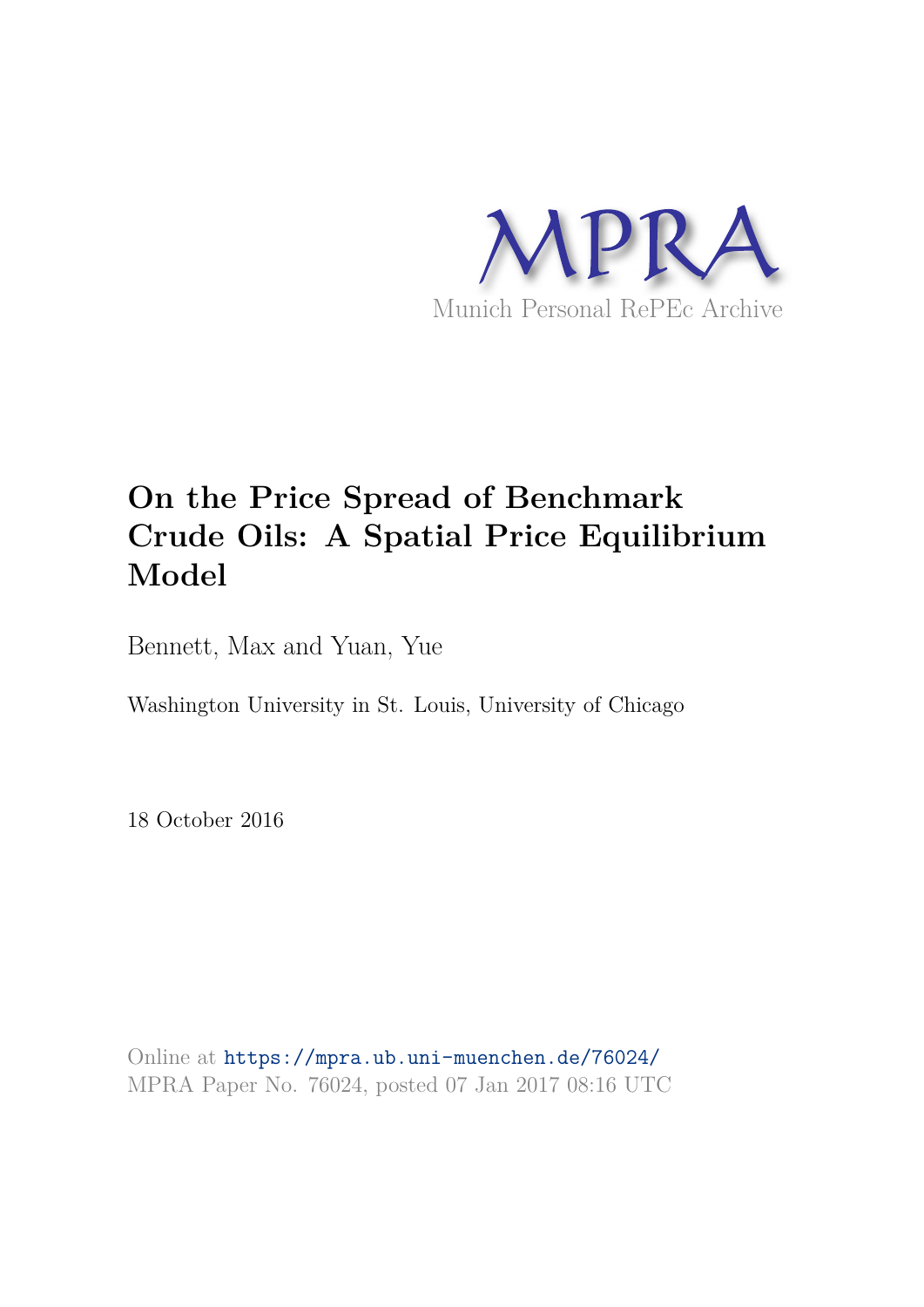# **On the Price Spread of Benchmark Crude Oils: A Spatial Price Equilibrium Model**<sup>∗</sup>

Max S. Bennett

YUE CHARLES YUAN

Washington University in St. Louis max.bennett@wustl.edu

University of Chicago yuany@uchicago.edu

October 18, 2016

#### **Abstract**

Benchmark crude oils exhibited dramatic fluctuations in price spreads in the recent decade, a phenomenon that rarely occurred in earlier decades. This paper develops a rational expectations two-period model of spatial price equilibrium, and departs from standard models by assuming increasing marginal costs of transportation and storage. We econometrically validate our model using a dataset that covers an extended time period. The model allows us to determine the underlying causes of the unique phenomenon of drastically changing crude oil price spreads over the past decade.

<sup>∗</sup>We are grateful to Andrew Atkeson, Pablo Fajgelbaum, Sebastian Galiani, François Geerolf, Bruce Petersen, Dorothy Petersen, George S. Tolley, Pierre-Olivier Weill, and seminar participants at Chicago, UCLA, and WUSTL for helpful comments. An earlier version of the paper was circulated under the title "Spatial Price Equilibrium with Convex Marginal Costs of Transportation: Applications to the Brent-WTI Spread."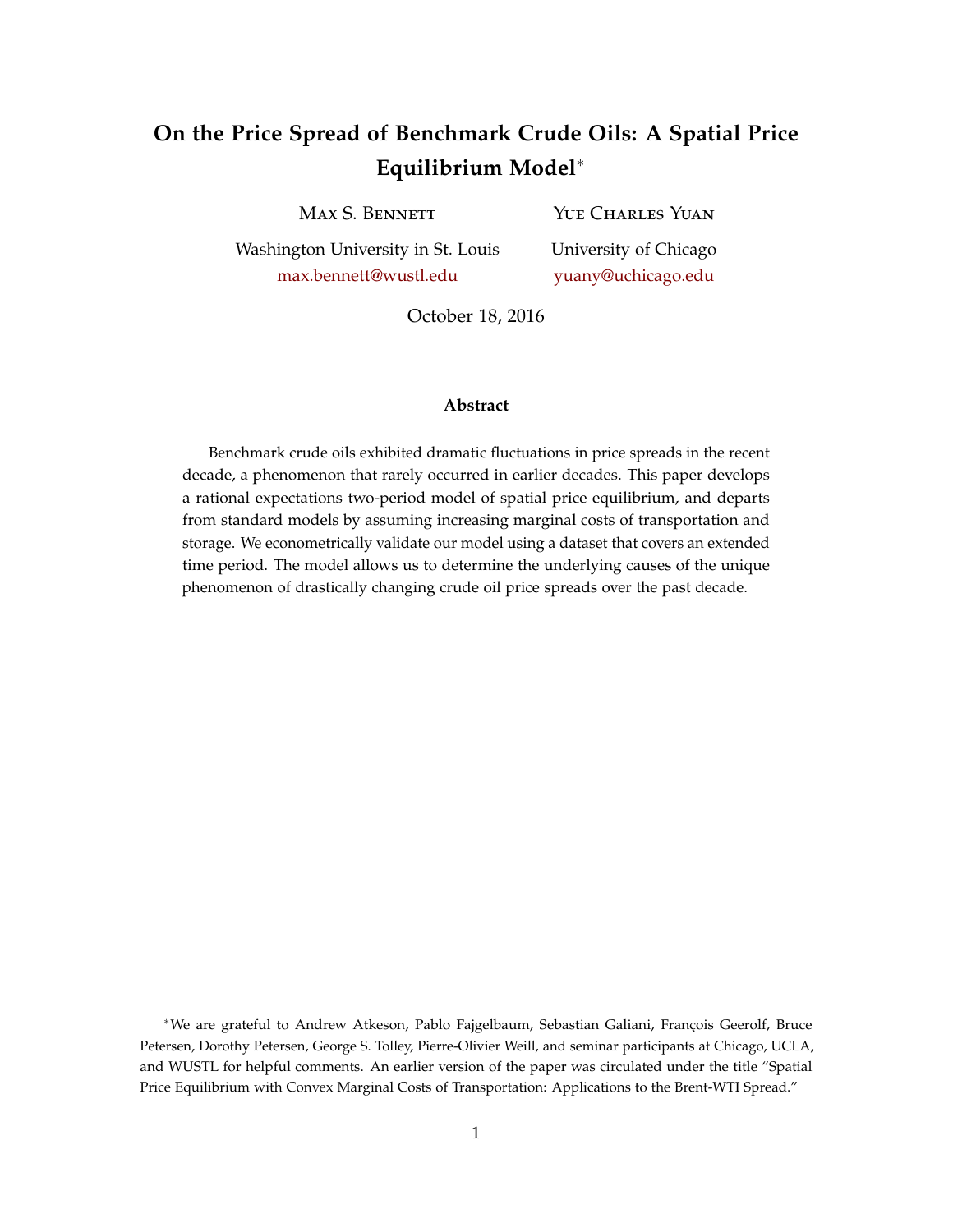#### 1. Introduction

C<br>and there rude oil is critically important for the world economy. To the average consumer of oil, however, it's often easy to get the impression that there is a single global market for crude oil. In reality, there are many different types of crude oil, and there are benchmark oils that serve as references for buyers and sellers of crude oil around the world. Two primary global benchmark oils are West Texas Intermediate (WTI) and Brent Blend. WTI is priced in Cushing, Oklahoma and used primarily in the U.S., whereas Brent is priced in the United Kingdom and used primarily in Europe but also all around the world. In addition, there is another major benchmark oil in the U.S. called Light Louisiana Sweet (LLS), which is priced in St. James, Louisiana near the Gulf Coast.

The most easily refined crude oil, and thus the most valuable, is light sweet crude. WTI, Brent, and LLS are all light sweet crude oils, and are almost identical in physical composition. As such, any substantial deviation in price between these crude oils can only be a consequence of spatial price equilibrium and not differences in intrinsic value.

Historically, Brent, LLS, and WTI have traded with very small price differentials (see Figure 1). Prior to 2011, the price differential between WTI and Brent had never been greater than \$5 dollars-per-barrel. Arbitrage between the two markets seemed to ensure that localized supply and demand shocks affected each price relatively equally: "world" oil prices moved in tandem. However, in the beginning of 2011, the Brent-WTI and LLS-WTI spreads started to increase dramatically, and in the months that followed the Brent-WTI spread widened to as much as \$25 per barrel, while the Brent-LLS remained relatively small. The dramatic increase in Brent-WTI spread generated a great deal of median attention, most notably because its cause was so unclear. Many media describe this as a result of the "bottleneck" problem in Cushing, OK, which is consistent with some academic studies such as Buyuksahin et al. (2013), but the actual source of shocks that induced the bottleneck problem has not been convincingly identified.

The decoupling of Brent and LLS from WTI is of practical concern for two reasons.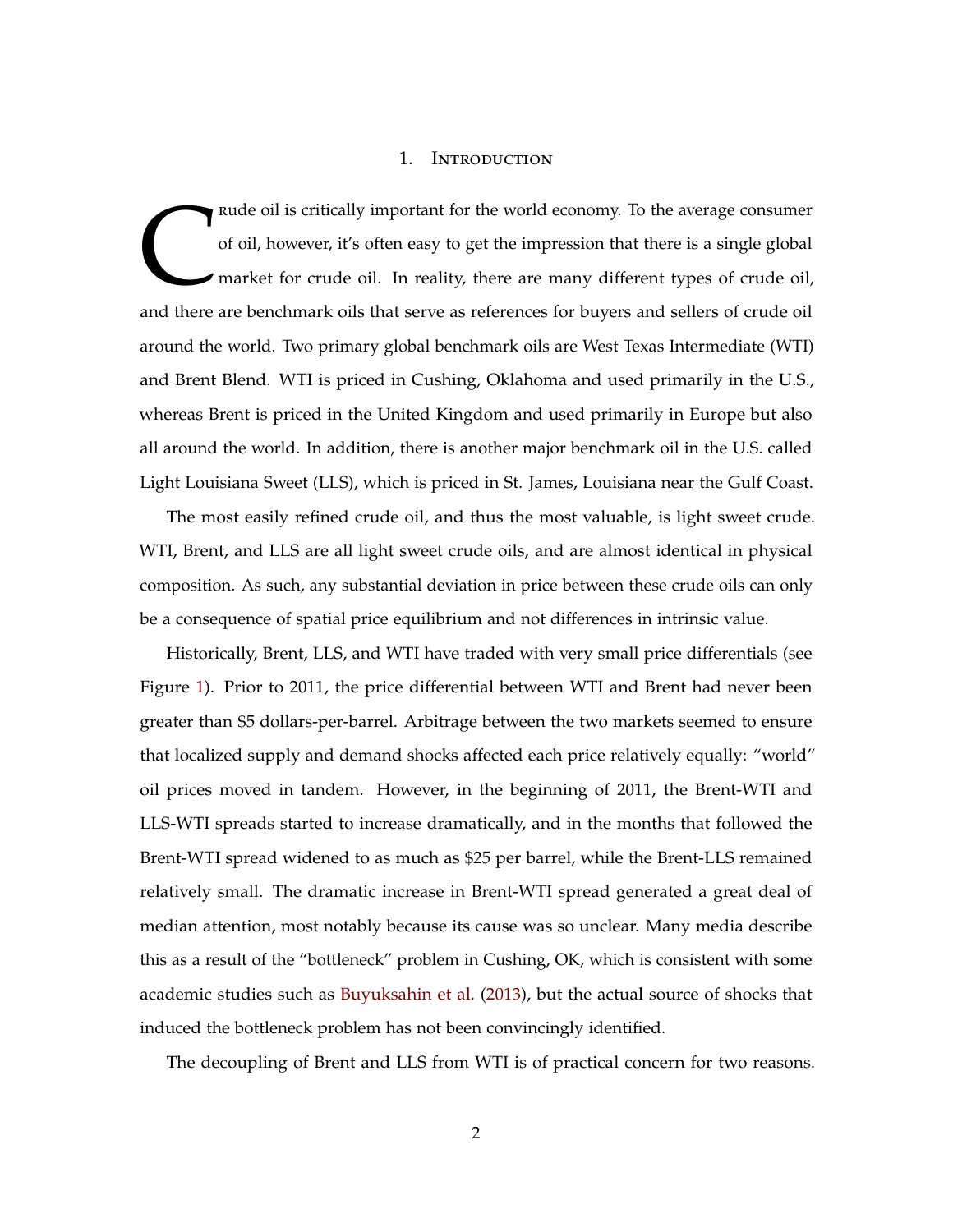



**(a)** *Quarterly Brent, WTI, and LLS spot prices from 1986Q1 to 2016Q1. 1986 is the first year Bloomberg reports data for all three spot prices.*



**(b)** *Quarterly LLS-WTI and Brent-LLS spot price spreads from 1986Q1 to 2016Q1.*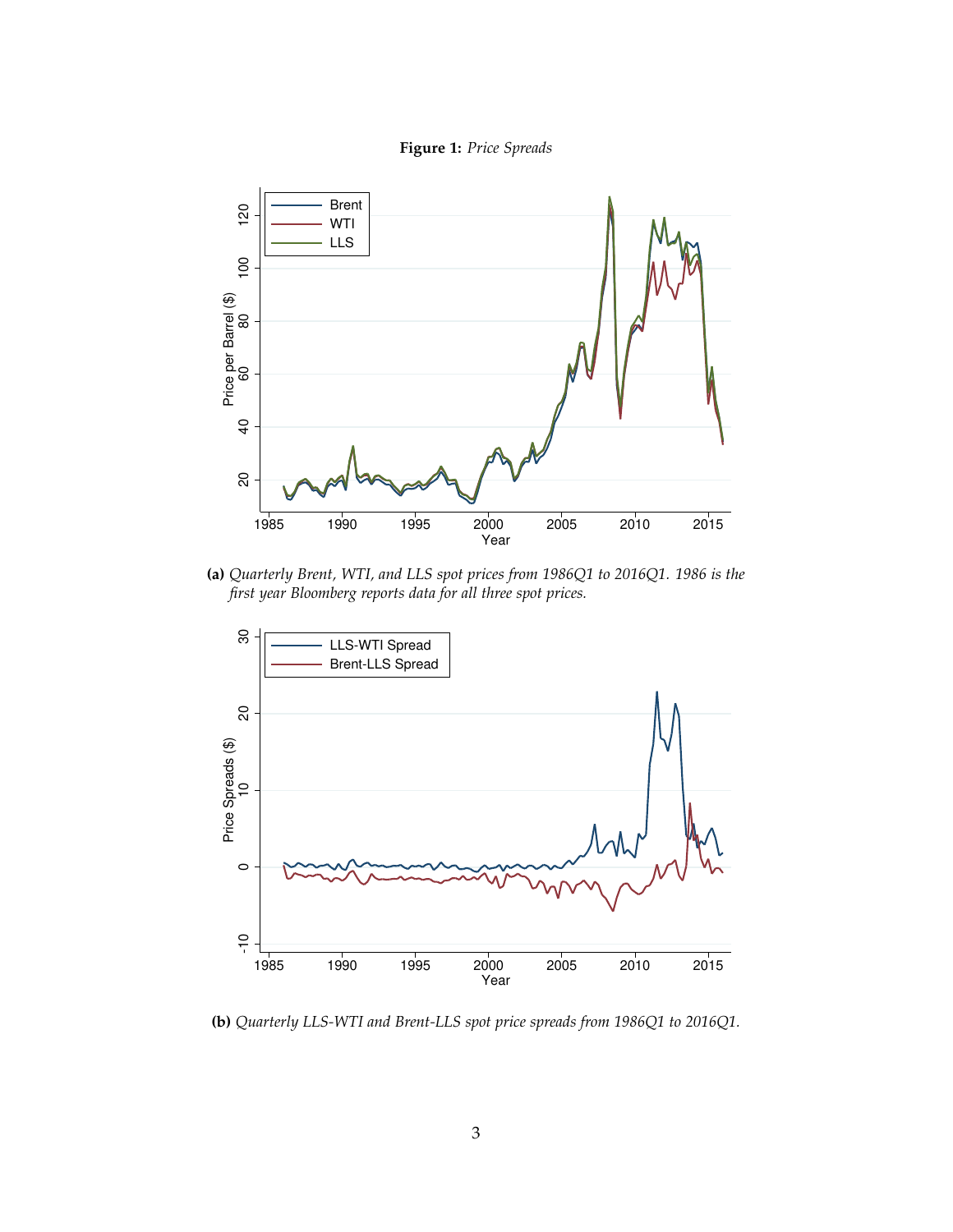First, market participants in the petroleum industry peg crude oil prices to benchmarks, and if one benchmark is an inaccurate or unrepresentative gauge of the oil prices then it ceases to be useful. Second, WTI and Brent are the underlying crude oils for the New York Mercantile Exchange (NYMEX) and Intercontinental Exchange (ICE) crude oil futures contracts, which are by far the largest crude oil futures markets and are used by economic agents around the world to hedge their exposure to the price fluctuations of oil. If either WTI or Brent ceases to be a good indicator of oil prices, then economic agents will be hindered in their ability to effectively hedge themselves.

Unfortunately, dramatic changes in spatial price spreads of tradable commodities (e.g. oil) cannot be readily explained with standard models in the economic literature. The literature on spatial price equilibrium, whereby no-arbitrage conditions are applied to geographic price differentials of a homogenous commodity, has generally used the existence of transportation costs to rationalize price spreads. Standard models in this literature assume that the marginal cost of transportation is constant. However, for the purposes of this paper, we reevaluate and modify three aspects of the standard: (i) choosing a geographic region where the no-arbitrage condition is applicable; (ii) tying together transportation and storage in the context of the crude oil markets; and (iii) assessing the assumption of the constant marginal cost of transportation.

*Applicability of the no-arbitrage condition.* The no-arbitrage condition, or the law of one price, should not be taken for granted in the commodities markets. After all, the commodities market has its own idiosyncratic characteristics that may cause the noarbitrage conditions to fail. Ardeni (1989) uses tests of nonstationarity and co-integration for a group of commodities and show that the law of one price fails as a long-run relationship. He argues that the failure of the law of one price can be rationalized with two factors, namely high costs of arbitrage and institutional barriers.

Other papers have shown results consistent with the arguments of Ardeni (1989). With regard to the costs of arbitrage, Fattouh (2010) studies the dynamics of crude oil price differentials and concludes that crude oil prices are linked and at the general level, the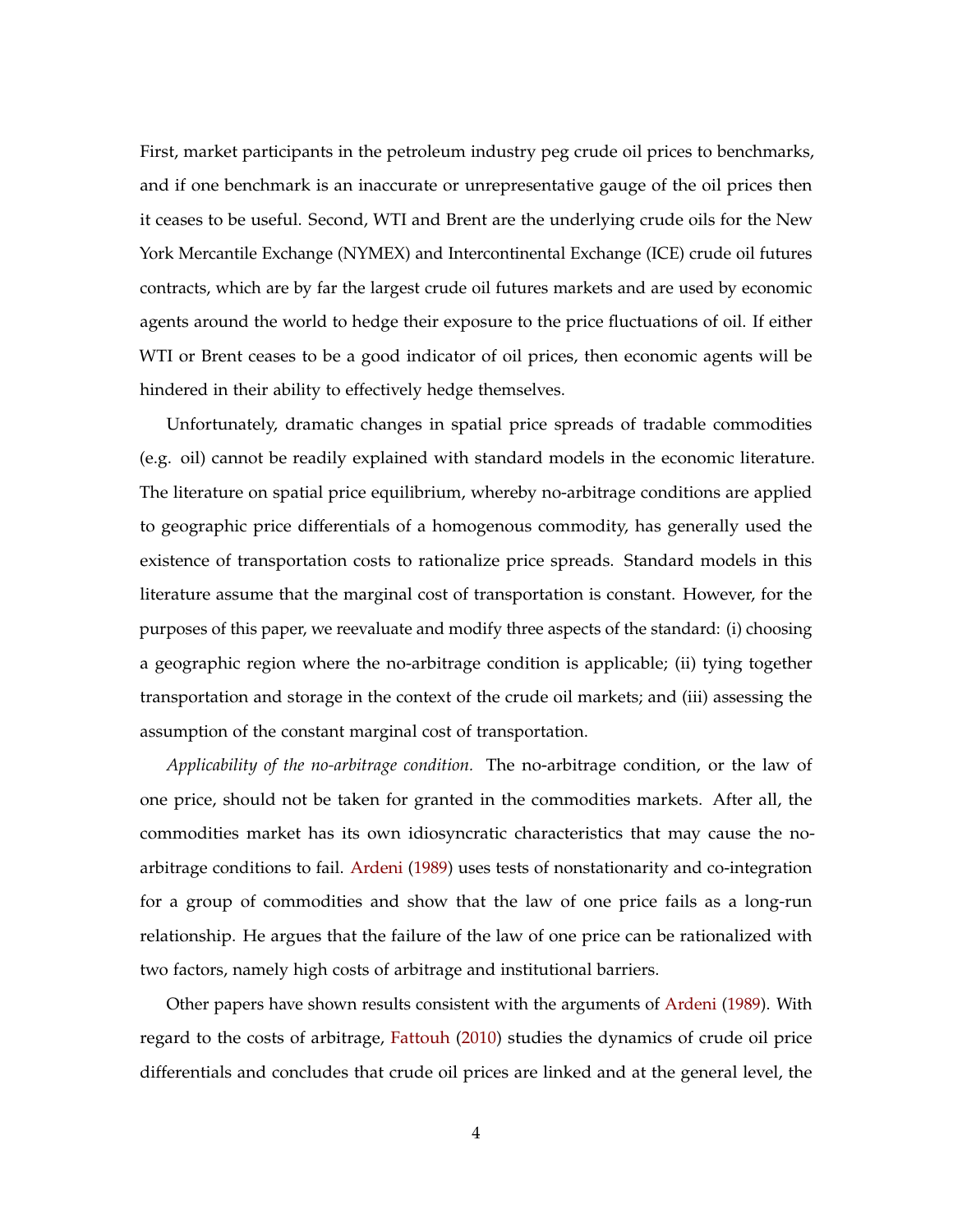oil market is "one great pool." However, he contends that oil markets are not necessarily integrated in every time period, in the sense that costly and risky arbitrage may cause decoupling of crude oil prices. With regard to institutional barriers, Richardson (1978) documents that the law of one price fails uniformly for commodities arbitrage between the U.S. and Canada. A more recent paper, however, seems to suggest new and extensive interactions of commodity price formulation among different countries. Olsen, Mjelde and Bessler (2015) study the law of one price for 11 natural gas market prices of the U.S. and Canada. They find out that markets geographically adjacent to each other tend to be more highly integrated than markets separated by distance. This higher degree of integration among some cross-border commodity markets can be attributed to deregulation, technological advances, and trade agreements. Such convergence is well documented in other industries for other regions, such as the European car market as discussed in Goldberg and Verboven (2005). Nevertheless, a common theme in the literature is that institutional barriers, especially such factors as exchange rates, still cause the no-arbitrage condition to fail in the commodity markets.

As a result, we would like to focus on geographically adjacent regions within the United States in order to ensure the applicability of the no-arbitrage condition. Importantly, Werner (1987) proves that the existence of a price system that admits no arbitrage opportunity for all consumers is sufficient for the existence of an equilibrium, which serves as an additional assurance for our careful selection of geography as we develop a spatial price equilibrium model. Although the Brent-WTI spread has been the core topic of media attention as discussed earlier, the economically interesting spread in this paper is actually the LLS-WTI spread. Since LLS is unquestionably priced at an intermediate step in the transportation between Brent and WTI, the Brent-WTI spread can be looked at as the summation of the Brent-LLS spread and the LLS-WTI spread. In light of this, we notice from Figure 1b that the Brent-LLS spread (arbitrage between the Gulf Coast and Europe) has been largely unchanged except for a few short time periods, whereas in sharp contrast the LLS-WTI spread (arbitrage between Cushing and the Gulf Coast) widened by \$25 dollars-per-barrel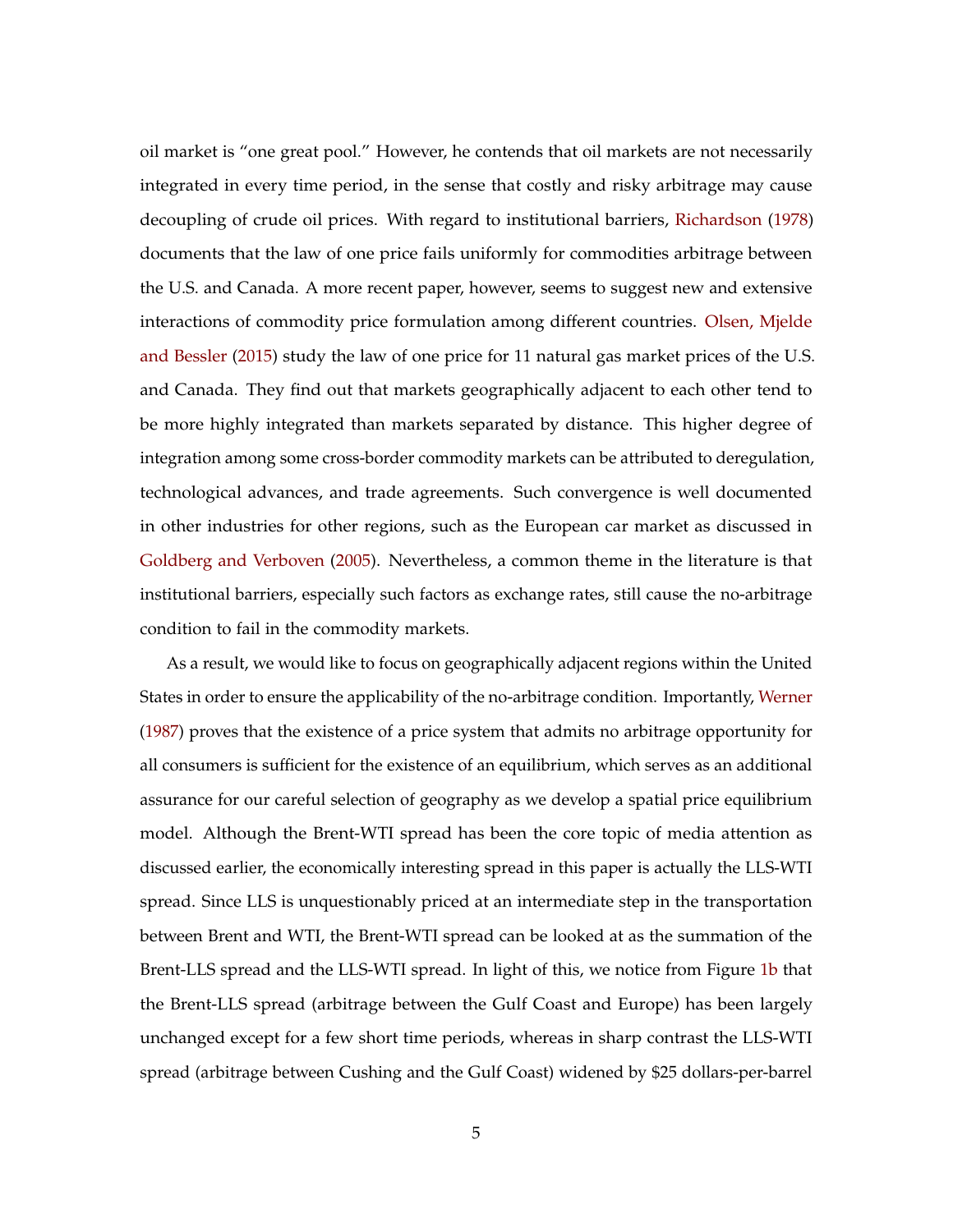between 2011 and 2013. Clearly, the widening of the Brent-WTI spread was due to the widening of the LLS-WTI spread and thus a change in crude oil's transportation and storage mechanisms from Cushing to St. James.

*Tying together transportation and storage in the context of the crude oil markets.* Classic models of spatial price equilibrium, as exemplified by Samuelson (1952), directly solve for spatial price relations based on localized supply and demand in the presence of transportation. In addition, seminal work by Deaton and Laroque (1992, 1996) lays out the foundation for analyzing commodity price dynamics with competitive storage motives. More recently, Knittel and Pindyck (2016) builds a simple supply and demand model that incorporates storage to study speculation in the crude oil market, in order to check whether speculators are to blame for the wild fluctuations in crude oil prices. These papers, though, do not incorporate both transportation and storage into their models at the same time. For our purposes, it is important to tie together both transportation and storage in order to fully characterize the behavior of the price spread of benchmark crude oils.

Williams and Wright (1991) include storage into a spatial price equilibrium model. This is integral because having the option to store a commodity makes possible a role for expectations, and transportation can be characterized through the spatial price equilibrium. Their approach provides some guidance for studying commodity price spread taking into consideration both transportation and storage.

There are two distinct kinds of transportation "costs" that are described in the literature: traditional costs of transport and time costs of transport. Models with instantaneous transportation can rationally exhibit spatial price differentials without violating no-arbitrage assumptions because of transportation costs; an uncontroversial result of such a model is that locational price spreads are bounded by transportation costs (see Williams and Wright, 1991). A second type of cost, as described by Coleman (2009), arises from the time that transportation takes. Coleman (2009) explains how unbounded price differentials can exist in the short-run without violating no-arbitrage assumptions if transportation is non-instantaneous. However, in the context of the LLS-WTI spread, the applicability of a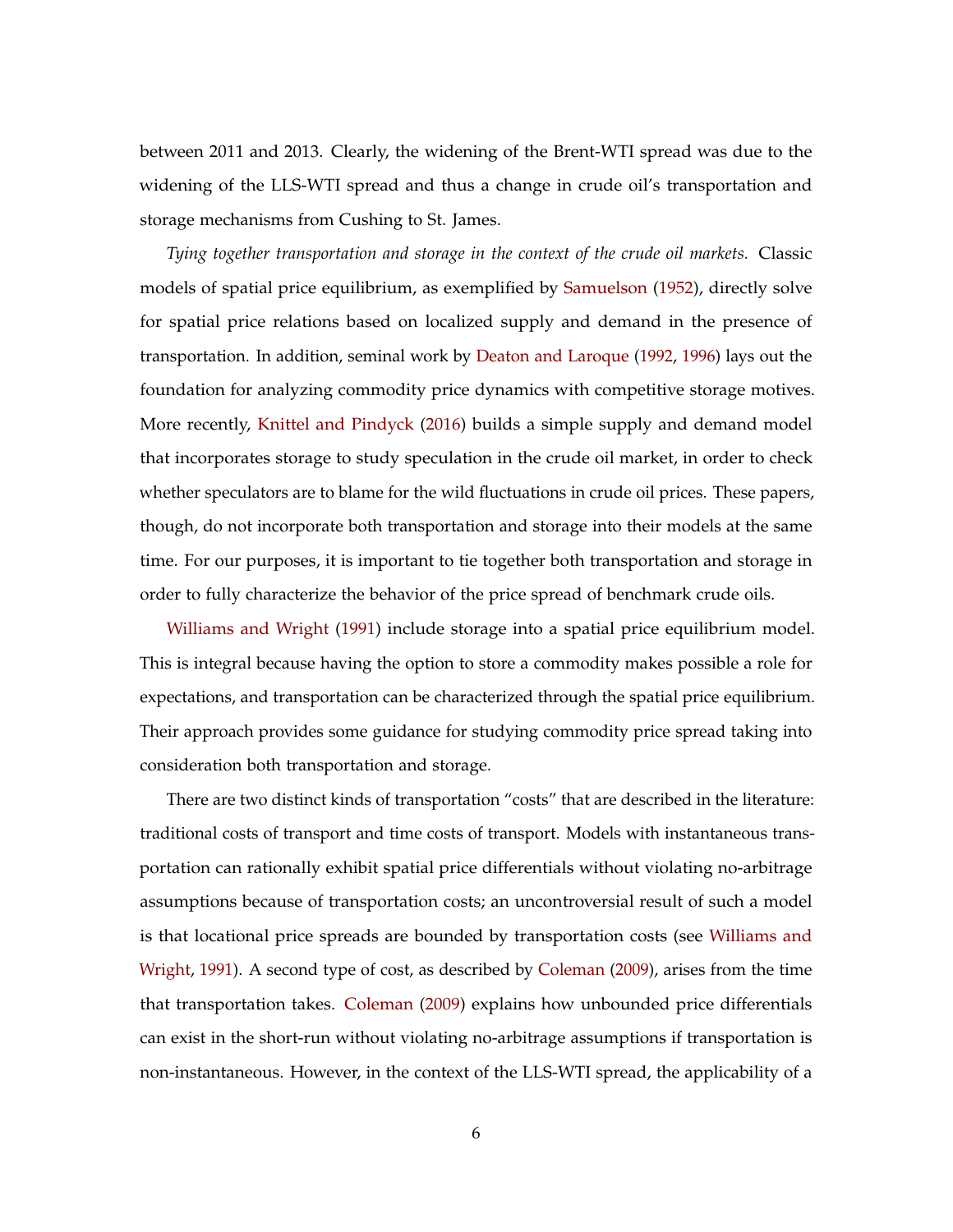non-instantaneous transportation model is limited: St. James and Cushing are merely 650 miles apart, and thus the delay in transportation is minimal. We will therefore describe the price spread in the context of an instantaneous transportation model. As such, in our model we are constrained by the no-arbitrage condition that the price spread is bounded by the cost of transportation (see Williams and Wright, 1991).

*Assessing the assumptions of the constant marginal costs of transportation and storage.* Unlike previous models of instantaneous transport, we will assume that the marginal costs of transportation and storage are not constant, which allows for the possibility of rapidly rising spreads in response to changes in the supply of a commodity. As we argue in this paper, the assumptions of constant marginal costs of transportation and storage greatly restrict their applicability to many spatial price phenomena (most notably, the widening of the LLS-WTI spread in the recent decade) and strongly deviate from the actual marginal cost curves of transportation and storage in many contexts. Furthermore, these assumptions conceals potential determinants of a spatial price spread.

For example, we will show in Section 3.2 that if the marginal cost of transportation is truly constant, then the only explanation of a widening spread is an exogenous upward shift in the marginal cost curve of transportation. This could occur for many reasons, such as the transportation market becoming less competitive, energy becoming more expensive, or transportation infrastructure depreciating and becoming unusable. However, as we will demonstrate in this paper, an exogenous upward shift in the marginal cost curve would cause the observed quantity of transportation between pricing points to decrease, but in regards to the LLS-WTI spread, the quantity of transportation between the regions actually increased along with increases in LLS-WTI spread, contradicting the predictions derived from a model that assumes constant marginal cost of transportation. Furthermore, We will go on to include the possibility of storage which will illuminate the endogeneity of the current spread to expected future costs of transportation, a relationship that has not yet been described in the literature. In sum, there is a theoretical and empirical gap in the literature that we seek to fill: we will build and validate a model of spatial price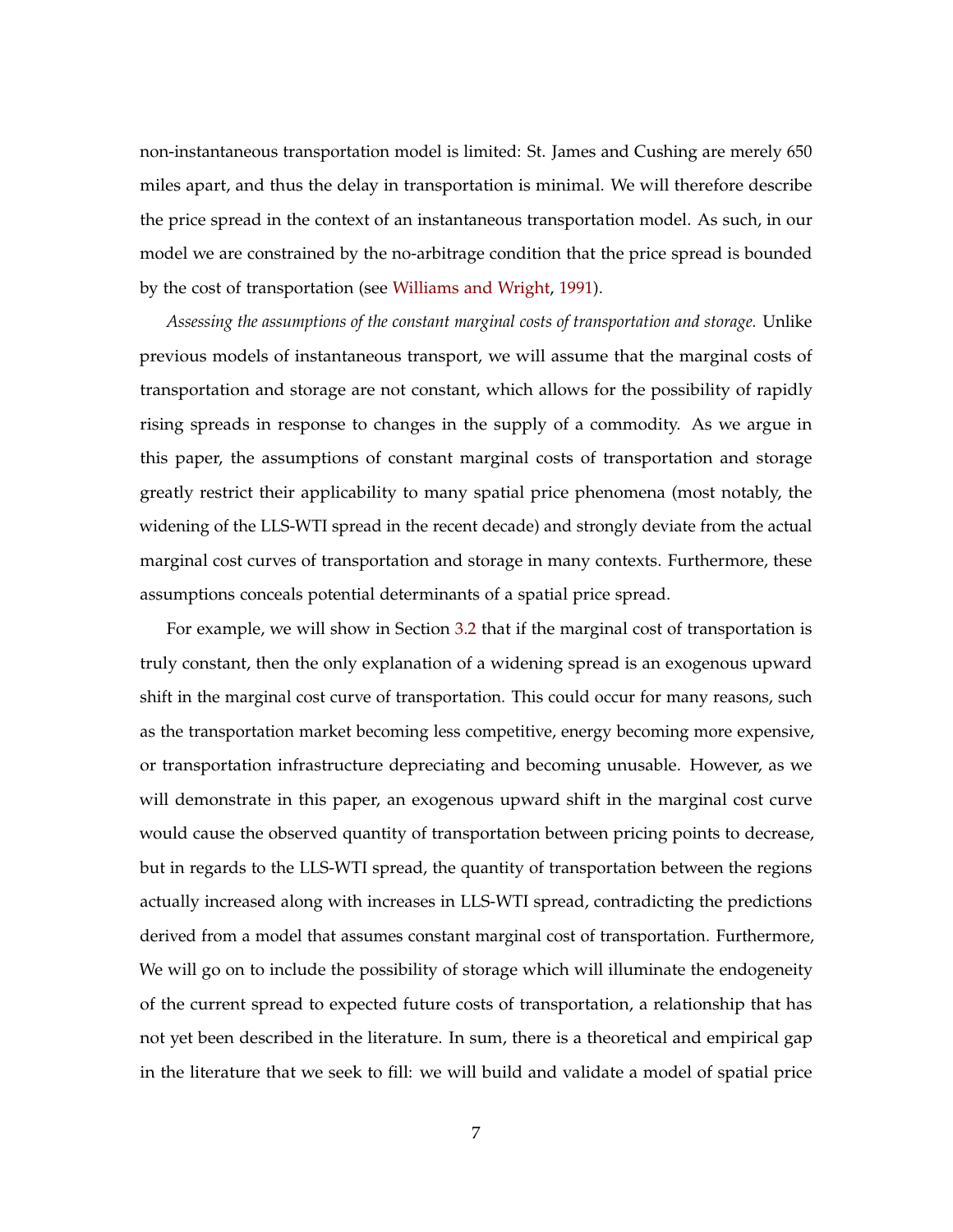equilibrium with increasing marginal costs of transportation and storage. Our empirical strategy for validating our theoretical model involves exploiting the autocorrelations of the time series data to address endogeneity in the regressions.

In the end, we would like to apply our theory to identify the dramatic changes of the LLS-WTI spread seen in Figure 1. News centers such as the Wall Street Journal and Bloomberg have written numerous articles regarding the causes of the 2011-2013 widening of the Brent-WTI spread. The articles, often quoting analysis performed by financial institutions and energy consultants, largely describe two hypotheses regarding the causes of the spread:

(1) The widening of the Brent-WTI spread was caused by a negative production shock in the Middle East. In particular, Arab Spring and loss of Libyan Oil put upward pressure on Brent prices while transportation constraints between the Cushing and Europe isolated WTI from this effect.

(2) The widening of the Brent-WTI spread was caused by a positive production shock in the Midwest of the United States, specifically Cushing, Oklahoma. In early 2011, new pipelines were built bringing more Canadian oil into Cushing, and transportation constraints between the Cushing and Europe isolated Brent from this effect.

Our model will provide a direct way to test the efficacy of each of these hypotheses as well as other potential causes of the widening spread.The empirical strategy involves exploiting the observed relationships among inventories, transportation, and the LLS-WTI spread (see Figure 3).

The rest of the paper is organized as follows: Section 2 provides background information on the U.S. crude oil market, with a particular focus on the oil markets at Cushing, Oklahoma, the price settlement point for WTI. Some time series evidence is also presented to characterize the dynamic relationships among spread, storage, and transportation. Section 3 builds a model of spatial price equilibrium that incorporates increasing marginal costs of transportation and storage, starting from a simple baseline model generalized from the standard literature. We then come up with a list of testable predictions, as well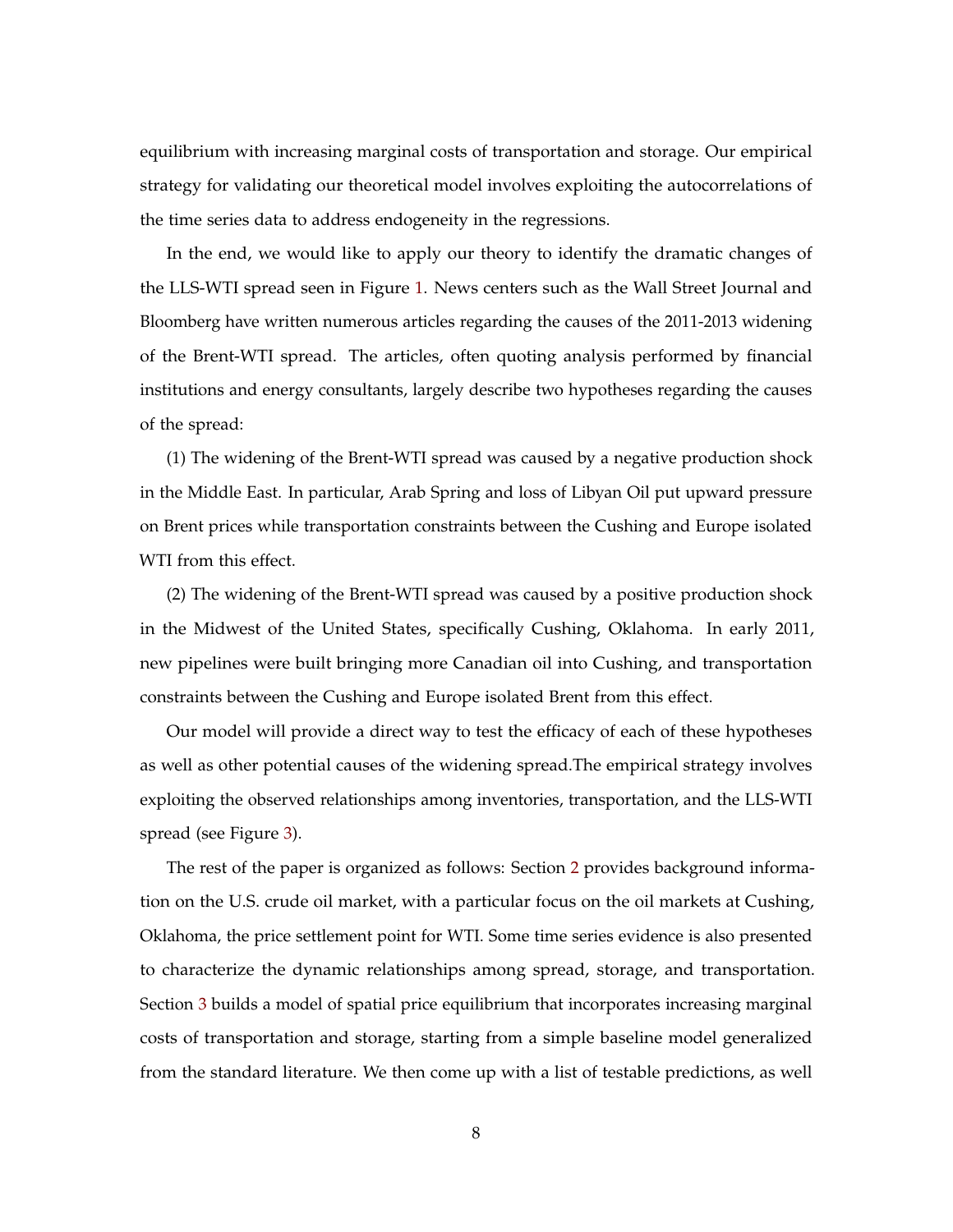as identify potential causes of a changing price spread and their respective impacts on transportation and storage. In Section 4, we describe our dataset, and test the model predictions in order to validate our theory. In Section 5, we apply our theory to identify the causes of the changing LLS-WTI spread over time. Section 6 contains some final remarks.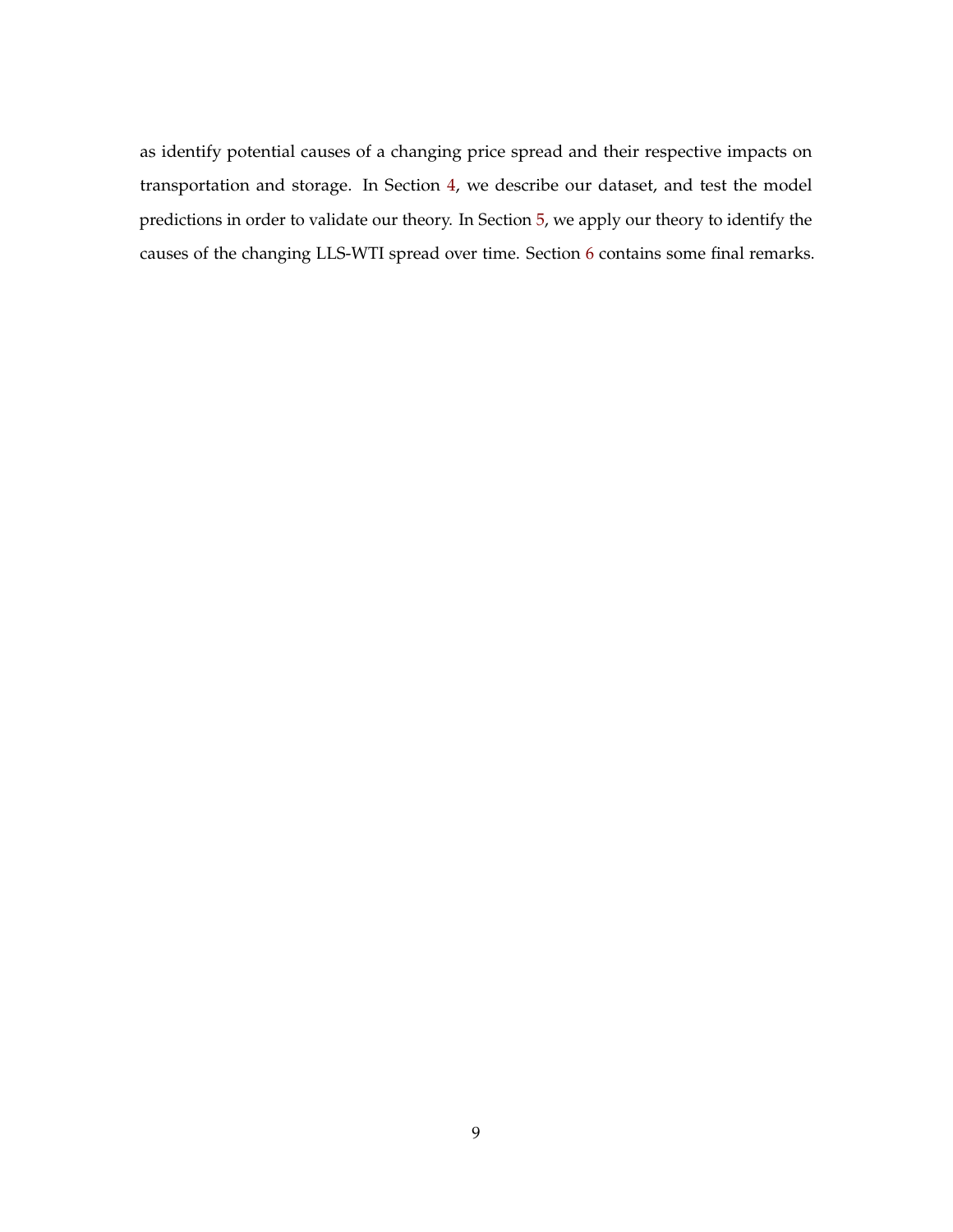# 2. U.S. Crude Oil Market Facts

#### 2.1. Oil markets at Cushing, OK

Cushing, Oklahoma is the delivery point for the NYMEX oil futures contract and therefore refineries, storage facilities, and pipelines have all developed substantial infrastructure in the periphery of the city. As of 2011, it is estimated that storage capacity at Cushing is around 48 million barrels of crude oil, and as much as 600 thousand barrels flow into Cushing daily.



**Figure 2:** *Geographic separation of LLS and WTI*

We will use the model developed in this paper to examine the spatial price spread between crude oil at Cushing, Oklahoma (known as West Texas Intermediate or WTI) and that at St. James, Louisiana (known as Light Louisiana Sweet or LLS). As seen in Figure 2, the two locations are approximately 650 miles apart. The transportation infrastructure between Cushing and St. James primarily consists of pipelines. Most pipelines transport liquid at a speed of approximately 3 to 13 miles-per-hour; therefore it should only take between two and nine days to transport crude oil from Cushing to St. James. There are, however, additional modes of transportation between Cushing and St. James: notably, rail and trucking. Transportation from Cushing to St. James is estimated to cost between \$7 to \$10 per barrel by rail and between \$11 and \$15 per barrel by trucking, which is much more expensive than the estimated \$2 per barrel by pipeline.<sup>1</sup> As noted above, a constant marginal cost curve of transportation has been the standard assumption in the literature,

<sup>&</sup>lt;sup>1</sup>CommodityOnline, quoting analysis by Bank of American Merrill Lynch.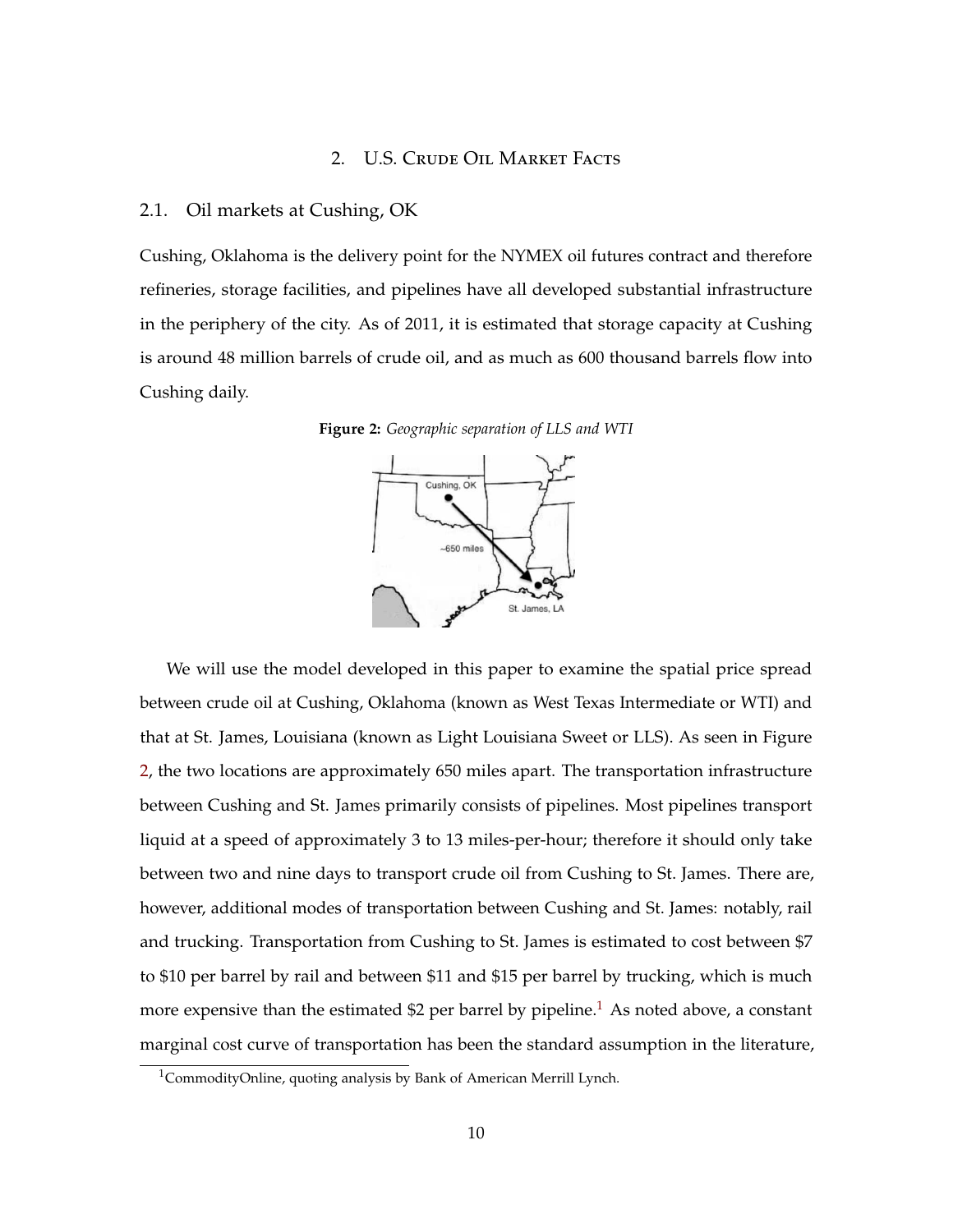which is clearly at odds with transportation costs of oil from Cushing to the Gulf Coast if pipeline capacity is insufficient and therefore some oil must be shipped by other, more expensive, modes of transportation.

In late 2010 and early 2011, two large new pipelines that directed oil from Canada to Cushing went online, substantially increasing the availability of crude in Cushing. This occurred over the backdrop of steadily increasing production of crude oil in the Midwest over the past decade. These two forces dramatically increased the quantity of crude flowing into Cushing. Models of spatial price equilibrium with a constant marginal cost of transportation would suggest that this would have no effect on the LLS-WTI spread, as the additional oil would be immediately directed towards the coast via transportation infrastructure. However, we will argue in the model that because of rising marginal costs, a positive supply shock at Cushing is a theoretically sound explanation for the widening of the LLS-WTI spread.

In November 2011, months after the spread initially widened past \$10 dollars, a Canadian pipeline company announced that it would reverse a pipeline that transported oil from the Gulf Coast to Cushing.<sup>2</sup> The reversal process can take months, and therefore the announcement represented a decrease in expected future costs of transportation. Nevertheless, the announcement was followed by a \$10 dollar decline in the LLS-WTI spread. Previous models cannot rationalize the role of expectations on a spatial price spread. In this paper we will include a storage market to explicitly derive a relationship between the current spatial price spread and expected future costs of transportation. The result will rationalize the empirical behavior of the LLS-WTI spread in response to the change in expectations.

# 2.2. Time series evidence

We use the impulse response analysis to provide some reduced-form empirical evidence about the dynamic relationships among spread, storage and transportation. In order to

<sup>&</sup>lt;sup>2</sup>Enbridge was the company that announced it would purchase a pipeline between Cushing and the Coast, and subsequently reverse its flow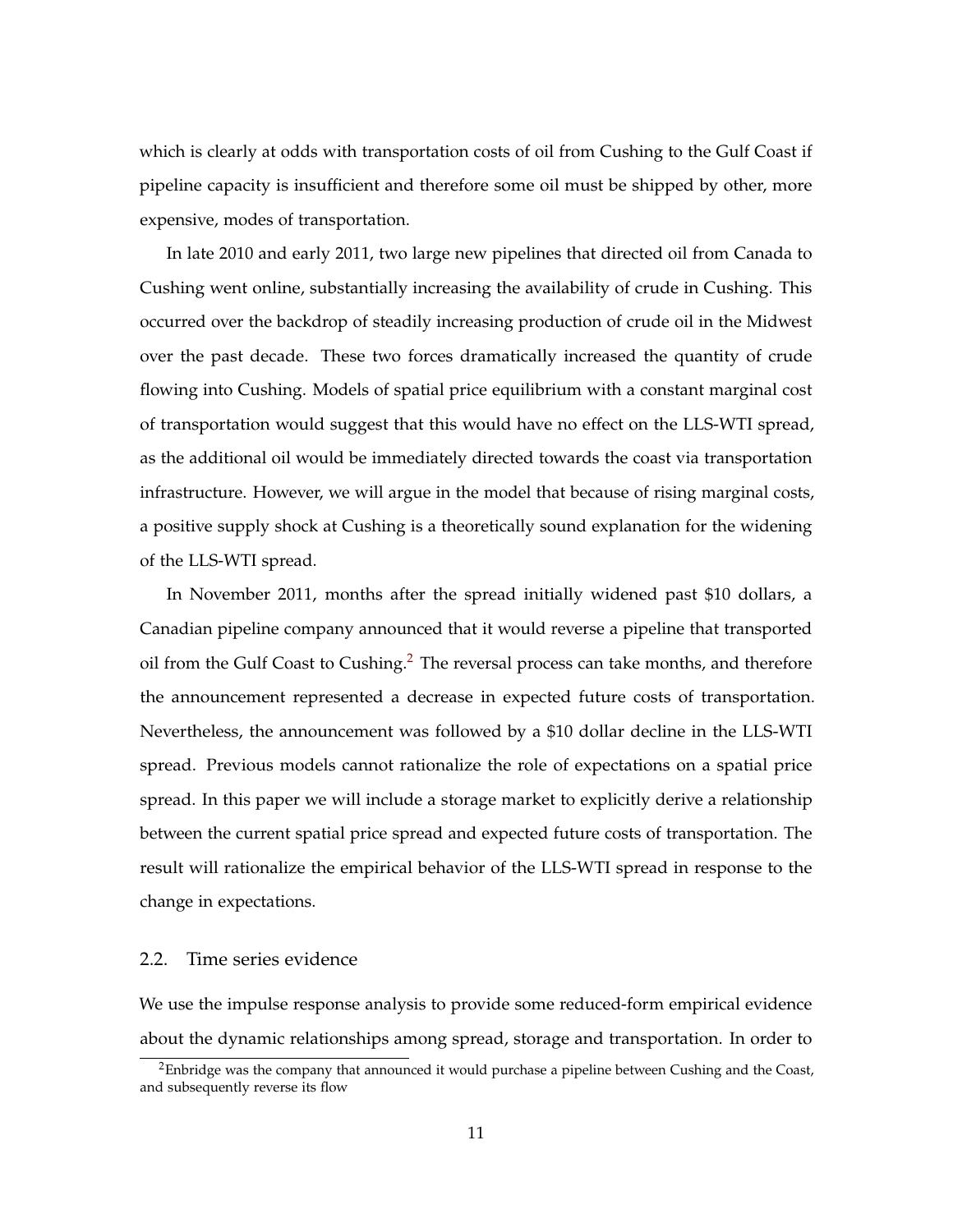do so, we construct a standard orthogonalized VAR system, with quarterly data over the entire sample period from 1986Q1 to 2016Q1. The original VAR includes, in the following order, the LLS-WTI spread, storage in PADD2, storage in the rest of the U.S., and transport from PADD2 to the rest of the U.S., while controlling for exogenous variables including productions and net imports in PADD2 and the rest of the U.S. Section 4.1 has a thorough discussion about the data set that we use, but essentially PADD2 is a proxy for Cushing, Oklahoma, and the rest of the US is a proxy for the Gulf Coast. All the variables in the model are expressed in levels. The VAR is estimated with one lag, chosen according to the Lutkepohl (2005) version of Schwarz' Bayesian Information Criterion (SBIC).

Figure 3 reports the main results of the analysis in the form of dynamic impulse responses over a time period of 10 quarters. A positive shock in the storage levels in Cushing, Oklahoma widens the LLS-WTI spread (Figure 3a), possibly because the WTI oil price becomes depressed as storage builds up in Cushing. A positive shock in transportation from Cushing to the Gulf Coast narrows the LLS-WTI spread (Figure 3b), suggesting that as more oil flows from Cushing to the Gulf Coast, the price levels at the two locations becomes more equalized. On the other hand, a positive shock in the LLS-WTI spread increases the transportation level from Cushing to the Gulf Coast (Figure 3c), suggesting that the presence of higher price spread induces arbitrageurs to engage in more transportation activities. These empirical regularities are consistent with economic intuitions and will guide the construction of the theoretical model in this paper.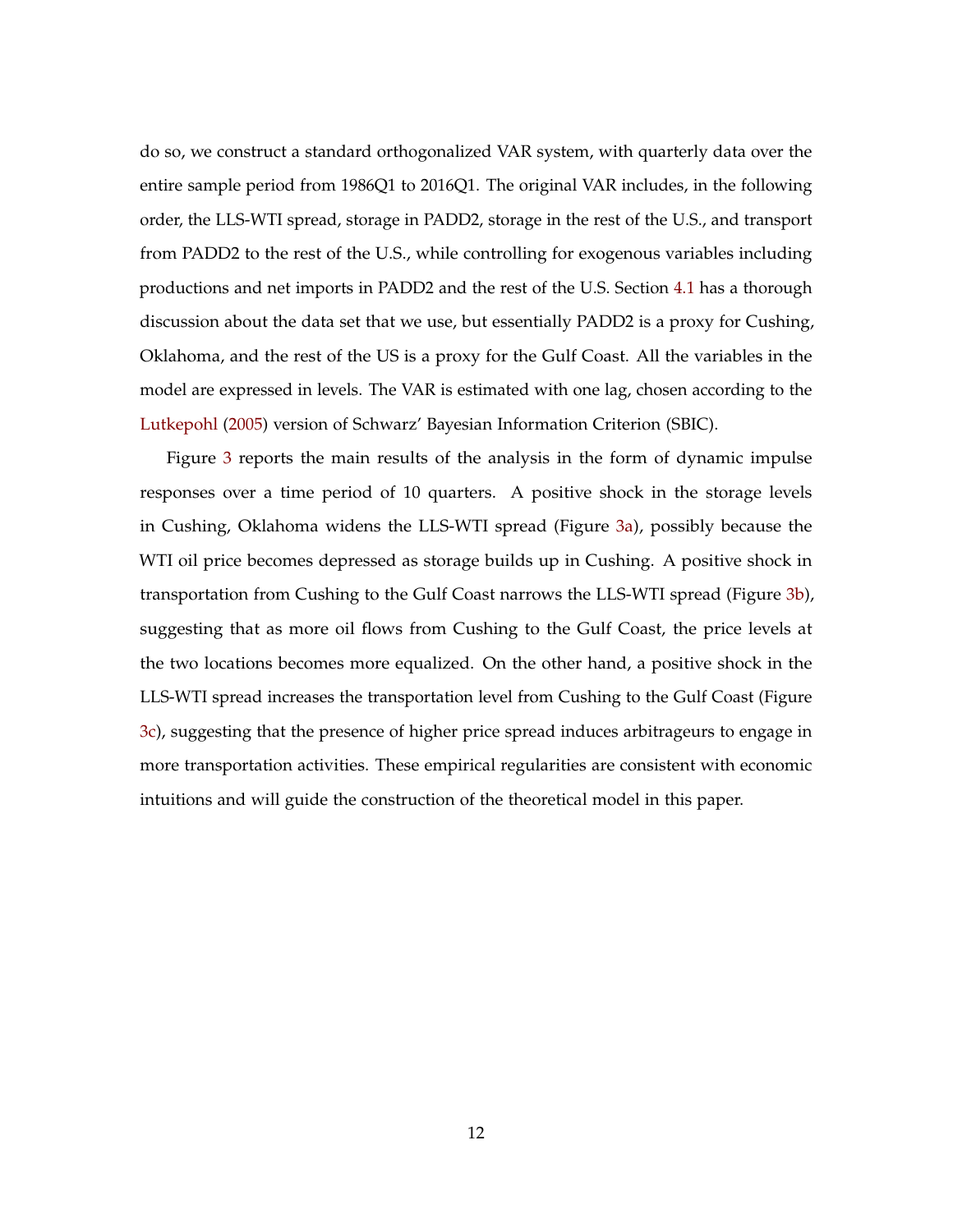









**(c)** *Impulse: LLS-WTI spread. Response: crude oil transportation from the Midwest (PADD2) to the rest of the U.S.*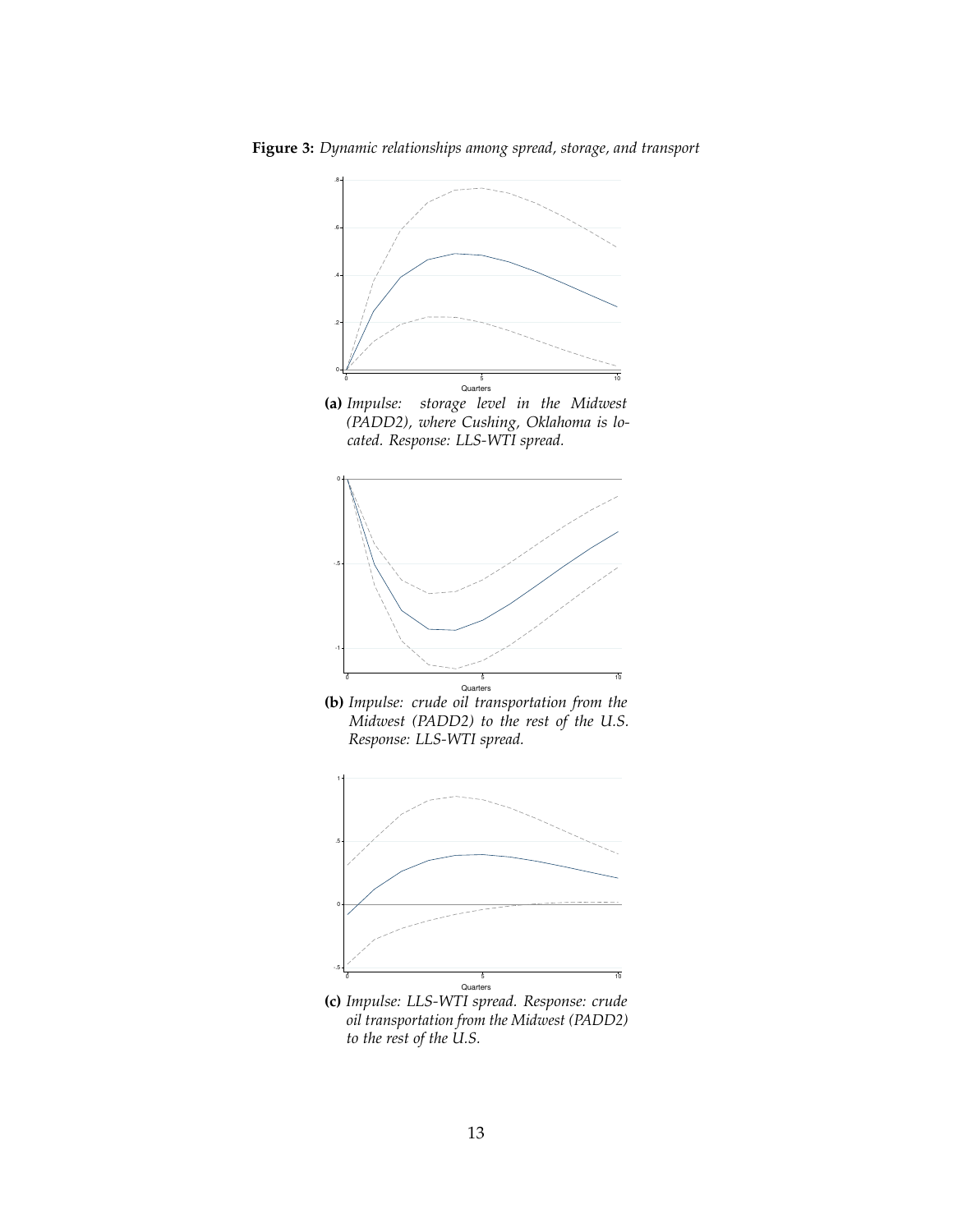# 3. A Model of Spatial Price Equilibrium

We start with a baseline model that assumes constant marginal cost of transportation and no storage. Then we twist the model by adding in increasing marginal costs of transportation and storage one at a time – two desirable features that build up our new model of spatial price equilibrium. We present several key predictions of the new model, which will be tested against real data and help us eventually identify the causes of the changing LLS-WTI spread.

#### 3.1. The baseline model

Before building a model with increasing marginal costs of transportation and storage, let us first build intuition by describing a model where the marginal cost of transportation between *A* and *B* is constant and where there is no option to store commodity *x* from period  $t$  to period  $t + 1$ . These are the assumptions in the standard spatial price equilibrium models pioneered by Samuelson (1952) and Takayama and Judge (1964).

Consider a non-perishable and non-depreciating commodity, called "*x*", that trades in two locations, point *A* and point *B*. Production of *x* at both *A* and *B* during a given period *t*, denoted  $Q_t^A$  and  $Q_t^B$  respectively, is assumed to be given as exogenous to arbitrageurs. This is consistent with a commodity whose production occurs in earlier periods, such as oil, or commodities that have perfectly inelastic supply curves. The corresponding price of *x* at each point is denoted  $p_t^A$ ,  $p_t^B$ . In this model, arbitrageurs are risk-neutral and have the opportunity to transport commodity *x* from point *A* to point *B* at marginal cost  $k_{t, AB}^T$ , or from point *B* to point *A* at marginal cost  $k_{t,BA}^T$ .

**Assumption 1.** *Assume, in the baseline model, that the marginal cost of transportation is constant,*  $s$ *such that*  $k_{t,AB}^T = \bar{k}_{t,AB}^T$  and  $k_{t,BA}^T = \bar{k}_{t,BA}^T$ .

It is clear that in order to maintain no-arbitrage, the spatial price spread, given by  $\sigma_t \equiv p_t^B - p_t^A$  must be bounded by the marginal costs of transportation. Explicitly the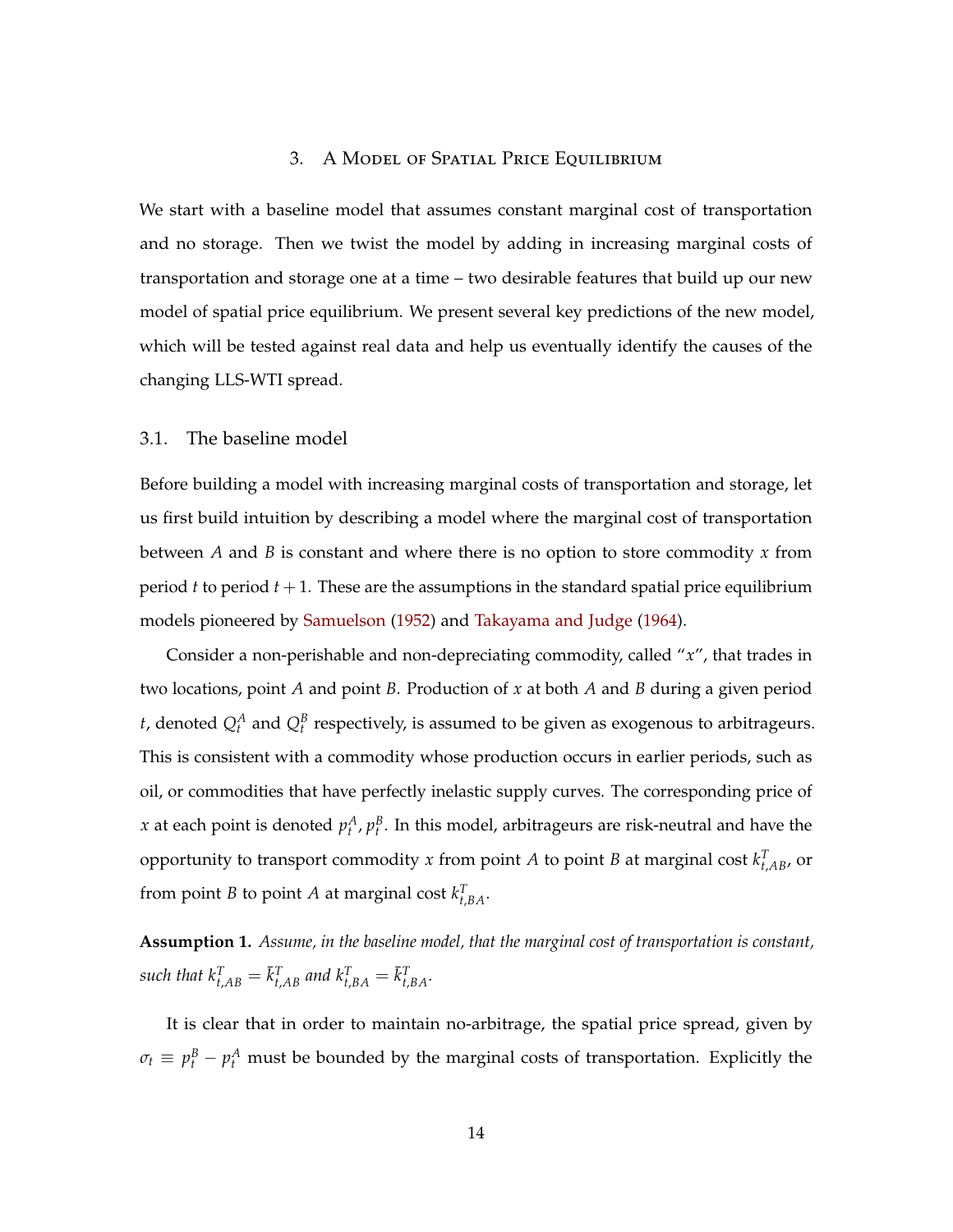no-arbitrage condition specifies that

$$
-\bar{k}_{t,BA}^T \leq \sigma_t \leq \bar{k}_{t,AB}^T.
$$

Within these bounds, transportation will only occur from *A* to *B* if  $\sigma_t = \bar{k}_{t,AB}^T$  and transportation will only occur from *B* to *A* if  $\sigma_t = -\bar{k}_{t,BA}^T$ . If the spread lies within these bounds then transportation between *A* and *B* will yield negative profits, and therefore transportation in either direction will not occur.

No-arbitrage condition (1) is well understood in the literature and is the baseline description of the relationship between the spatial price spread and the marginal cost of transportation. However, it says nothing about the quantity of transportation that will occur. In order to understand this we must understand the direct effect that transportation has on the spatial price spread.

We begin by describing the determinants of the absolute price of *x* at each point. The price of *x* at point *A* is given by economic agents' demand for consumption of *x* at point *A*. The demand curve for *x* at *A* will be denoted by  $D^A(N_t^A)$ , where  $N_t^A$  is the quantity of *x* available at *A* for consumption during period *t*. We will maintain the standard assumption for normal goods that the demand curve is downward sloping. Although the production of *x* at *A* during period *t* is exogenous, the quantity available for consumption is not; arbitrageurs have the option to pull *x* out of the market at *A* to transport it to *B*. This gives a relationship described by  $N_t^A = \bar{Q}_t^A - T_t$ , where  $T_t$  is the quantity of *x* transported from point *A* to point *B*. Arbitrageurs at point *A* will optimally transport commodity *x* while reacting to their activities' effect on the price of *x* at *A*. It follows that the equilibrium price of  $x$  at  $A$  would endogenously satisfy<sup>3</sup>:

$$
p_t^A = D^A(\bar{Q}_t^A - T_t). \tag{2}
$$

<sup>&</sup>lt;sup>3</sup>Note for the sake of notational cleanness, we don't add  $*$  on  $p_t^A$  and  $T_t$  to indicate equilibrium. This will be the case many times in this paper, and readers should be aware of this notational choice.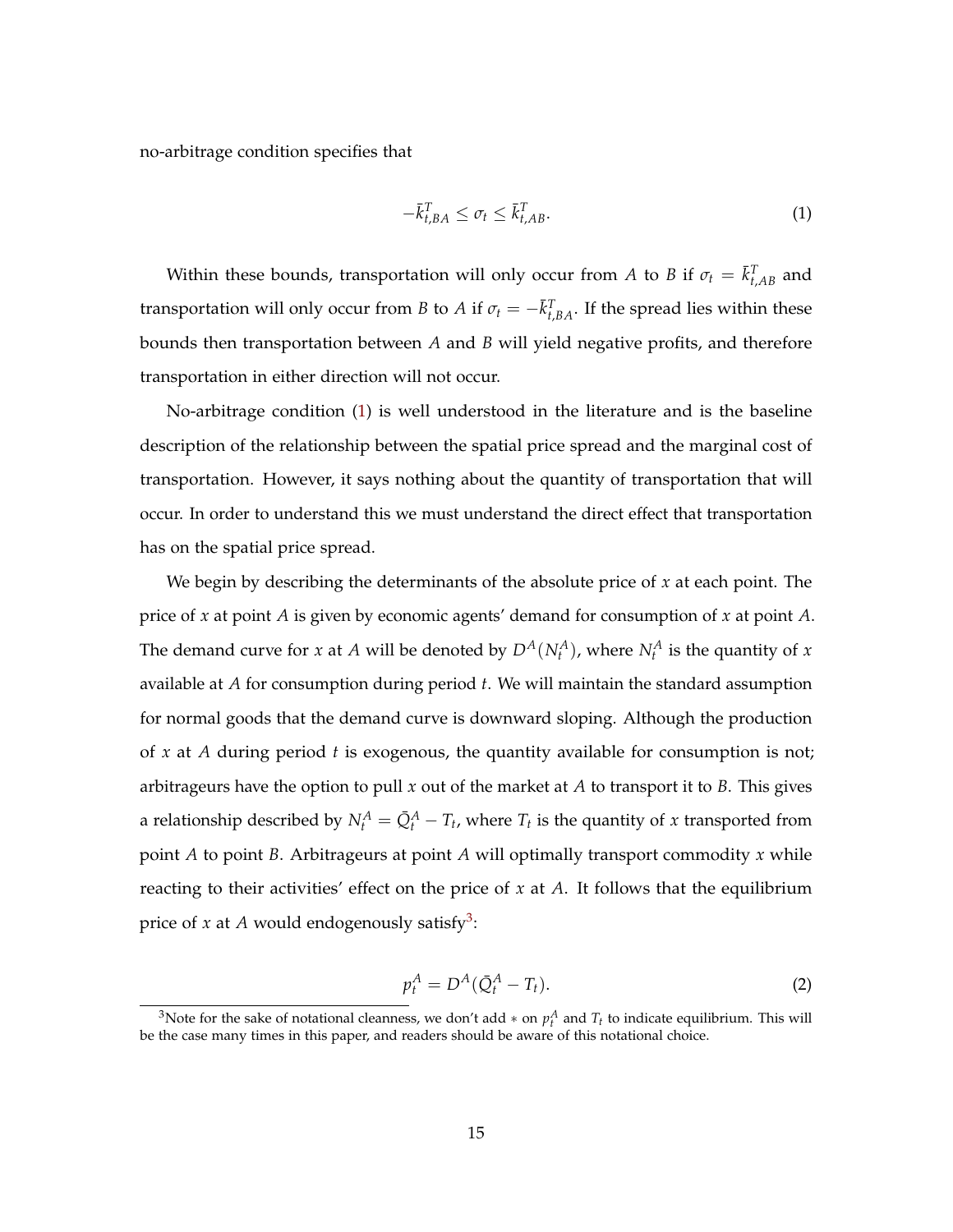The market for *x* at *B* is different from the market at *A* only in that transportation increases the quantity of *x* available at *B*, whereas transportation decreases the quantity available at A. Specifically, the quantity of x available at B, denoted  $N_t^B$ , is given by the relation  $N_t^B = \bar{Q}_t^B + T_t$ . Furthermore, just as with the market at *A*, we assume the demand function is downward sloping. It then follows that the equilibrium price of *x* at *B* would satisfy:

$$
p_t^B = D^B(\bar{Q}_t^B + T_t). \tag{3}
$$

Therefore the equilibrium spatial price spread is determined by what we will refer to as the "spread function," denoted  $\sigma_t(T_t, \bar{Q}_t^A, \bar{Q}_t^B)$ :

$$
\sigma_t(T_t, \bar{Q}_t^A, \bar{Q}_t^B) = D^B(\bar{Q}_t^B + T_t) - D^A(\bar{Q}_t^A - T_t). \tag{4}
$$

The spread function is simply the difference in the equilibrium prices of *x* in the two regions, given supply levels and transportation between the regions. This representation of the spread function illuminates that increases in transportation directly decreases the spatial price spread, holding production exogenous.

We can now explicitly describe the equilibrium level of transportation between *A* and *B*. If the spatial price spread without transportation would exceed the constant marginal cost of transportation, then arbitrageurs will increase transportation until the spread decreases to  $\sigma_t = \bar{k}_{t, AB}^T$ . Additionally, if the spatial price spread without transportation is within the band of marginal costs of transportation between points *A* and *B*, then there will be no transportation because it would provide arbitrageurs with negative profits. We formalize this characterization through the following theorem:

**Theorem 1.** *Under Assumption 1 and the no storage assumption, the spatial price equilibrium is given by the following conditions:*

(i) If  $\sigma_t(T_t,...)|_{T_t=0} \geq \bar{k}_{t,AB}^T$ , then  $T_t^* \in \mathbb{R}^+$  is such that  $D^B(\bar{Q}_t^B + T_t^*) - D^A(\bar{Q}_t^A - T_t^*) =$ ¯*k T <sup>t</sup>*,*AB;*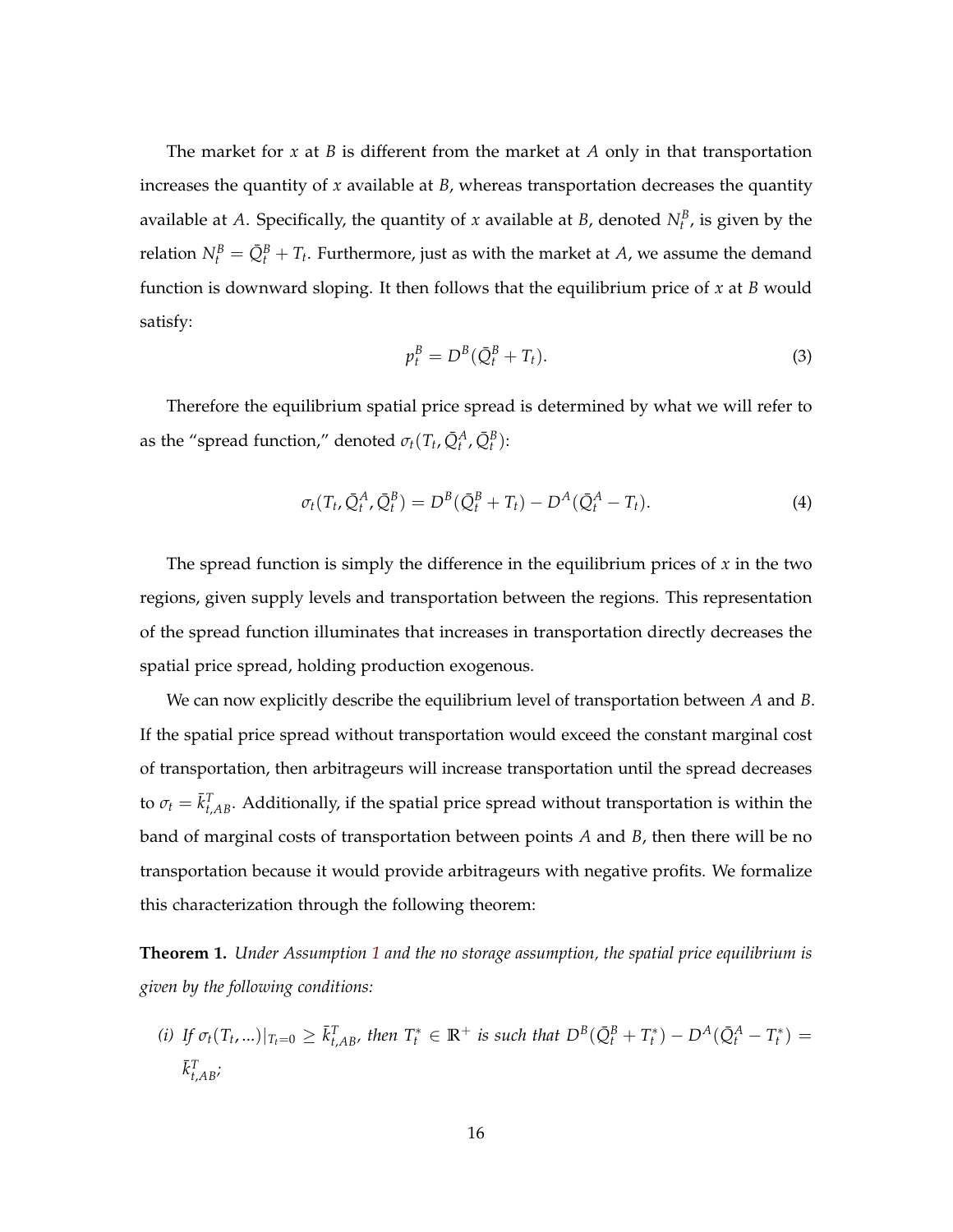(*ii*) If 
$$
-\bar{k}_{t,BA}^T < \sigma_t(T_t,...)|_{T_t=0} < \bar{k}_{t,AB}^T
$$
, then  $T_t^* = 0$ .

Figure 4 graphs the equilibrium as described by Theorem 1. Note that supply shocks in either point *A* or *B* fail to sufficiently explain the widening of the price spread in the context of the model described here: given that  $\sigma_t(T_t,...)|_{T_t=0} \geq \bar{k}_{t,AB}^T$ , changes in production levels can only shift the spread function in or out, after which the quantity of transportation will simply adjust to ensure that the spatial price spread stays at  $\bar{k}_{t,AB}^T$  (for an example, see Figure 5a). Therefore, in this model the only way the spatial price spread can increase beyond the initial  $\bar{k}_{t,AB}^T$  is if there is an exogenous increase in the marginal cost of transportation (Figure 5b).





Clearly, Theorem 1 implies that the level of transportation is endogenous to the production levels at both *A* and *B*, and furthermore, if the marginal cost curve of transportation doesn't shift, the equilibrium spread will never exceed  $\bar{k}_{t,AB}^T$ .

# 3.2. Increasing marginal costs of transportation

Introducing increasing marginal costs of transportation changes the economic story and makes it possible for supply shocks at either point *A* or point *B* to influence the equilib-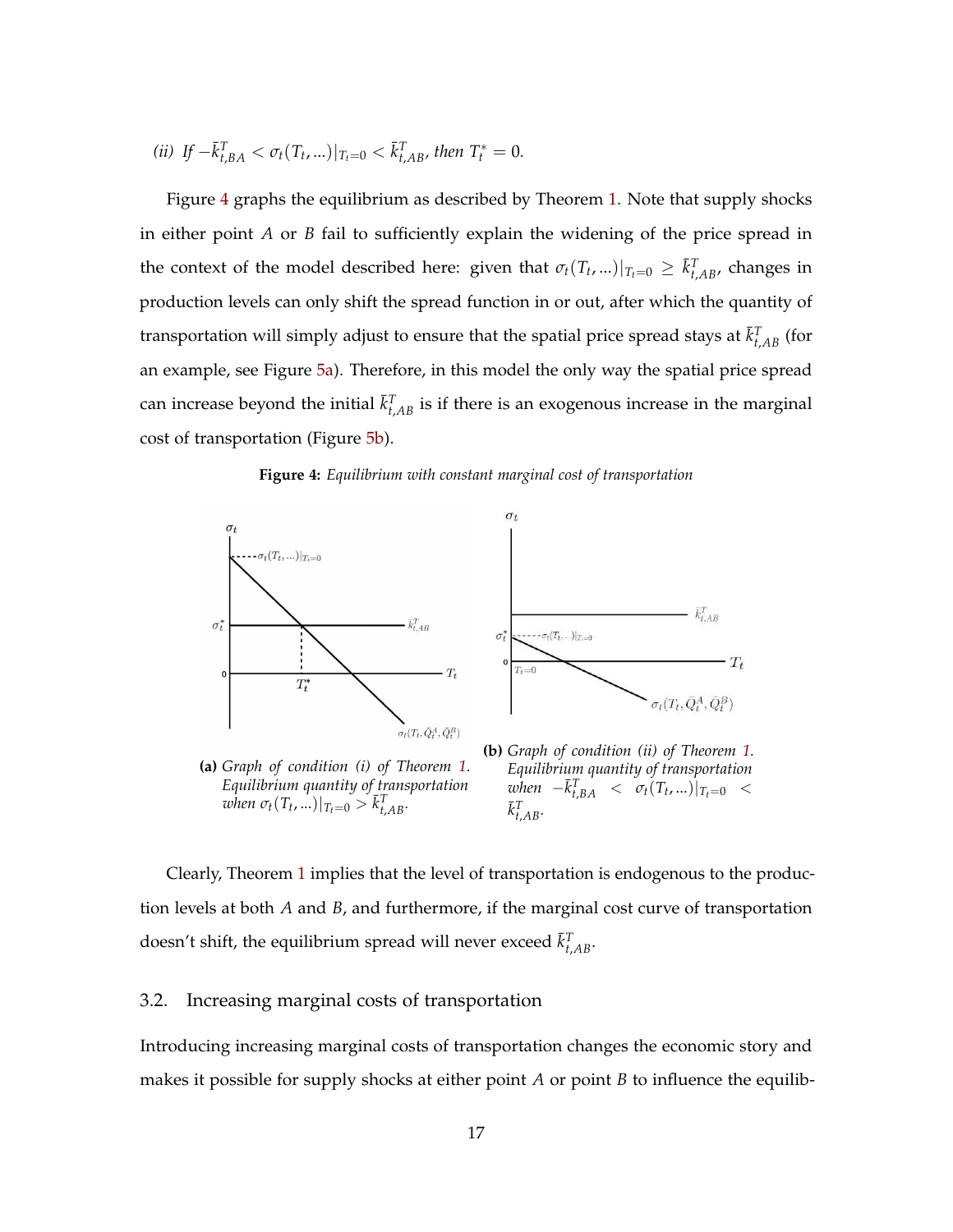**Figure 5:** *Illustrations of what can and cannot change the equilibrium price spread in the baseline model*



**(a)** *The spread function can shift out due to a change in production, but equilibrium price spread doesn't change.*

**(b)** *An exogenous increase in the marginal cost of transportation can increase the equilibrium price spread.*

rium spatial price spread beyond the initial marginal cost of transportation. We adapt Assumption 1 and instead assume increasing marginal cost of transportation as follows: **Assumption 2.** *Assume now that the marginal cost of transportation is endogenous to and* increasing in the level of transportation. Specifically,  $k_{t,AB}^T=k_{t,AB}^T(T_t)$  such that  $\partial k_{t,AB}^T(T_t)/\partial T_t>0$ 0*.*

Admittedly, in the real world it is likely that the marginal cost curve of transportation is instead piecewise. There would likely be an initial flat region until the cheapest mode of transportation has reached capacity, and then a jump and another flat region at the second cheapest mode of transportation, and so on, until capacity is reached for all modes of transportation, at which point the marginal cost curve should be perfectly inelastic. However, in order to approximate the effect of multiple modes of transportation we will simply assume that the curve is increasing. This simplifying approximation makes the mathematics easier to deal with, and does not affect the key results of the paper.

The no-arbitrage condition (1), briefly restated, becomes  $-k_{t,BA}^T(T_{t,BA}) \leq \sigma_t(T_t,\bar{Q}_t^A,\bar{Q}_t^B) \leq$  $k_{t,AB}^T(T_{t,AB})$ , where we will just refer to  $T_{t,AB}$ , the quantity of transportation from *A* to *B*, as *T<sup>t</sup>* . The equilibrium conditions in Theorem 1 are no longer based on constant marginal costs of transportation, and instead are described by the following conditional statements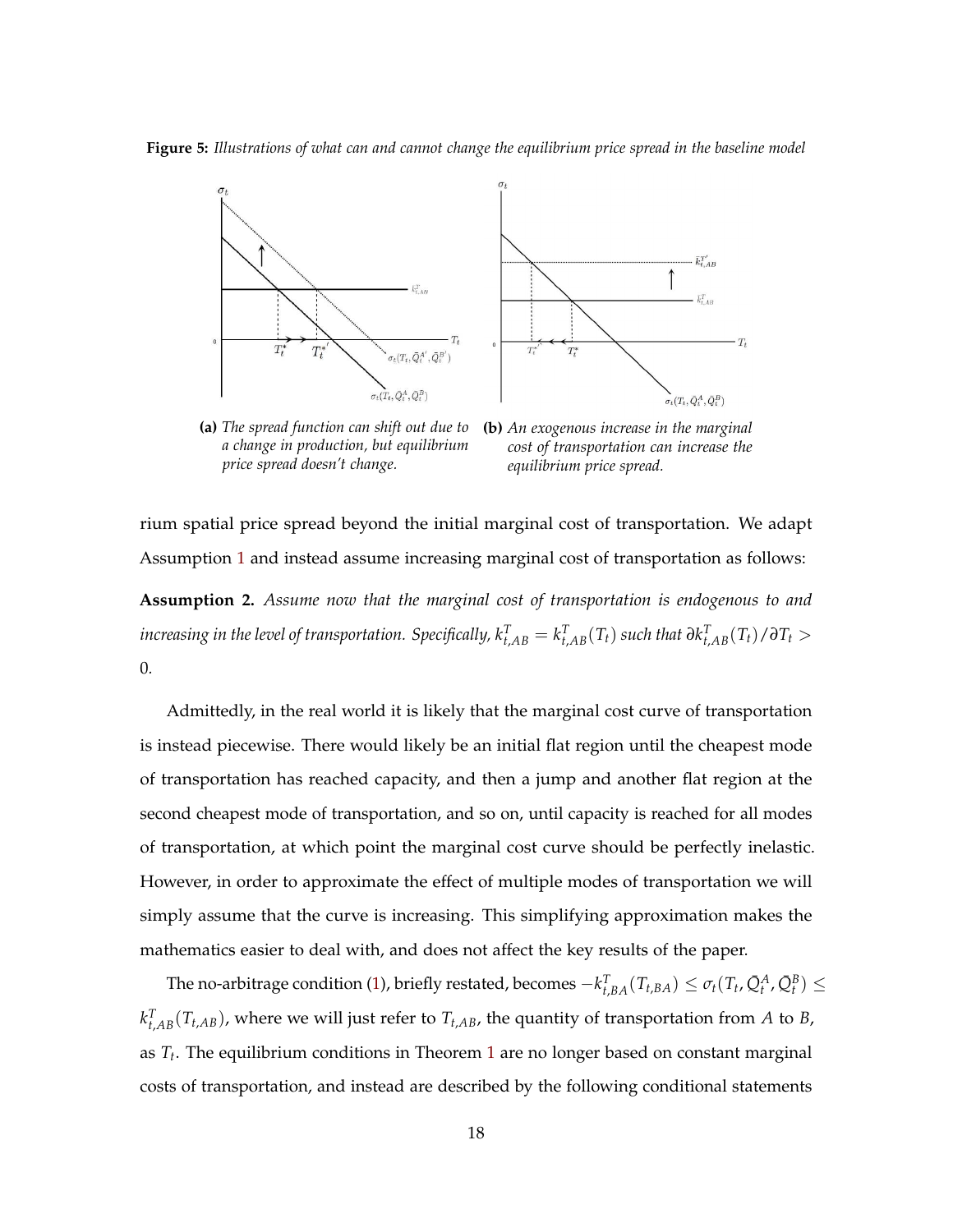**Theorem 2.** *Under Assumption 2 and the no storage assumption, the spatial price equilibrium is given by the following conditions:*

- (i) If  $\sigma_t(T_t,...)|_{T_t=0} \geq k_{t,AB}^T(0)$ , then  $T_t^* \in \mathbb{R}^+$  is such that  $D^B(\bar{Q}_t^B + T_t^*) D^A(\bar{Q}_t^A T_t^*) =$  $k_{t,AB}^T(T_t^*)$ ;
- *(ii) If*  $-k_{t,BA}^T(0) < \sigma_t(T_t,...)|_{T_t=0} < k_{t,AB}^T(0)$ , then  $T_t^* = 0$ .

Theorem 2 says that no transportation occurs if and only if the spatial price spread is less than the cost of transporting the first unit of *x*.



**Figure 6:** *Equilibrium With Increasing Marginal Costs of Transportation*

The key difference in the results of a model with increasing marginal costs of transportation is the relationship between the equilibrium level of transportation and spatial price spread. Specifically, as shown in Figure **??**, production shocks at both *A* and *B* can now directly push the equilibrium spatial price spread above the original marginal cost of transportation. We should note, however, that in reality the price spread and transportation may move to the new equilibrium in different rates, and due to the existence of expectations to be discussed in the next section, the price spread may very well move ahead of transportation. We will exploit this feature in Section 4.3 when we test the shape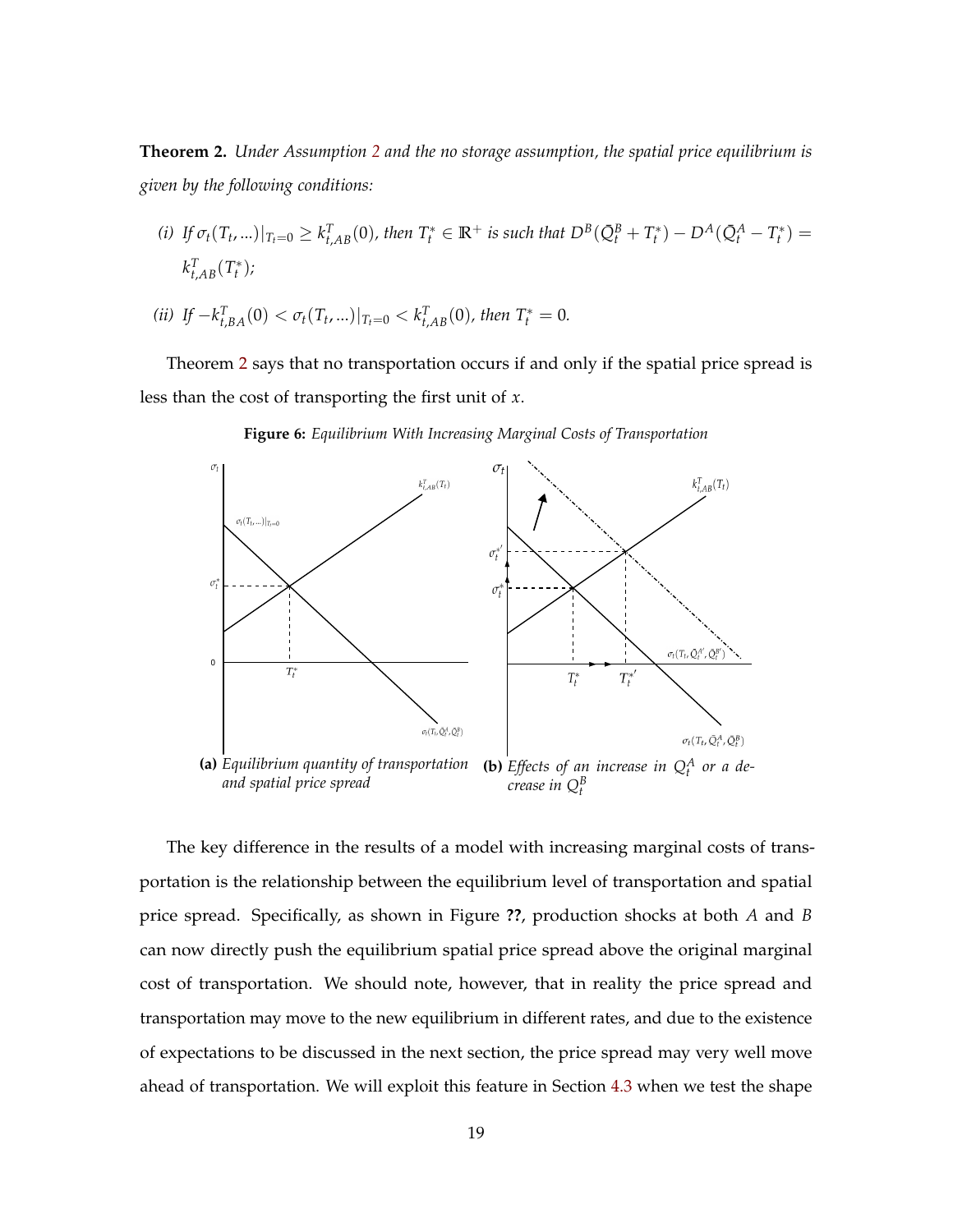of the marginal cost curve of transportation.

# 3.3. Storage

The inclusion of a storage market for commodity *x* significantly complicates the model. The possibility of intertemporal transferring of commodity *x* makes the spread function sensitive to arbitrageurs' expectations of the future. Although there are a plethora of reasons why economic agents would want to store a commodity, for the sake of the analysis here, we wish to focus on the intertemporal transferring of *x* performed by speculators planning on taking advantage of the spatial price spread in the future.

A storage market allows a speculator to purchase a unit of *x* during period *t* and store it until period  $t + 1$  at the marginal cost of storage  $k_t^S$ . Assume that the marginal cost of storage is as follows:

**Assumption 3.** Assume that the marginal cost of storage  $k_t^S = k_t^S(S_t)$  is increasing in the storage *level, such that*  $\partial k_t^S(S_t)/\partial S_t > 0$ .

The increasing nature of the marginal cost curve of storage is regularly described in the storage literature. The economic theory suggests that infrastructure constraints make the marginal cost of storage increase as the quantity of storage approaches capacity.

The first way the storage market enters our model is by changing the spread function. As speculators increase storage at *A*, they directly take units of *x* out of the market at *A*, holding all else equal. It follows that the availability of *x* at *A*, denoted  $N_t^A$ , now equals  $\bar{Q}^A_t - \Delta S_t - T_t$ , where the change in storage from period  $t-1$  to  $t$  is denoted as  $\Delta S_t = S_t - S_{t-1}$ . Our new and final spread function is characterized in Proposition 1.

**Proposition 1** (Spread function). *The spread function is*  $\sigma_t = D^B(\bar{Q}_t^B + T_t) - D^A(\bar{Q}_t^A + S_{t-1} - T_t)$  $S_t - T_t$ ). Let  $N_t^A = \bar{Q}_t^A + S_{t-1} - S_t - T_t$  and  $N_t^B = \bar{Q}_t^B + T_t$  be the total available commodity at *A* and B, respectively, at time t, then  $\partial \sigma_t / \partial N_t^A > 0$  and  $\partial \sigma_t / \partial N_t^B < 0$ .

The statement of Proposition 1 follows directly from the standard assumption that demand curves are downward sloping. It is more important to point out that the statement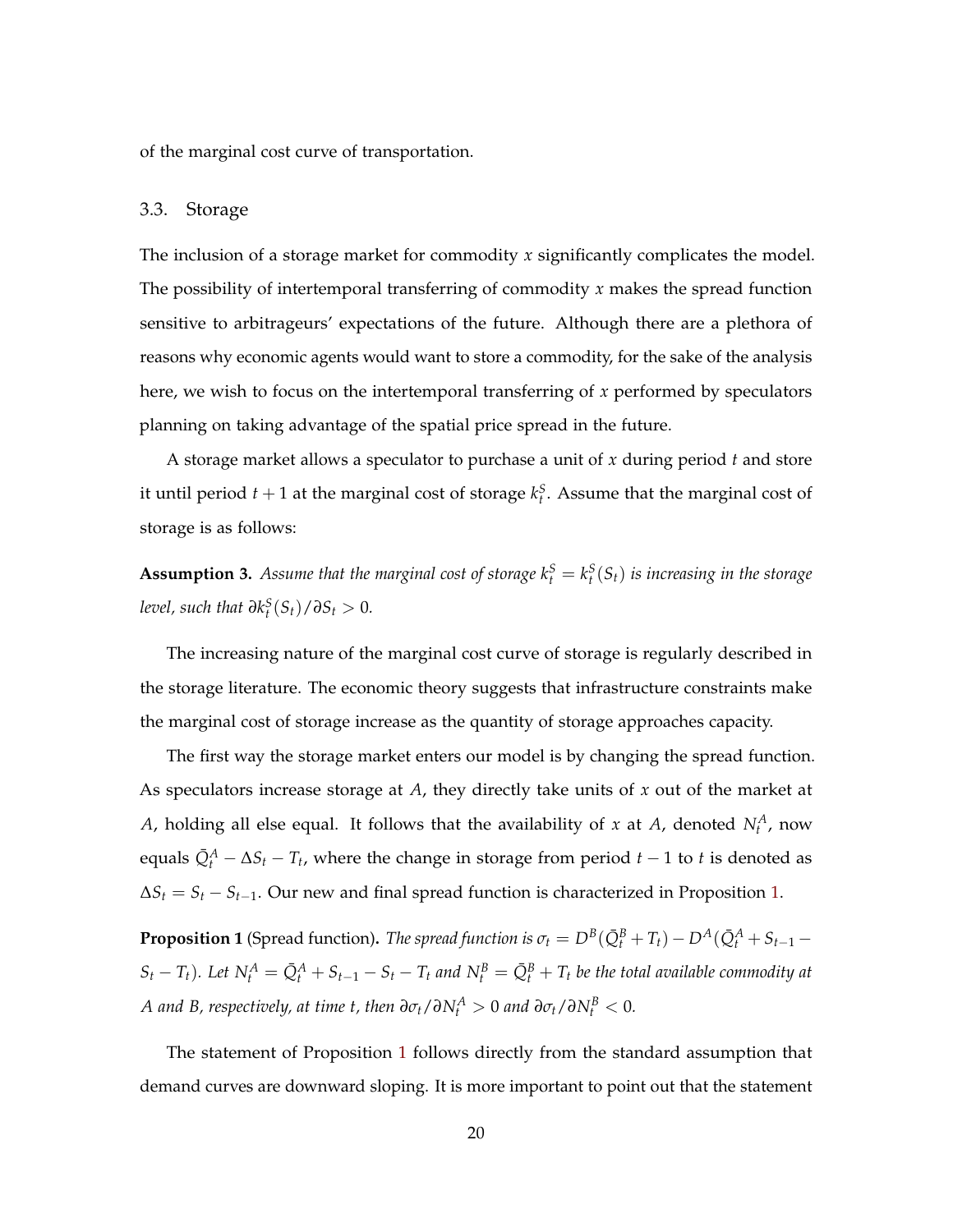is consistent with economic intuition: when there is increasing amount of commodity available at *A*, the price at *A* becomes depressed due to the abundance of the commodity there, thus enlarging the price spread; likewise for location *B*. Note that the variables  $N_t^A$  and  $N_t^B$  each represent the availability of a commodity at each point, and in some contexts should be exactly equal to consumption at each point. The variables  $\bar{Q}^B_t$  and  $\bar{Q}^A_t$ , although defined as "production", can be more generally thought of as supply in a region derived by means other than drawing down storage and transporting to or from the other considered region, and could thus include net imports into the region.

Risk-neutral speculators seeking to benefit from expectations about the spread in the future will engage in storage if the net present value of the following risk-free transaction is non-negative: buying  $x$  at  $A$  at price  $p_t^A$ , storing it from period  $t$  to  $t+1$  at marginal cost  $k_t^S(S_t)$ , transporting it to point *B* at the expected future marginal cost of transportation  $E[k_{t+1}^T]$ , and selling the unit of *x* at the expected future price of *x* at *B* during period *t* + 1, denoted  $E[p_{t+1}^B]$ . The net present value of this storage transaction, denoted  $\pi_S$ , is given by

$$
\pi_S = \frac{1}{1+r} E[p_{t+1}^B] - \frac{1}{1+r} E[k_{t+1}^T] - k_t^S(S_t) - p_t^A(\bar{Q}_t^A, S_t, T_t),
$$

where *r* is the 1-period risk-free interest rate. The no-arbitrage hypothesis suggests that the net present value of this risk-free transaction must be non-positive.<sup>4</sup>

Therefore, given small enough values of the first unit of storage  $k_t^S(0)$ , arbitrageurs will store positive levels of *x* at *A* up until they no longer perceive that act of storage to be a positive net present value transaction. This leaves us with the following no-arbitrage condition

$$
\frac{1}{1+r}E[p_{t+1}^B] = \frac{1}{1+r}E[k_{t+1}^T] + k_t^S(S_t) + D^A(\bar{Q}_t^A + S_{t-1} - S_t - T_t).
$$

We can now describe general equilibrium in this model with increasing marginal costs

<sup>&</sup>lt;sup>4</sup>In other words, the following condition must hold:  $\frac{1}{1+r}E[p_{t+1}^B] \leq \frac{1}{1+r}E[k_{t+1}^T] + k_t^S(S_t) + D^A(\bar{Q}_t^A + S_{t-1} S_t - T_t$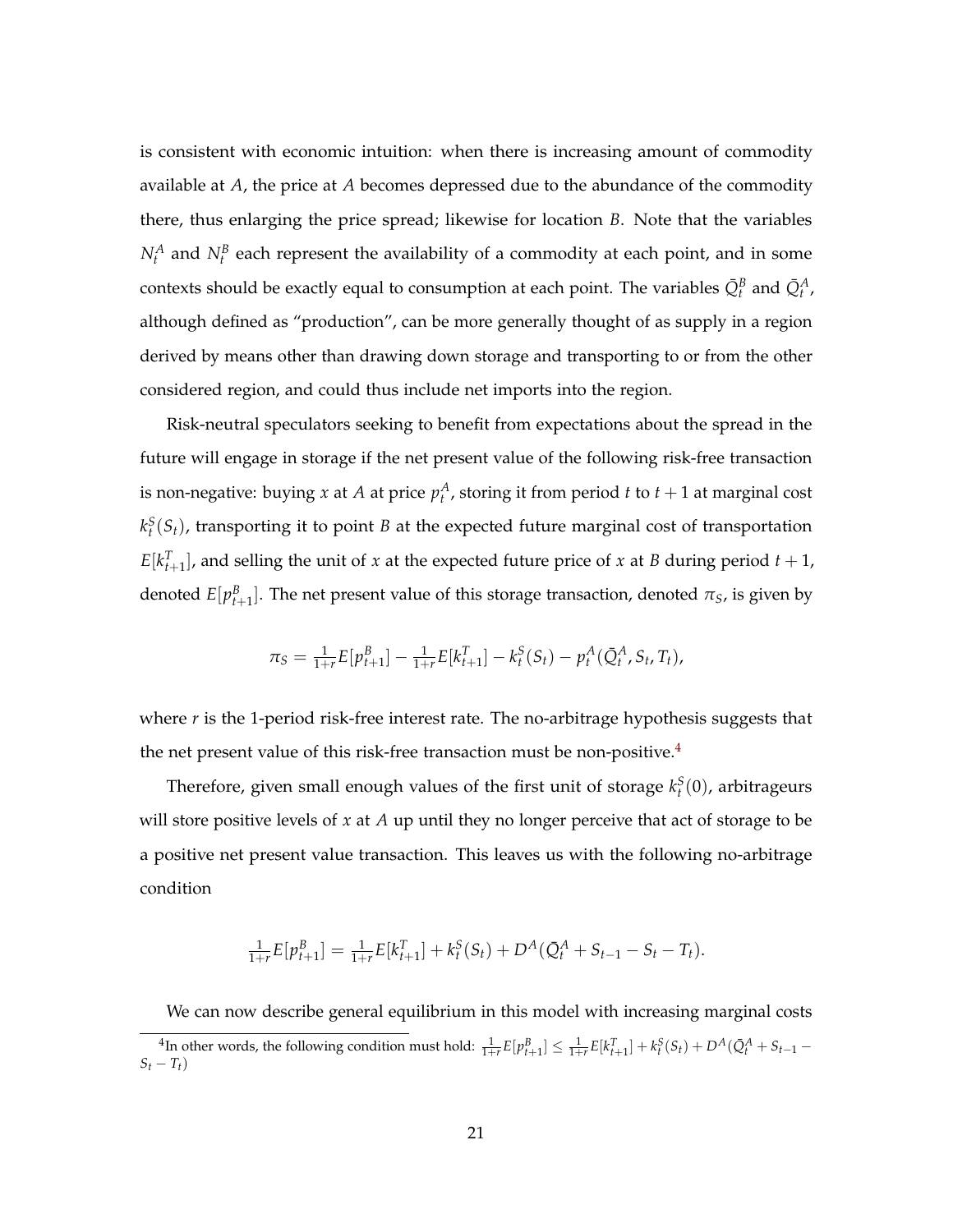of transportation and storage.

 $\bf{Theorem 3.}$  *Under Assumptions 2 and 3, and given sufficient differentials in*  $\bar{Q}^A_t$  *and*  $\bar{Q}^B_t$  *such that both transportation and storage are positive, the equilibrium quantities of storage and transportation are characterized by the following two conditions:*

- *(i) No-arbitrage condition in the transportation market:*  $\sigma_t^* = D^B(\bar{Q}_t^B + T_t^*) D^A(\bar{Q}_t^A + T_t^*)$  $S_{t-1} - S_t^* - T_t^* = k_t^T(T_t^*)$ ;
- (ii) No-arbitrage condition in the storage market:  $\frac{1}{1+r}E[p_{t+1}^B]=\frac{1}{1+r}E[k_{t+1}^T]+k_t^S(S_t^*)+D^A(\bar{Q}_t^A+$  $S_{t-1} - S_t^* - T_t^*$ ).

The no-arbitrage condition in the transportation market in Theorem 3 suggests that, holding constant the storage levels, we can identify the relationship between equilibrium spread and transportation, which should be increasing along the marginal cost curve of transportation. We formalize this idea as follows:

**Proposition 2** (Shape of the marginal cost curve of transportation). *Because*  $\sigma_t^* = k_t^T(T_t^*)$ and given Assumption 2, this model predicts that  $\partial \sigma_t^* / \partial T_t > 0$ , holding constant storage  $S_t$ .

Again, because of the existence of expectations, transportation is likely to move to the new equilibrium slower than the spread, such that the relationship is in fact  $\frac{\partial \sigma_{t-j}^*}{\partial T_t} > 0$ for some  $j > 0$ . Graphically, the inclusion of a storage market can influence the shape and magnitude of the slope of the spread function, but will not change the sign of its slope. Most importantly however, the storage market adds two exogenous expectational determinants of the spread function: expected future costs of transportation and the expected future price of *x* at *B*. This can be seen by combining the two conditions in Theorem 3:

$$
\sigma_t^* = \frac{1}{1+r} E[k_{t+1}^T] + k_t^S(S_t^*) + D^B(\bar{Q}_t^B + T_t^*) - \frac{1}{1+r} E[p_{t+1}^B].
$$
\n(5)

Given equation (5), we should observe a positive relationship between expected future costs of transportation between a region and the current spatial price spread. We have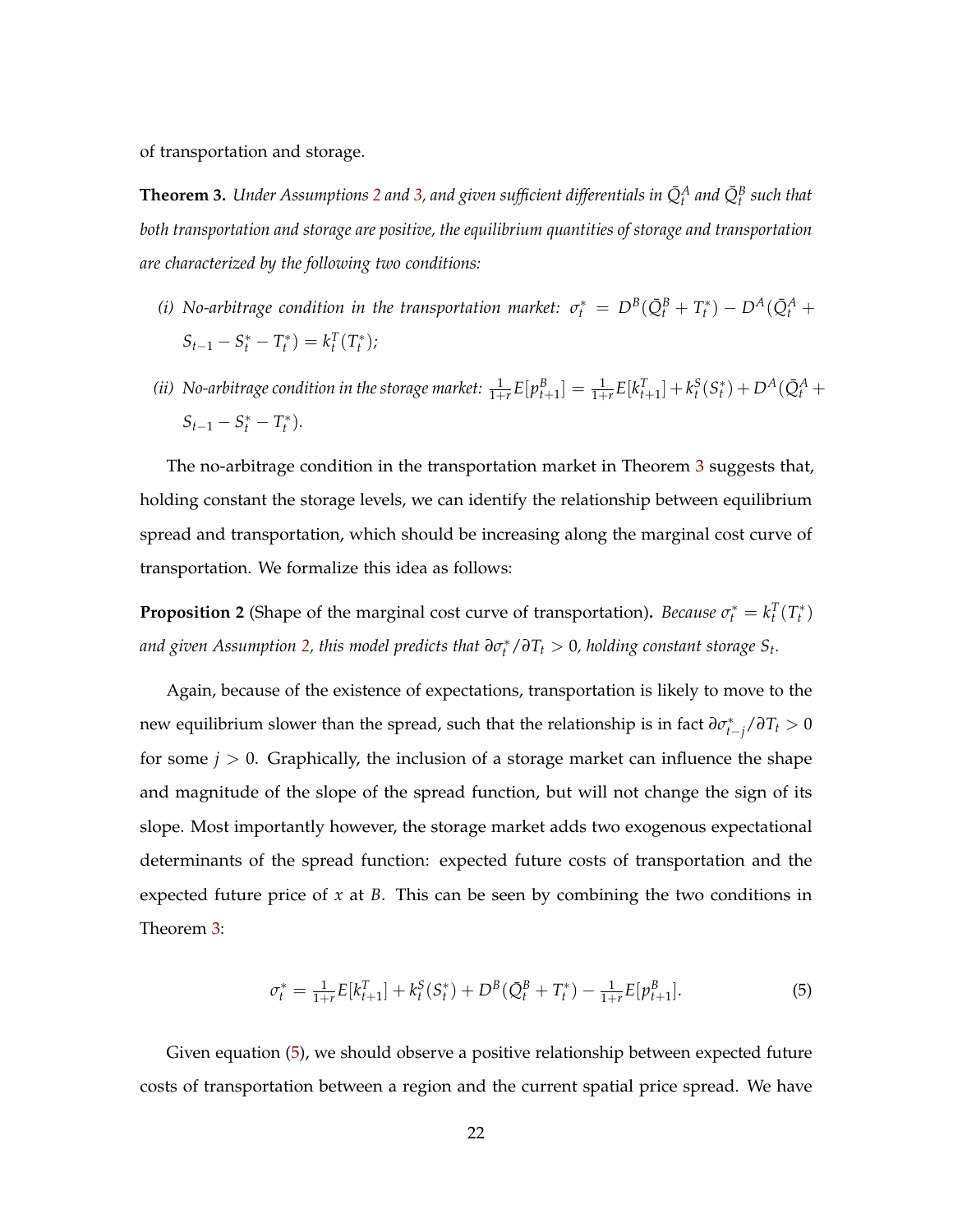not found this relationship in the literature: as expectations of future transportation costs decrease, the current spatial price spread falls. The intuition is relatively simple: if you think that future transportation costs will be low, then you will see more of a benefit from storing during period *t* and shipping during period *t* + 1 than transporting during *t*; therefore you will decrease transportation during period *t*, which will drive down the cost of transportation during period *t*. A supporting evidence for this result is the announcement that Enbridge made in November 2011, when they planned on adding to the pipeline capacity out of Cushing, which should have decreased expected future costs of transportation. Indeed, this announcement drove down the LLS-WTI shortly after.

# 3.4. Implications for changes in spread

So far, other than the exceptational cause of the change in spread as discussed in the end of Section 3.3, we've identified three key causes for the change in the commodity price spread: (i) a positive supply shock at *A*, namely an increase in  $Q_t^A$ ; (ii) a negative supply shock at *B*, namely a decrease in  $Q_t^B$ ; and (iii) an upward shift in the price spread function  $k_{t, AB}^T(T_t)$ . Figure 6b has illustrated that both a positive supply shock at *A* and a negative supply shock at *B* will similarly increase the equilibrium price spread and transportation, but we'd like to look further into how the two supply shocks affect the equilibrium quantities of storage at *A*. We first state the following theorem:

**Theorem 4.** *Under certain regularity condition, positive supply shocks at A or B will both weakly increase the equilibrium quantities of storage at the exporting region A. In other words,*  $\partial S_t^* / \partial Q_t^A \ge 0$  and  $\partial S_t^* / \partial Q_t^B \ge 0$ .

In order to prove Theorem 4, we first need to clarify the regularity condition as stated in the theorem. The regularity condition requires that the supply shock at *B* should have limited impacts on storage at *A*, which conforms to intuition. Formally,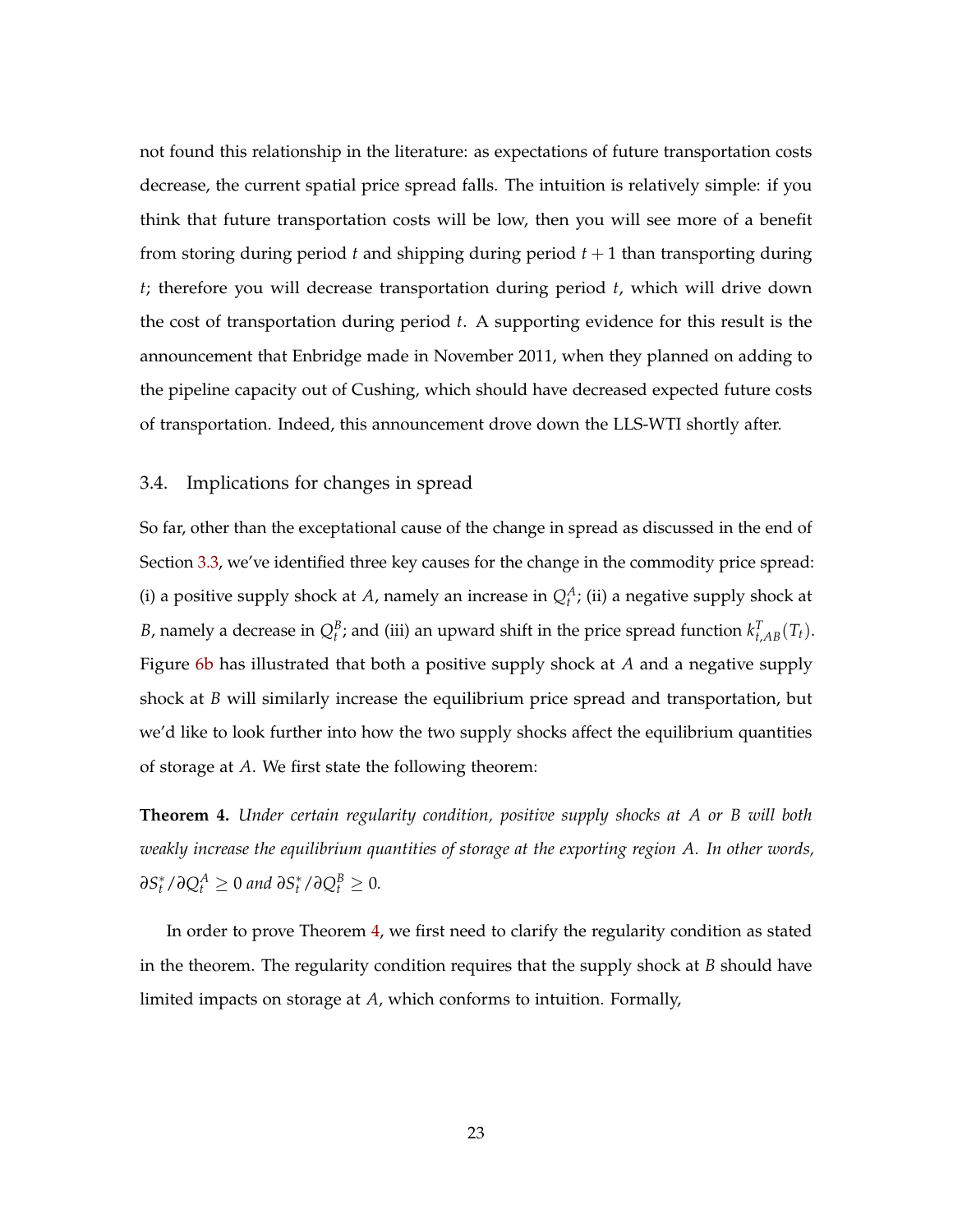**Assumption 4.** Assume that  $Q_t^B$  has limited impact on  $S_t^*$ , such that

$$
\left|\frac{\partial S_t^*}{\partial Q_t^B}\right| \le \left|\frac{\partial T_t^* / \partial Q_t^B}{\partial T_t^* / \partial Q_t^A}\right|
$$

With Assumption 4, we can prove Theorem 4, as follows:

*Proof.* The sensitivity of storage to the exogenous productions at both points can be seen by examining equilibrium condition (i) of Theorem 3:

$$
D^{B}(Q_{t}^{B} + T_{t}^{*}) - D^{A}(Q_{t}^{A} + S_{t-1} - S_{t}^{*} - T_{t}^{*}) = k_{t}^{T}(T_{t}^{*}).
$$
\n(6)

For notational convenience, recall  $N_t^A = Q_t^A + S_{t-1} - S_t^* - T_t^*$  and  $N_t^B = Q_t^B + T_t^*$ . If we totally differentiate equation (6) with respect to  $Q_t^B$ , we have

$$
\frac{\partial D^{B}(N_{t}^{B})}{\partial N_{t}^{B}}\left(1+\frac{\partial T_{t}^{*}}{\partial Q_{t}^{B}}\right)-\frac{\partial D^{A}(N_{t}^{A})}{\partial N_{t}^{A}}\left(-\frac{\partial S_{t}^{*}}{\partial Q_{t}^{B}}-\frac{\partial T_{t}^{*}}{\partial Q_{t}^{B}}\right)=\frac{\partial k_{t}^{T}(T_{t}^{*})}{\partial T_{t}^{*}}\frac{\partial T_{t}^{*}}{\partial Q_{t}^{B}}.\tag{7}
$$

 $\Delta$  Note that  $\partial S_{t-1}/\partial Q_t^B = 0$  since  $S_{t-1}$  is realized before time *t*;  $\partial Q_t^A/\partial Q_t^B = 0$  since production at *A* is exogenously given and thus there is no contemporaneous effect of a change in  $Q_t^B$  on  $Q_t^A$ . After re-arranging equation (7) we get

$$
\frac{\partial S_t^*}{\partial Q_t^B} = \frac{\frac{\partial k_t^T (T_t^*)}{\partial T_t^*} - \frac{\partial D^B (N_t^B)}{\partial N_t^B} - \frac{\partial D^A (N_t^A)}{\partial N_t^A}}{\frac{\partial D^A (N_t^A)}{\partial N_t^A}} \frac{\partial T_t^*}{\partial Q_t^B}
$$
\n
$$
\geq 0
$$
\n(9)

The inequality in (9) follows because  $\frac{\partial D^B(N_t^B)}{\partial N^B}$  $\frac{\partial^B(N_t^B)}{\partial N_t^B}$  and  $\frac{\partial D^A(N_t^A)}{\partial N_t^A}$  $\frac{V(N_t)}{\partial N_t^A}$  are weakly negative due to demand curve sloping downward,  $\frac{\partial k_i^T(T_i^*)}{\partial T_i^*}$  $\frac{\partial f(t)}{\partial T_t^*}$  ≥ 0 based on Assumption 2, and we already

know that  $\frac{\partial T_t^*}{\partial Q_t^B} \leq 0$ .

On the other hand, if we totally differentiate equation (6) with respect to  $Q_t^A$ , we have

$$
\frac{\partial D^{B}(N_{t}^{B})}{\partial N_{t}^{B}}\frac{\partial T_{t}^{*}}{\partial Q_{t}^{A}} - \frac{\partial D^{A}(N_{t}^{A})}{\partial N_{t}^{A}}\left(1 - \frac{\partial S_{t}^{*}}{\partial Q_{t}^{A}} - \frac{\partial T_{t}^{*}}{\partial Q_{t}^{A}}\right) = \frac{\partial k_{t}^{T}(T_{t}^{*})}{\partial T_{t}^{*}}\frac{\partial T_{t}^{*}}{\partial Q_{t}^{A}}.
$$
(10)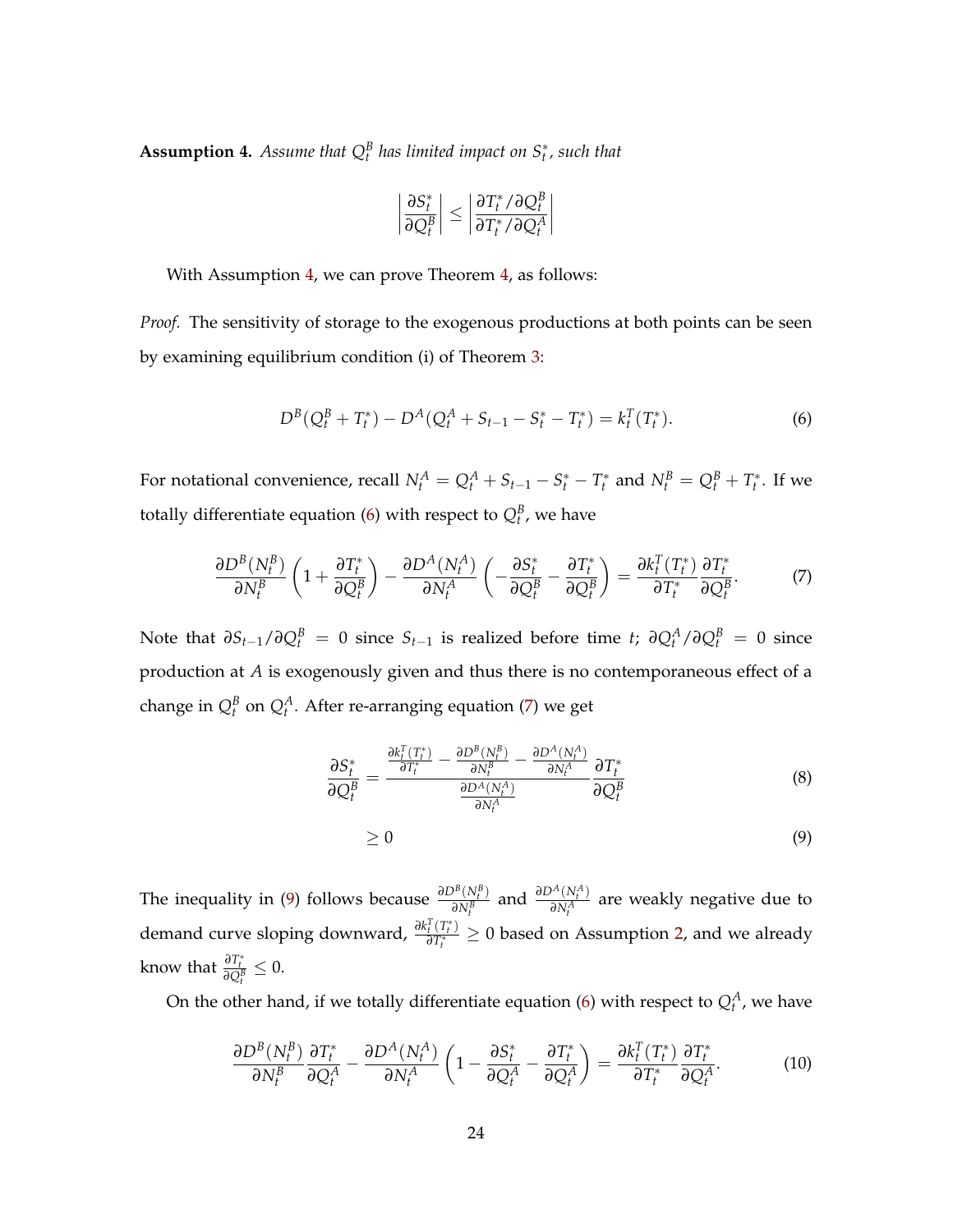After re-arranging equation (10) we get

$$
1 - \frac{\partial S_t^*}{\partial Q_t^A} = \frac{\frac{\partial D^B(N_t^B)}{\partial N_t^B} + \frac{\partial D^A(N_t^A)}{\partial N_t^A} - \frac{\partial k_t^T(T_t^*)}{\partial T_t^*}}{\frac{\partial D^A(N_t^A)}{\partial N_t^A}} \frac{\partial T_t^*}{\partial Q_t^A}
$$
(11)

If we combine  $(8)$  and  $(11)$ , we get

$$
\left(1 - \frac{\partial S_t^*}{\partial Q_t^A}\right) / \frac{\partial T_t^*}{\partial Q_t^A} + \frac{\partial S_t^*}{\partial Q_t^B} / \frac{\partial T_t^*}{\partial Q_t^B} = 0
$$
\n(12)

Re-arranging equation (12) gives us

$$
\frac{\partial S_t^*}{\partial Q_t^A} = 1 + \frac{\partial S_t^*}{\partial Q_t^B} \frac{\partial T_t^* / \partial Q_t^A}{\partial T_t^* / \partial Q_t^B}
$$
(13)

Assumption 4 together with inequality (9) and the fact that  $\frac{\partial T_t^*}{\partial Q_t^B} < 0$  and  $\frac{\partial T_t^*}{\partial Q_t^A} > 0$ 0 gives us the following relation:

$$
0 \leq \frac{\partial S_t^*}{\partial Q_t^B} \leq -\frac{\partial T_t^* / \partial Q_t^B}{\partial T_t^* / \partial Q_t^A}.
$$
\n(14)

Re-arranging the second inequality of (14) gives

$$
\frac{\partial S_t^*}{\partial Q_t^B} \frac{\partial T_t^* / \partial Q_t^A}{\partial T_t^* / \partial Q_t^B} \ge -1
$$
\n(15)

If we plug  $(15)$  into  $(13)$ , we get

$$
\frac{\partial S_t^*}{\partial Q_t^A} = 1 + \frac{\partial S_t^*}{\partial Q_t^B} \frac{\partial T_t^* / \partial Q_t^A}{\partial T_t^* / \partial Q_t^B} \ge 0.
$$
\n(16)

Hence the proof, given (9) and (16).

It follows from Theorem 4 that although a positive supply shock at *A* or a negative supply shock at *B* will both similarly increase the price spread, they will have opposite effects on equilibrium quantities of storage: a positive supply shock at *A* should increase

 $\Box$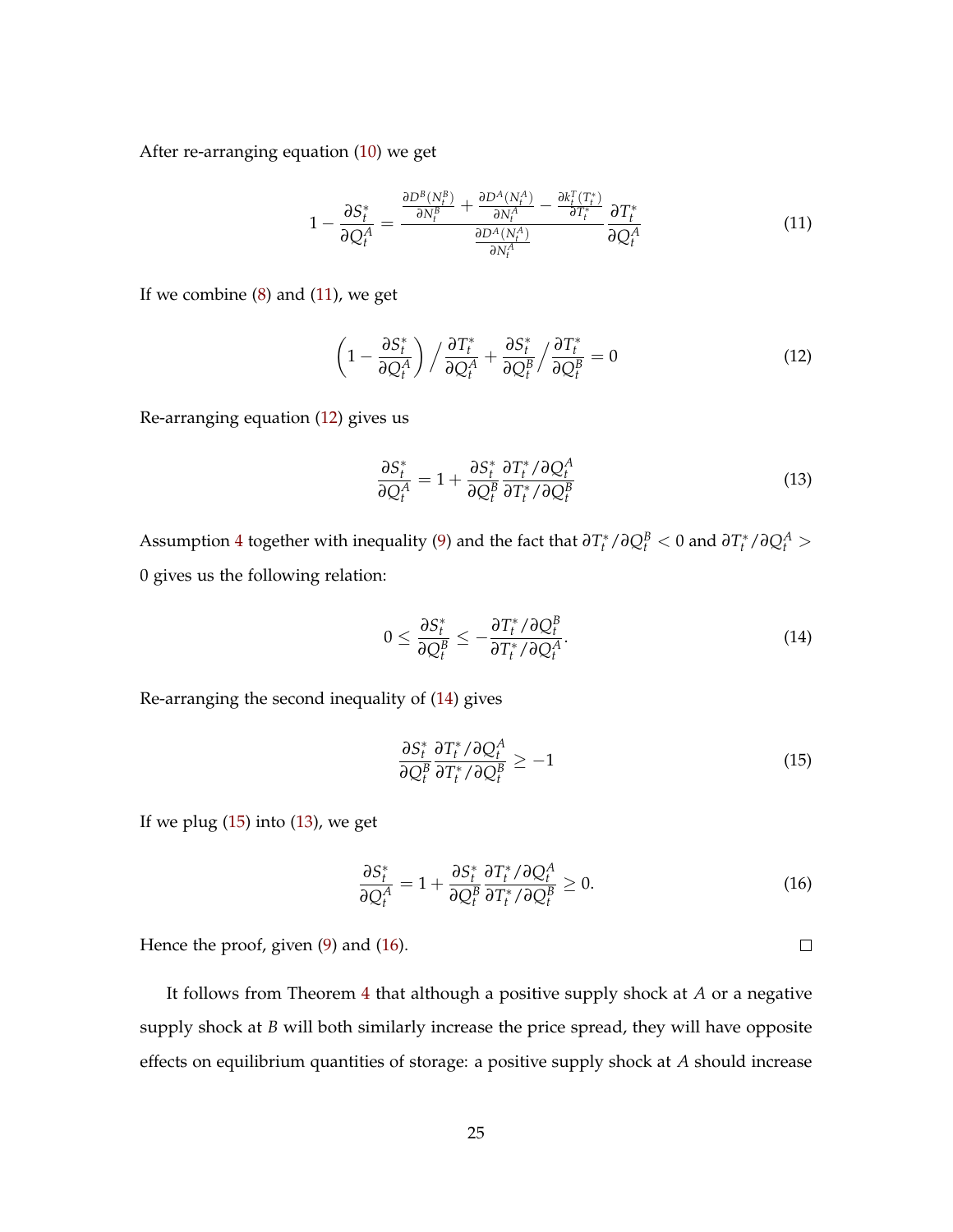the equilibrium quantity of storage, and a negative supply shock at *B* should decrease the equilibrium quantity of storage.

As a result, the model allows us to identify different causes of a widening spread by examining distinct relationships among spread, storage, and transportation. The results are summarized in Proposition 3. We will apply this proposition in Section 5 to identify causes of the changing LLS-WTI spread.

**Proposition 3** (Causes of a widening spread)**.** *This model predicts generally distinct combinations of effects on equilibrium transportation and storage, given three possible causes of the widening commodity price spread, as follows:*

- *(i)* The first possible cause is an increase in  $Q_t^A$ , which will increase both  $T_t^*$  and  $S_t^*$ ;
- *(ii)* The second possible cause is a decrease in  $Q_t^B$ , which will increase  $T_t^*$  and decrease  $S_t^*$ ;
- *(iii)* The third possible cause is an upward shift of the  $k_{t,AB}^T(T_t)$  curve, which will increase  $T_t^*$  and *have an ambiguous effect on S*<sup>∗</sup> *t .*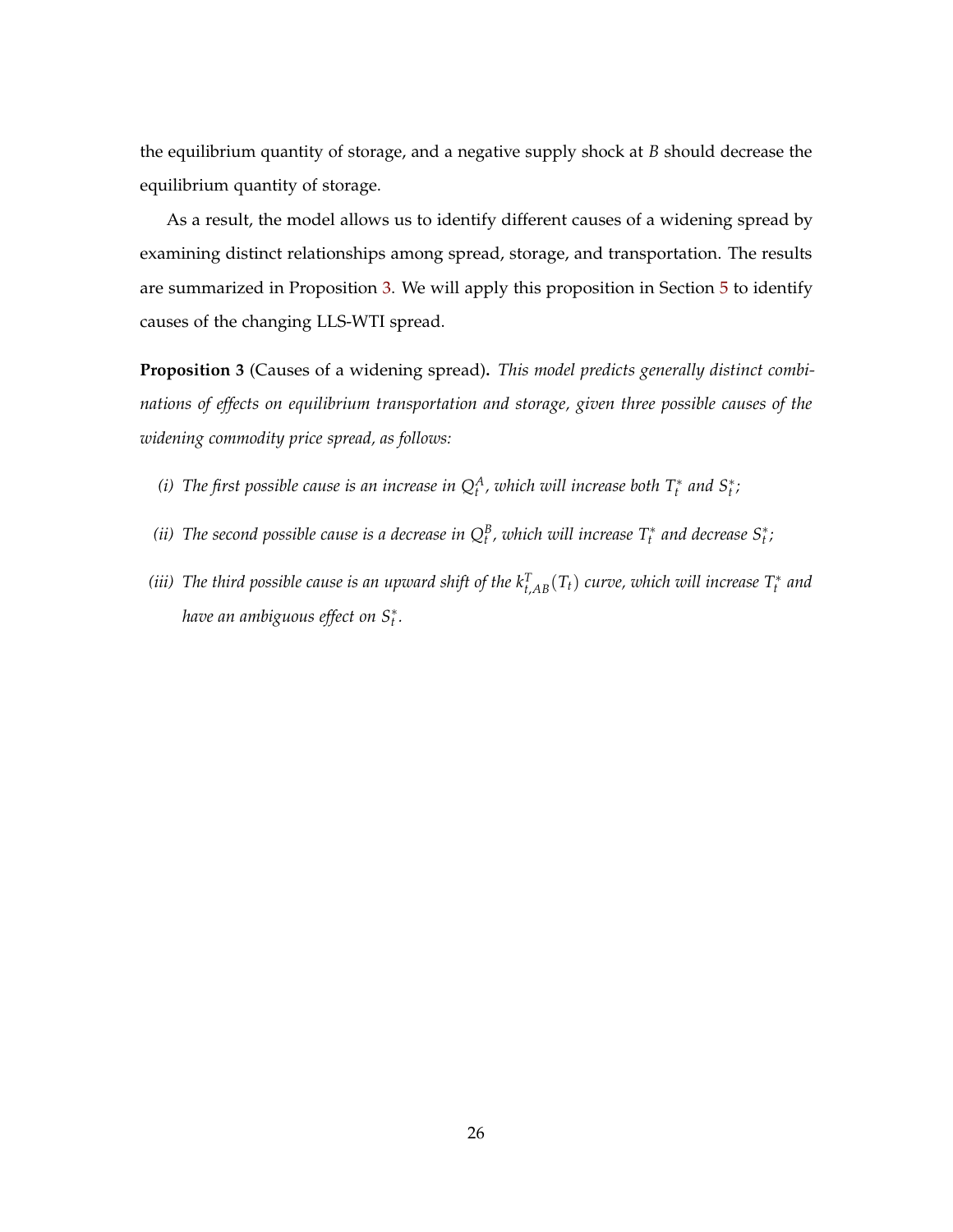# 4. Testing the Theory

#### 4.1. Data

As discussed in the introduction, to be accurate with our analysis we will use the LLS-WTI spread as the relevant price spread instead of the Brent-WTI spread in order to isolate an individual transportation market.

If we are to apply our model, we must first specify what we mean by "point *A*" and "point *B*" in the context of the LLS-WTI spread. Crude oil data from the U.S. Energy Information Administration (EIA) are arguably the most comprehensive and detailed. The EIA reports production, import and export, storage, and transportation data for PADDs, which are five subregions of the United States. PADDs, or Petroleum Administration for Defense Districts, were delineated during World War II to facilitate oil allocation. Since then, they have been used to describe intra-country information on the US crude oil industry. Figure 7 shows the borders of each of the five PADD districts. PADD2 encompasses Cushing, Oklahoma, and therefore is the best proxy for point *A*, which in the model was the exporting region. LLS is likely a proxy for oil prices in the rest of the United States, and therefore we will use the summations of data for the other four PADDs (or the rest of the US excluding PADD2) as point *B*, which in the model was the importing region. For brevity, we will henceforth call the regions encompassed by all the PADDs other than PADD2 simply the "US".

Our dataset spans from 1986Q1 to 2016Q1. We compile daily spot prices of Brent, WTI, and LLS from Bloomberg, and then convert them to quarterly time series by computing the average prices within the quarter. 1986 is the first year all three spot prices are reported through Bloomberg, so our dataset covers the most extended time period. We compile the rest of our data from the U.S. Energy Information Administration.  $Pro<sub>t</sub><sup>PADD2</sup>$  and  $Pro<sub>t</sub><sup>US</sup>$ denote crude oil productions in PADD2 and the rest of the U.S. at time *t*, respectively.  $Sto<sub>t</sub><sup>PADD2</sup>$  and  $Sto<sub>t</sub><sup>US</sup>$  denote total commercial crude oil stocks in PADD2 and and the rest of the U.S. at time *t*, respectively. We should note that  $Sto_t^{US}$  only measures commercial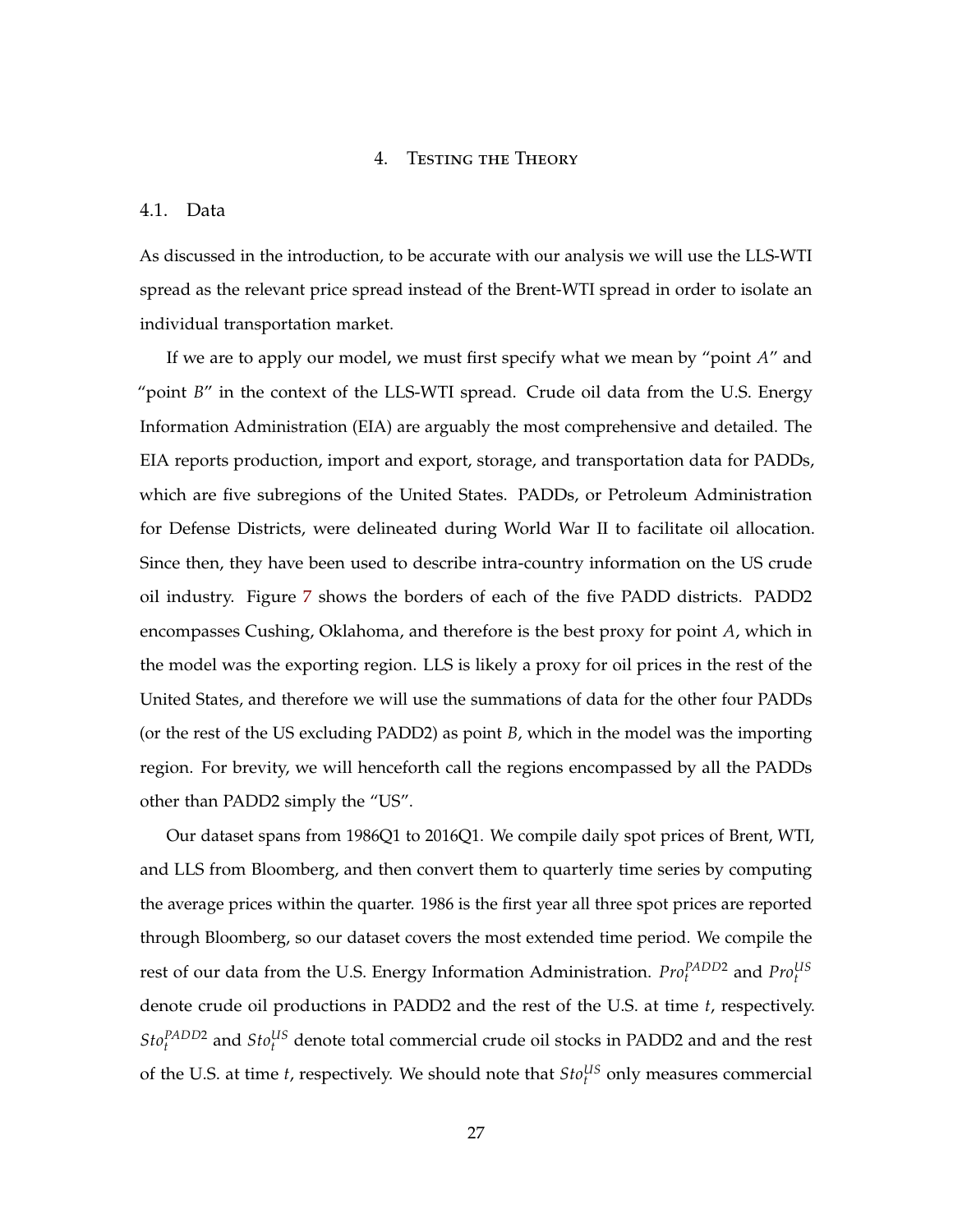

**Figure 7:** *Petroleum Administration for Defense Districts (PADD) Map*

crude oil stock and thus excludes the U.S. Strategic Petroleum Reserve (SPR) maintained in PADD3. Instead, *SPR<sup>t</sup>* denotes the stock of Strategic Petroleum Reserve at time *t*. *Imp*<sup>*PADD2*</sup> and *Exp*<sup>*PADD2*</sup> denote imports and exports in and out of PADD2 at time *t*; likewise,  $Imp_t^{US}$  and  $Exp_t^{US}$  represent the same variables for the rest of the U.S. Lastly, we also compile detailed crude oil movement data among PADDs. All raw data compiled from the EIA are monthly. We convert them into quarterly data by computing, within the quarter, the averages for the stock variables  $Sto_t^{PADD2}$ ,  $Sto_t^{US}$  and  $SPR_t$ , and the sums for all the other flow variables.

For our empirical analysis, we need to construct a number of variables based on the raw data. The *Spread<sup>t</sup>* variable is calculated as the difference between LLS and WTI spot prices. Changes in the stock of commercial crude oil in PADD2 and the rest of the U.S. are defined as:

$$
\Delta Sto_t^{PADD2} = Sto_t^{PADD2} - Sto_{t-1}^{PADD2},\tag{17}
$$

$$
\Delta Sto_t^{US} = Sto_t^{US} - Sto_{t-1}^{US}.
$$
\n(18)

In addition, the variable *Trans<sup>t</sup>* , which in the model represents transportation from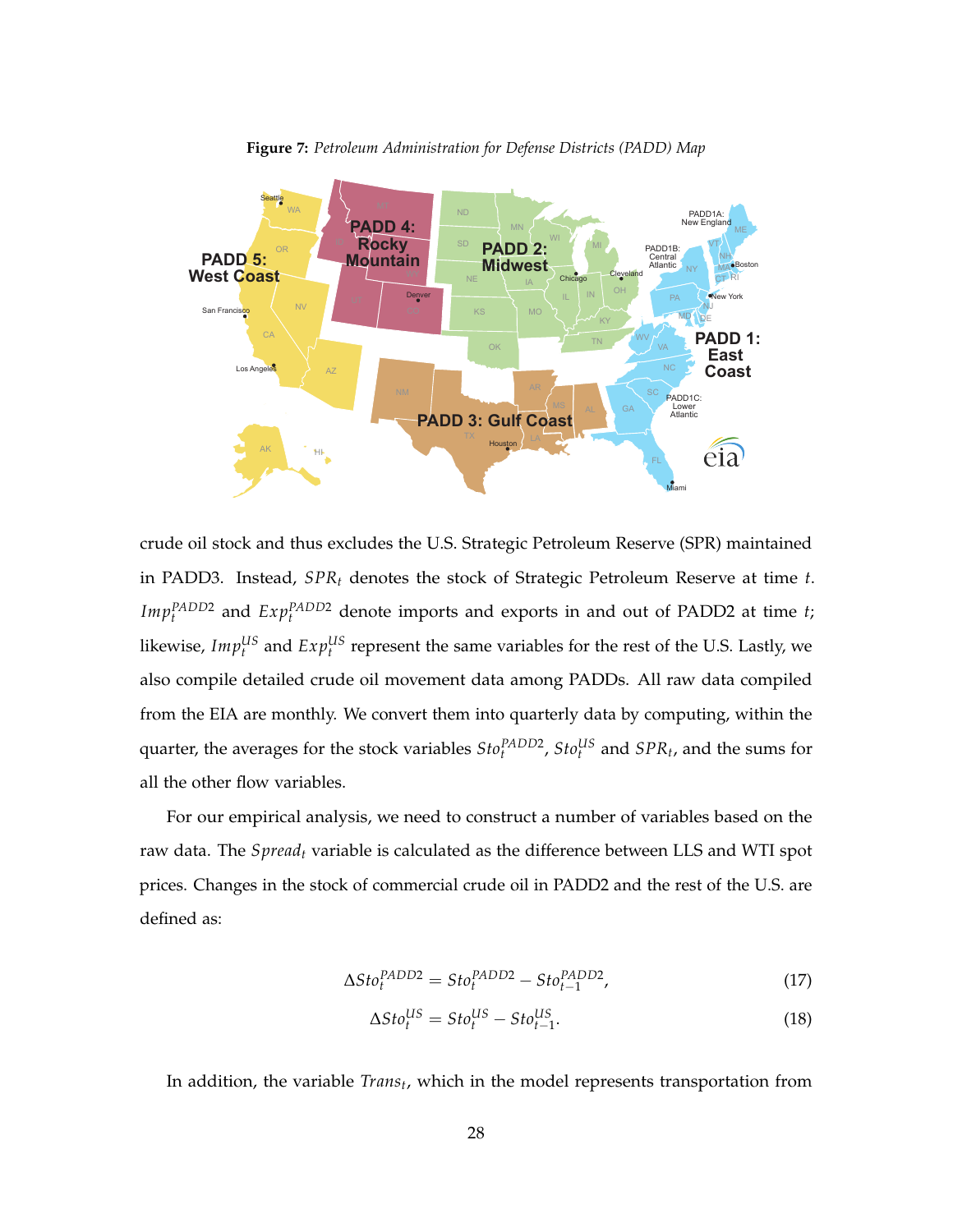point *A* (PADD2) to point *B* (rest of the U.S.), is computed as the sum of all modes of transportation from PADD2 to the rest of the U.S. at time *t*. In addition, we define net imports for PADD2 and the rest of the U.S. as

$$
NetImp_t^{PADD2} = Imp_t^{PADD2} - Exp_t^{PADD2},
$$
\n(19)

$$
NetImp_t^{US} = Imp_t^{US} - Exp_t^{US} - \Delta SPR_t.
$$
 (20)

In essence, net imports are simply defined as the difference between imports and exports, but for *NetImp<sup>US</sup>* we also subtract out increases (or add back decreases) in the stock of Strategic Petroleum Reserve maintained in the region, since changes in the stock of SPR should not be accounted for in the commercial crude oil activities.

Table 1 lists summary statistics for key variables of the data set we compile. The table provides means of variables from 1986Q1 to 2016Q1, separated by four time periods based on observations of the LLS-WTI spread time series showed in Figure 1b. The following trends are immediately apparent from Table 1. The LLS-WTI has historically been very low from 1998 to 2005, but started to increase from 2006 to 2010; it saw a huge spike from 2011 to 2013, and tapered off from 2014 but remained quite large by historical standards. Transportation, and storage in both PADD2 and the rest of the U.S. increased consistently over time. It should be noted that net imports to PADDs other than PADD2 dropped off sharply starting from 2011, which potentially supports the hypothesis that there was a negative supply shock abroad. Contrastingly however, field productions, particularly that in PADD2, increased substantially from 2011. This leaves room for the possibility that a positive domestic supply shock contributed to the widening LLS-WTI spread. We will econometrically determine the significance of the relationships among these variables in the context of the model developed in this paper, as a two-step process: we shall first validate our theory in Sections 4.2 and 4.3, and then apply our theory to identify the causes of the changing LLS-WTI spread in Section 5.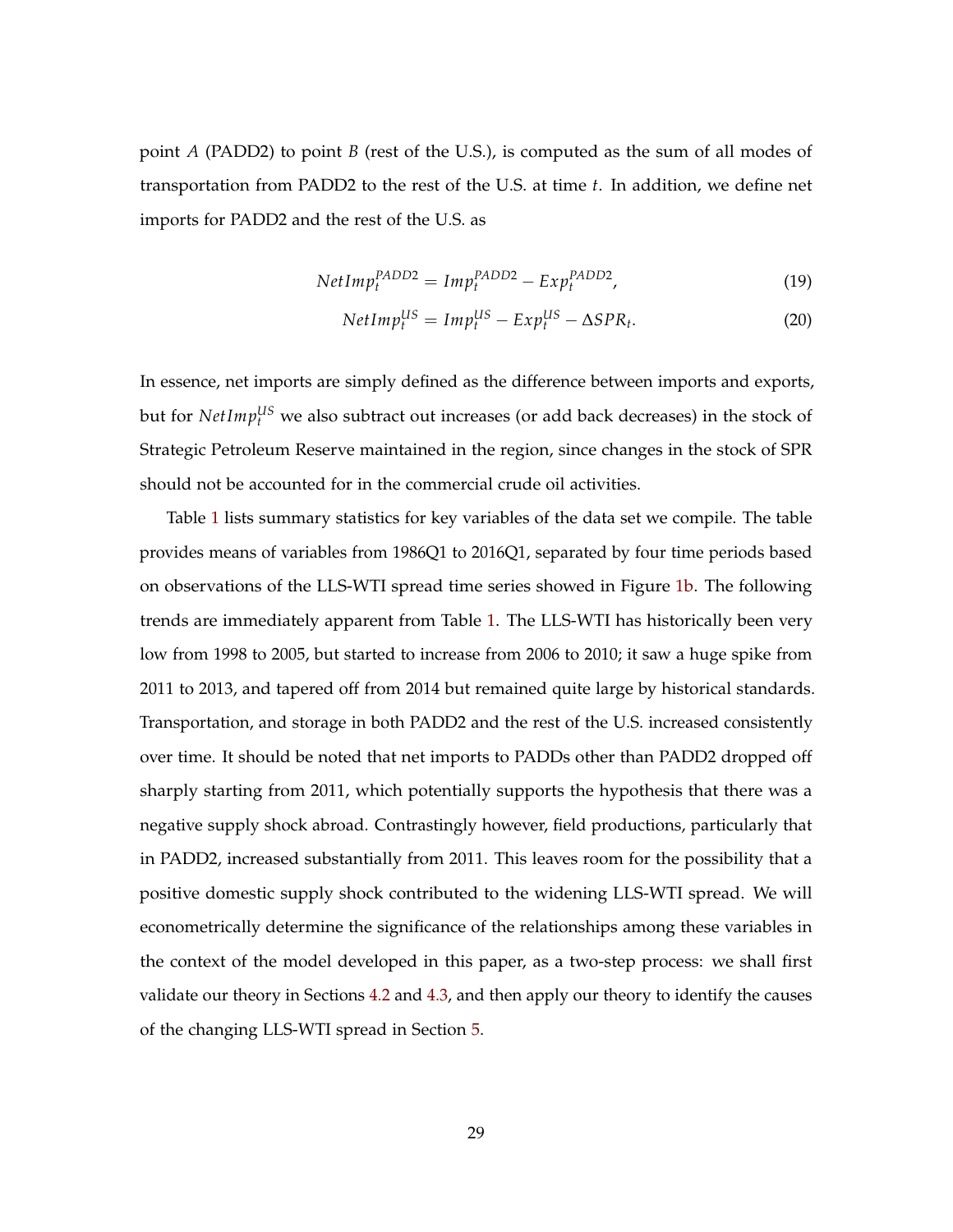#### **Table 1:** *Summary Statistics of Time-Series Data*

This table presents summary statistics for our quarterly crude oil data set. A number of variables are constructed from the raw data, as discussed in Section 4.1. The *Spread<sup>t</sup>* is constructed based on the raw LLS and WTI spot prices data from Bloomberg; all other variables come from the the U.S. Energy Information Administration (EIA) or are constructed based on the raw data from the agency. Variable superscripts, when applicable, represents the corresponding geographic region. "US" is short for all PADDs other than PADD2. All units are in millions of barrels unless otherwise noted. Data reported in this table are the means of the variables in the time period given in the column titles.

| Variable                       | Description                                    | 1986-2005 | 2006-2010 | 2011-2013 | 2014-201601 |
|--------------------------------|------------------------------------------------|-----------|-----------|-----------|-------------|
| $S$ <i>pread</i> <sub>t</sub>  | LLS-WTI spread (in dollars)                    | 0.1       | 2.6       | 14.8      | 3.5         |
| Trans <sub>t</sub>             | Transport from PADD2 to the rest of the U.S.   | 7.2       | 13.2      | 65.1      | 147.1       |
| $Sto_t^{PADD2}$                | Storage in PADD2                               | 68.5      | 76.1      | 106.1     | 122.7       |
| $Sto_t^{US}$                   | Storage in the rest of the U.S., excluding SPR | 253.5     | 257.6     | 259.6     | 311.8       |
| $SPR_t$                        | Storage of Strategic Petroleum Reserve         | 579.0     | 705.5     | 701.6     | 693.2       |
| $Pro_{t}^{PADD2}$              | Field production in PADD2                      | 55.4      | 50.5      | 101.2     | 162.4       |
| Pro <sub>t</sub> <sup>US</sup> | Field production in the rest of the U.S.       | 554.0     | 424.2     | 494.4     | 665.9       |
| $NetImp_{t}^{PADD2}$           | Net imports to PADD2                           | 66.0      | 104.8     | 150.8     | 195.7       |
| $NetImp_t^{US}$                | Net imports to the rest of the U.S.            | 604.7     | 769.5     | 611.1     | 442.9       |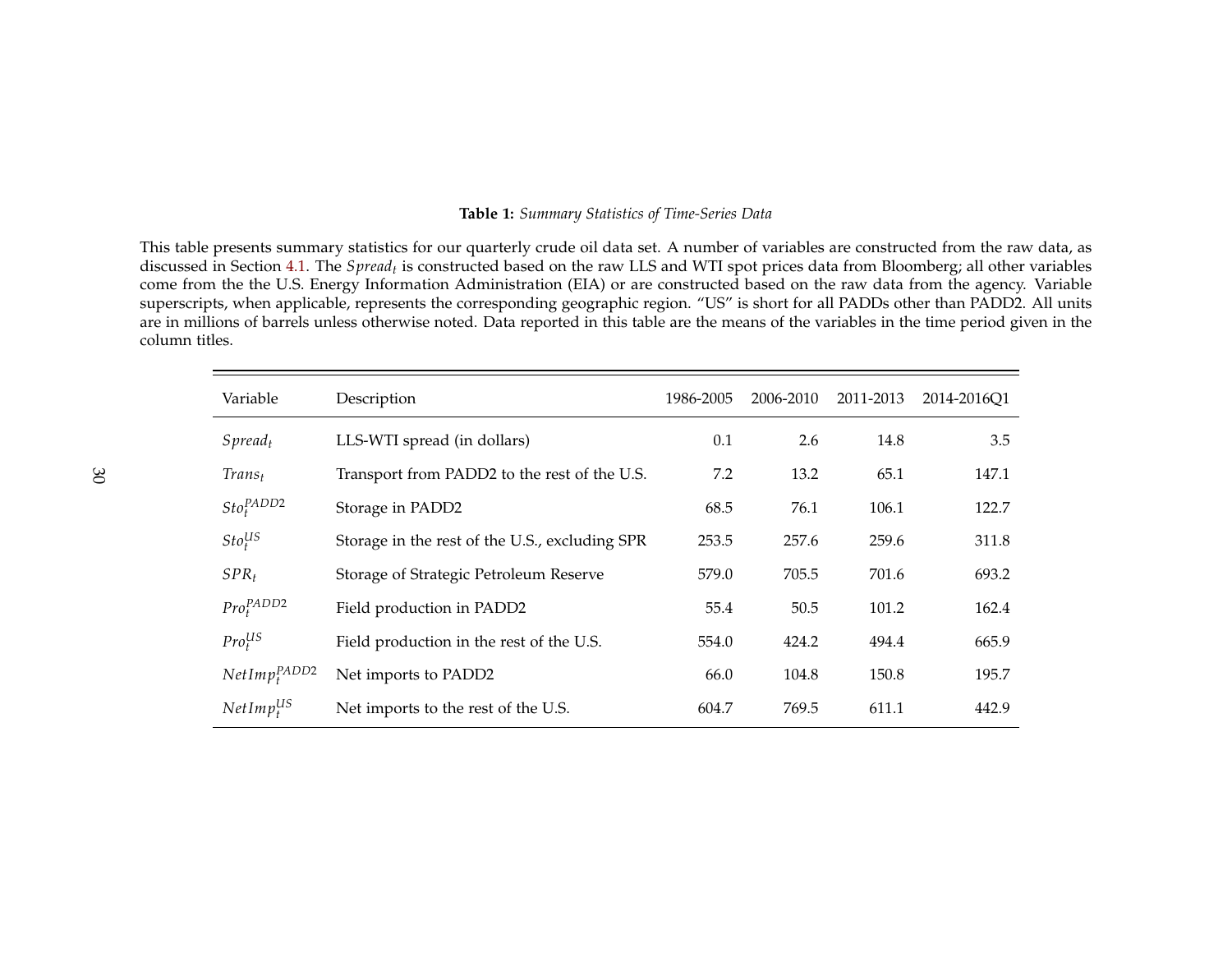# 4.2. Testing the spread function

We will first test the relationship described by the spread function as in Proposition 1, which in our context states that the LLS-WTI spread should be increasing in the amount of available oil in Midwest (PADD2) and decreasing in the amount of available oil in the rest of the US. For testing purposes, we define the two variables denoting the availability of crude oil in PADD2 and the rest of the U.S. at time *t* as

$$
N_t^{PADD2} = Pro_t^{PADD2} + NetImp_t^{PADD2} - Trans_t - \Delta Sto_t^{PADD2},\tag{21}
$$

$$
N_t^{US} = Pro_t^{US} + NetImp_t^{US} + Trans_t - \Delta Sto_t^{US}.
$$
 (22)

We include ∆*Sto<sup>lIS</sup>* because although we assumed away storage at point *B* for simplicity in the theoretical section of this paper, the assumption departs from the empirics of the US oil market. The inclusion of storage at *B* simply changes the spread function as seen in the specification above.  $NetImp_t^{PADD2}$  and  $NetImp_t^{US}$  are included because the US is such a large importer of oil that field production and imports together make up what should be considered exogenous supply of crude oil available for consumption.

The econometric model for the spread function can be written as

$$
S\text{pread}_t = \beta_0 + \beta_1 N_t^{PADD2} + \beta_2 N_t^{US} + \sum_q \delta_q I_t^q + \varepsilon_t,\tag{23}
$$

where  $N_t^{PADD2}$  and  $N_t^{US}$  are defined by equations (21) and (22), and  $I_t^q$  $t<sub>t</sub><sup>4</sup>$  is an indicator variable for quarter *q*. By including a set of quarter indicator variables we are controlling for the potential seasonal effects of the LLS-WTI spread.

In estimation, we are concerned about the endogeneity of the regressors  $N_t^{PADD2}$  and  $N_t^{US}$ , which if exists would render parameter estimates inconsistent. Endogeneity typically arises as a result of measurement errors, omitted variables, or simultaneity. Although simultaneity might be less of a concern if we trust the structural model built in Section 3, measurement errors and omitted variables do pose challenges to the consistency of our estimates. For example, we should note that our data on crude oil movements only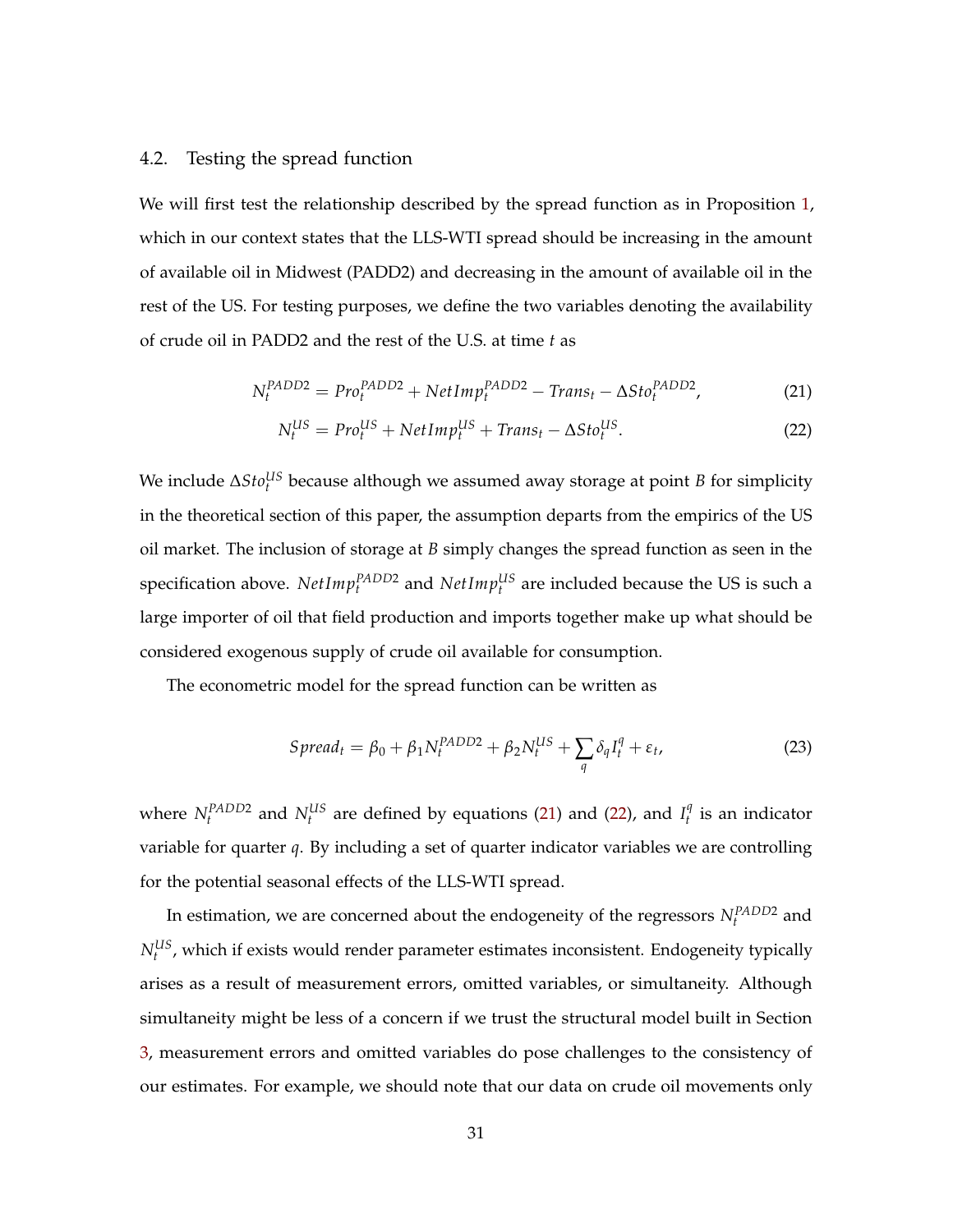includes movements reported to the EIA, and therefore may underestimate the actual crude oil movement activities across PADDs, which would cause  $N_t^{PADD2}$  and  $N_t^{US}$  to be mismeasured; furthermore,  $N_t^{PADD2}$  and  $N_t^{US}$  are likely not sufficient to fully characterize factors that determine the LLS-WTI spread, so the model as specified in (23) may have the issue of omitted variables. To overcome these potential contaminations, we employ IV to estimate the causal relationships.

To illustrate how we shall implement our IV strategy, we consider the model (23) with the omitted variables problem. The problem of the measurement error, if present, can be tackled in a similar fashion. Because of omitted variables, we interpret the error term *ε<sup>t</sup>* in equation (23) as including the omitted variables. The lagged regressors are often used as potentially valid instruments, since by construction they are not correlated with the contemporaneous error term, but are correlated with the endogenous regressors if the regressors are autocorrelated. However, with time series data, the no serial correlation assumption can often be violated, and the validity of lagged regressors as instruments should be assessed with scrutiny in the presence of serial correlation. Suppose that the error term in our model follows a conventional AR(1) process. In other words,  $\varepsilon_t = \rho \varepsilon_{t-1} + u_t$ . We should note that the serial correlation could be induced or exacerbated by the autocorrelations of the omitted variables. One conventional strategy is to transform the model in order to correct for serial correlation. However, it is important to point out that a transformation of the model may be able to remove the serial correlation in the error term, but will not remove the contamination. It is therefore still necessary to find proper instruments for endogenous regressors in the transformed models, which can be challenging. We shall discuss the estimation challenges of the transformed models in some more detail.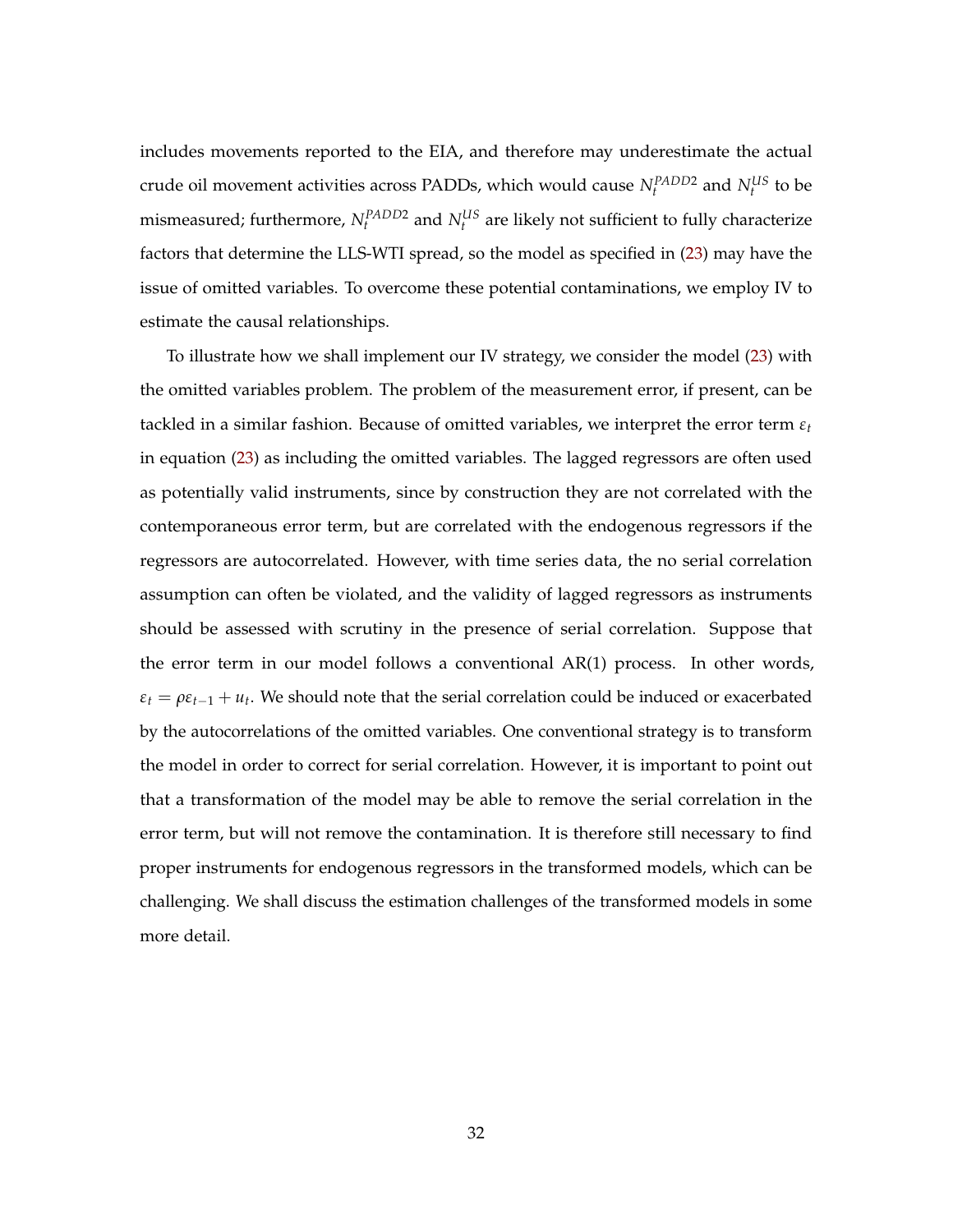There are two typical ways of transforming a model like (23). The first is

$$
S\text{pread}_{t} = \beta_{0}(1-\rho) + \rho S\text{pread}_{t-1} + \beta_{1} N_{t}^{PADD2} - \beta_{1}\rho N_{t-1}^{PADD2} + \beta_{2} N_{t}^{US} - \beta_{1}\rho N_{t-1}^{US} + \sum_{q} \delta_{q} I_{t}^{q} - \sum_{q} \delta_{q} \rho I_{t-1}^{q} + u_{t}. \quad (24)
$$

For this transformed model to be estimated consistently, the variables *Spreadt*−1,  $N_t^{PADD2}$ ,  $N_{t-1}^{PADD2}$ ,  $N_t^{US}$ ,  $N_{t-1}^{US}$  all need to be instrumented. Such a model with many endogenous variables are difficult to identify, and having correspondingly too many instruments can even be dangerous for inference (Roodman, 2009). In addition, given the transformed model, we need to impose constraints on the relationships among coefficients. For instance, the product of the parameter estimates on *Spreadt*−<sup>1</sup> and *NPADD*<sup>2</sup> *<sup>t</sup>* plus the parameter estimates on  $N_{t-1}^{PADD2}$  needs to be zero by construction. These constraints on parameters will further undermine the identification of the model.

Another approach is to write out the transformed model in quasi-differenced form:

$$
Sp\tilde{r}ed_t = \beta_0(1-\rho) + \beta_1 \tilde{N}_t^{PADD2} + \beta_2 \tilde{N}_t^{US} + \sum_q \delta_q \tilde{I}_t^q + u_t,
$$
\n(25)

where  $\tilde{x}_t = x_t - \rho x_{t-1}$ , with  $x_t$  representing any variable in general. In this transformed model, an instrument that itself is in a quasi-differenced form would only work if the original error  $\varepsilon_t$  is uncorrelated with the instrument at times *t*, *t* − 1, and *t* + 1. This rules out first lagged regressors at IVs. The second lagged regressors may work as instruments, only if the quasi-differenced regressors and the second lagged quasi-differenced regressors still have correlations strong enough, because otherwise we would run into weak instrument problems. However, quasi-differencing the regressors typically take out most of the autocorrelation in the transformed regressors by construction, and it would be quite rare to see the quasi-differenced regressors having strong autocorrelations at the second order. In sum, it would be very difficult to justify lagged regressors as proper instruments in this type transformed models.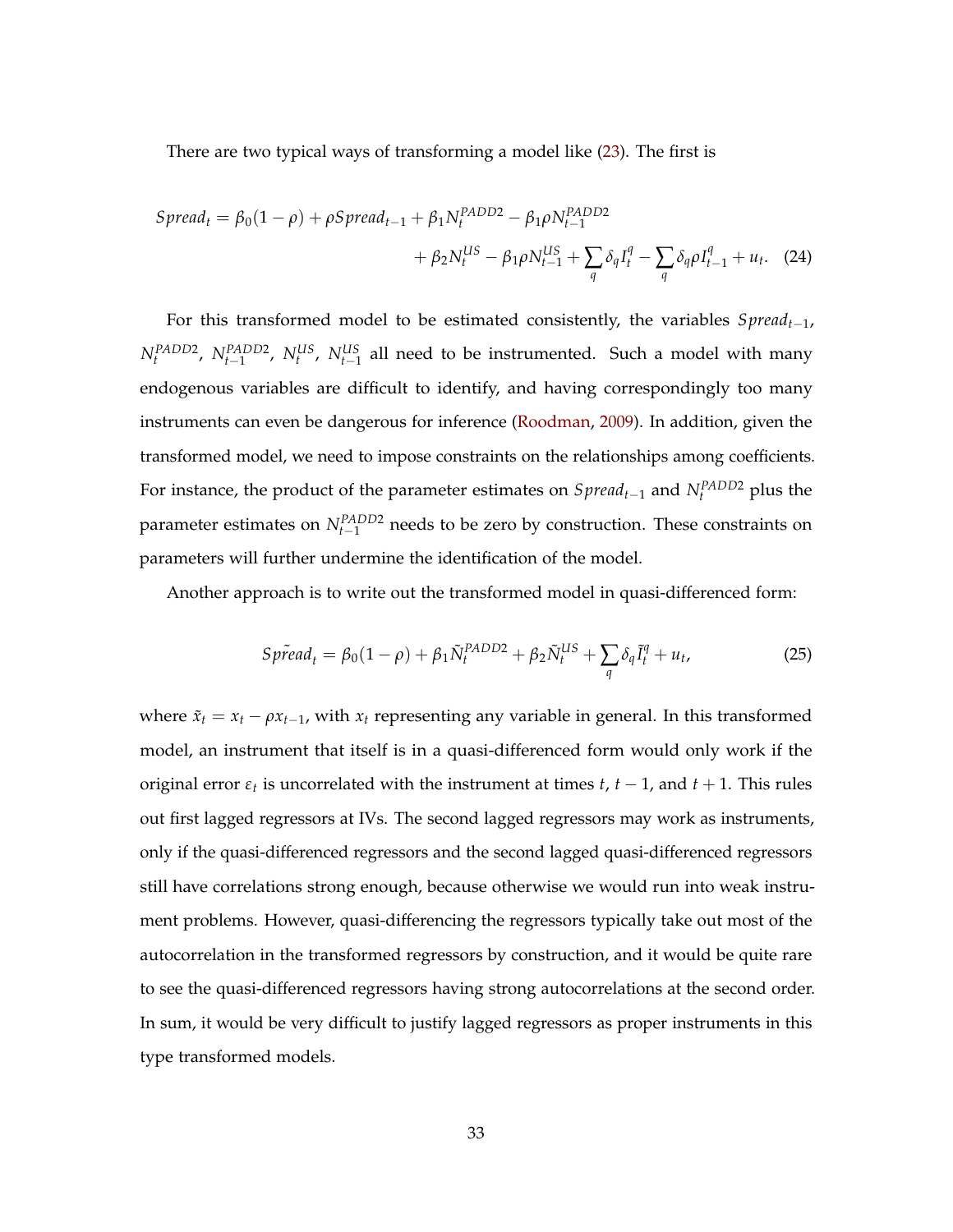As a result, we shall not conduct our IV estimation through the transformed models. Instead, we resort to IV estimation technique that is robust to serial correlation and that does not require transforming the model. Building upon the works of heteroskedasticity and autocorrelation (HAC) consistent estimation, such as Newey and West (1987), Andrews (1991) and Smith (2005), we can correct for serial correlation by generating an estimate for the covariance matrix using the Bartlett kernel function and an appropriate selection of bandwidth. Baum, Schaffer and Stillman (2003, 2007) have detailed discussions on how an HAC consistent IV estimation should be implemented.

In conclusion, our final model for testing the spread function remains in its original form, as in equation (23):

$$
S\text{pread}_t = \beta_0 + \beta_1 N_t^{PADD2} + \beta_2 N_t^{US} + \sum_q \delta_q I_t^q + \varepsilon_t,
$$

but in light of the concerns of the endogeneity of  $N_t^{PADD2}$  and  $N_t^{US}$ , we use the method of instrumental variables. Potentially valid instruments include  $N_{t-j}^{PADD2}$  and  $N_{t-j}^{US}$ , where  $j = 1, 2, 3, \dots$  In practice, we conduct a series of tests to select an optimal set of valid instruments. Specifically, we start with a set of eight potentially valid instruments, namely  $N_{t-j}^{PADD2}$  and  $N_{t-j}^{US}$ , where  $j = 1, 2, 3, 4$ . We test the these instruments one at a time for redundancy. After dropping all the redundant instruments, we also test the set of remaining instruments to avoid possibility of weak identification or underidentification. In the end, we conclude that  $N_t^{PADD2}$  and  $N_t^{US}$  should be optimally instrumented by  $N_{t-1}^{PADD2}$ ,  $N_{t-3}^{PADD2}$ ,  $N_{t-1}^{US}$ , and  $N_{t-2}^{US}$ .

After we come up with the optimal set of instruments, we also conduct endogeneity tests of regressors  $N_t^{PADD2}$  and  $N_t^{US}$ . The endogeneity tests suggest that, statistically,  $N_t^{PADD2}$  and  $N_t^{US}$  can be treated as exogenous. As a result, in addition to running regressions where  $N_t^{PADD2}$  and  $N_t^{US}$  are instrumented, we also run additional regressions where one or neither of  $N_t^{PADD2}$  and  $N_t^{US}$  is instrumented.

To address concerns of heteroskedasticity and serial correlation, we run all the afore-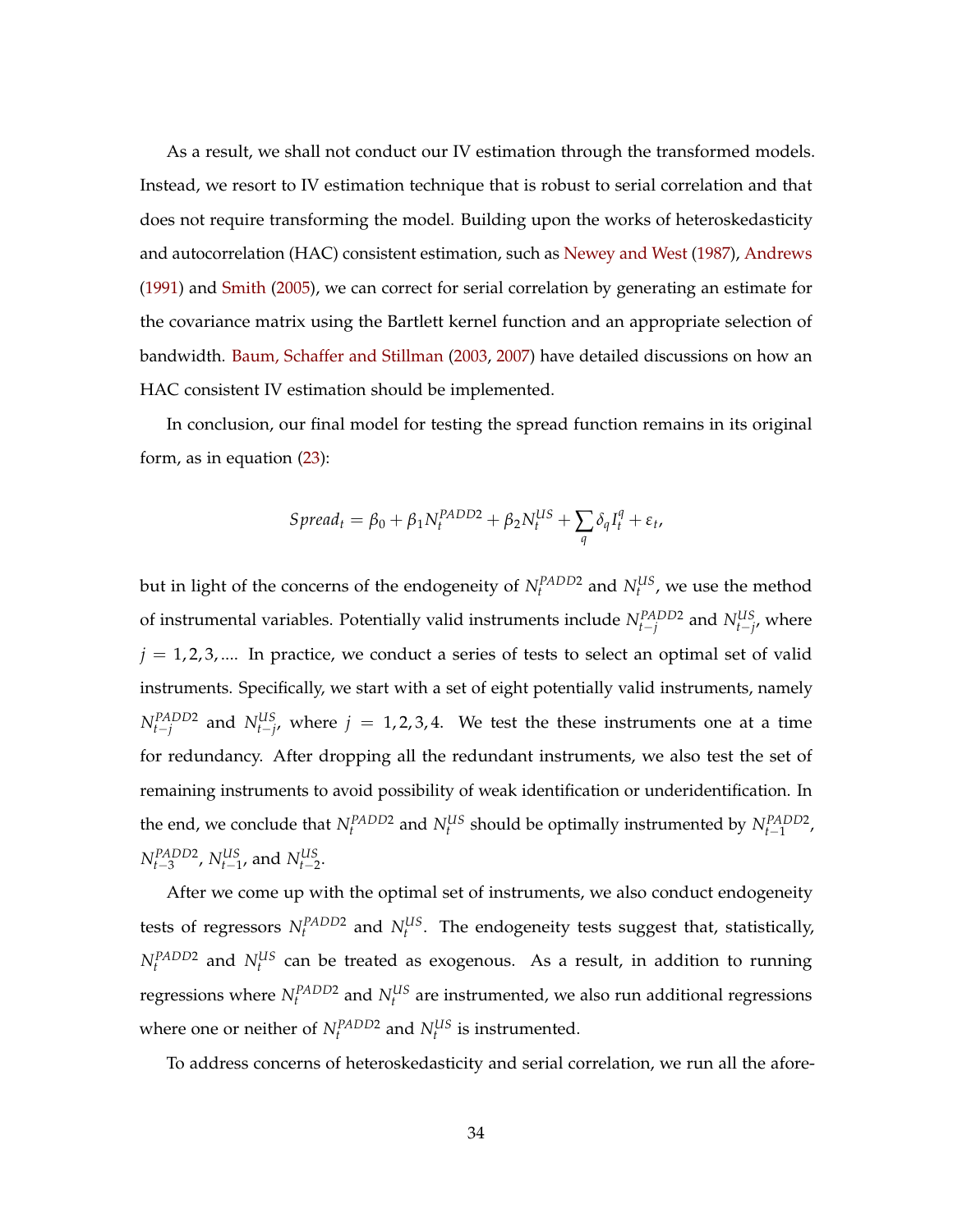mentioned tests in two versions, one with heteroskedasticity and serial correlation robust standard errors and one without. In all regressions that are not HAC robust, homoskedasticity and serial independence are checked to be violated. As a result, all our reported results are HAC robust. In doing the HAC robust estimations, we use the Bartlett kernel function with a bandwidth of 5 that is optimally chosen based on the number of observations in our data set.

The regression results of key specifications are presented in Table 2.

The table reports three types of regressions: OLS, 2S GMM, and LIML. OLS regressions are run when neither  $N_t^{PADD2}$  nor  $N_t^{US}$  is instrumented. When any of the regressor is instrumented, we use two-step feasible and efficient GMM (2S GMM) estimator instead of 2SLS because GMM is more efficient when heteroskedasticity is present (Baum, Schaffer and Stillman, 2003). We also use the limited information maximum likelihood (LIML) estimator, first derived by Anderson and Rubin (1949), to replicate all regression specifications under the 2S GMM estimator. This is because even though LIML provides no asymptotic efficiency gains over 2S GMM, recent research suggests that their finite-sample performance may be superior, for example in the presence of weak instruments (Hahn, Hausman and Kuersteiner, 2004).

The regression results indicate that the estimates on  $N_t^{PADD2}$  and  $N_t^{US}$  are largely consistent across specifications, regardless of whether regressors are instrumented or quarter dummies are included, and across estimators used. In all the regressions where instrumental variables are used, our selected set of instruments are shown to be valid with no concerns of underidentification, weak identification, or overidentification, as can be seen from the test statistics for instrument validity reported in the last three lines of the table. In particular, the null hypothesis test for the underidentification test is that the model is underidentified; the weak identification test reports an F statistic that can be compared to critical values compiled by Stock and Yogo (2005), but the rule of thumb is that the F statistic needs to be greater than 10 not to have concerns about weak identification; the null hypothesis for the overidentification test is that the instruments are valid instruments, i.e.,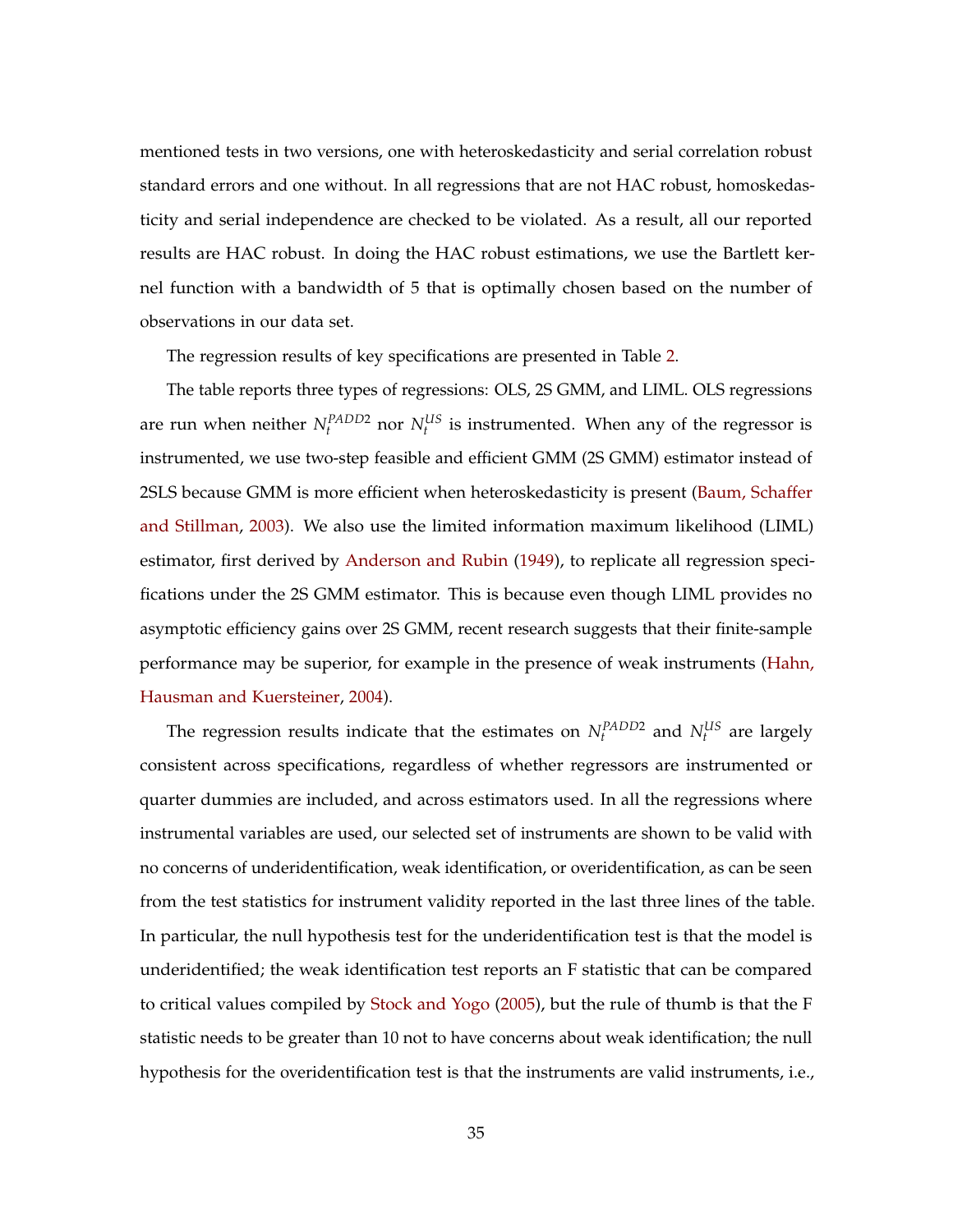#### **Table 2:** *Testing the Spread Function, Full Sample*

This table presents IV regression results for the testing the spread function on the full sample from 1986Q1 to 2016Q1. The dataset consists of 121 quarterly observations. All regressions reported in this table are heteroskedasticity and serial correlation robust, using Bartlett kernel function with a bandwidth of 5. Depending on the specification,  $N_t^{PADD2}$  and  $N_t^{US}$  are only instrumented in certain cases. When they are instrumented, the corresponding instrumental variables for  $N_t^{PADD2}$  are  $N_{t-1}^{PADD2}$  and  $N_{t-3}^{PADD2}$ ; the corresponding instrumental variables for *N*<sup>US</sup> are *N*<sup>US</sup><sub>*t*−1</sub> and *N*<sup>US</sup><sub>*t*−2</sub>. Section 4.2 has full discussions on the test procedures. Asterisks indicate statistical significance at 1%\*\*\*, 5%\*\*, and  $10\%$ \* levels.

|                                                                                                                                                    | Dependent Variable: LLS-WTI Spread, Spread <sub>t</sub> |             |             |             |             |             |             |             |             |             |             |  |
|----------------------------------------------------------------------------------------------------------------------------------------------------|---------------------------------------------------------|-------------|-------------|-------------|-------------|-------------|-------------|-------------|-------------|-------------|-------------|--|
|                                                                                                                                                    |                                                         | <b>OLS</b>  | 2S GMM      |             |             |             |             |             |             | <b>LIML</b> |             |  |
|                                                                                                                                                    | (1)                                                     | (2)         | (3)         | (4)         | (5)         | (6)         | (7)         | (8)         | (9)         | (10)        | (11)        |  |
| Coefficient estimates for regressor $N_t^{PADD2}$ .                                                                                                |                                                         |             |             |             |             |             |             |             |             |             |             |  |
| Non-instrumented                                                                                                                                   | $0.1041***$                                             | $0.1033***$ |             | $0.1041***$ |             |             | $0.1077***$ |             |             | $0.1040***$ |             |  |
|                                                                                                                                                    | (0.0365)                                                | (0.0365)    |             | (0.0362)    |             |             | (0.0359)    |             |             | (0.0367)    |             |  |
| Instrumented                                                                                                                                       |                                                         |             | $0.1099***$ |             | $0.1112***$ | $0.1138***$ |             | $0.1099***$ | $0.1107***$ |             | $0.1113***$ |  |
|                                                                                                                                                    |                                                         |             | (0.0365)    |             | (0.0377)    | (0.0374)    |             | (0.0380)    | (0.0380)    |             | (0.0377)    |  |
| Coefficient estimates for regressor $N_t^{US}$ :                                                                                                   |                                                         |             |             |             |             |             |             |             |             |             |             |  |
| Non-instrumented                                                                                                                                   | $-0.0128**$                                             | $-0.0123**$ |             |             | $-0.0155**$ |             |             | $-0.0144**$ |             |             | $-0.0155**$ |  |
|                                                                                                                                                    | (0.0059)                                                | (0.0052)    |             |             | (0.0066)    |             |             | (0.0058)    |             |             | (0.0066)    |  |
| Instrumented                                                                                                                                       |                                                         |             | $-0.0147**$ | $-0.0134**$ |             | $-0.0166**$ | $-0.0155**$ |             | $-0.0147**$ | $-0.0134**$ |             |  |
|                                                                                                                                                    |                                                         |             | (0.0067)    | (0.0063)    |             | (0.0071)    | (0.0071)    |             | (0.0067)    | (0.0065)    |             |  |
| <b>Ouarter dummies?</b>                                                                                                                            | yes                                                     | no          | yes         | yes         | yes         | no          | no          | no          | yes         | yes         | yes         |  |
| $R^2$                                                                                                                                              | 0.44                                                    | 0.44        | 0.44        | 0.45        | 0.44        | 0.44        | 0.44        | 0.44        | 0.44        | 0.45        | 0.44        |  |
| Adj $R^2$                                                                                                                                          | 0.54                                                    | 0.54        | 0.55        | 0.55        | 0.55        | 0.54        | 0.54        | 0.54        | 0.55        | 0.55        | 0.55        |  |
| Test statistics for instruments validity (p-values for underidentification and overidentification tests, F-statistic for weak identification test) |                                                         |             |             |             |             |             |             |             |             |             |             |  |
| Underidentification                                                                                                                                |                                                         |             | 0.00        | 0.00        | 0.02        | $0.00\,$    | 0.00        | 0.02        | 0.00        | 0.00        | 0.02        |  |
| Weak identification                                                                                                                                |                                                         |             | 276         | 766         | 440         | 162         | 233         | 404         | 276         | 766         | 440         |  |
| Overidentification                                                                                                                                 |                                                         |             | 1.00        | 1.00        | 0.94        | 0.85        | 0.61        | 0.70        | 1.00        | 1.00        | 0.94        |  |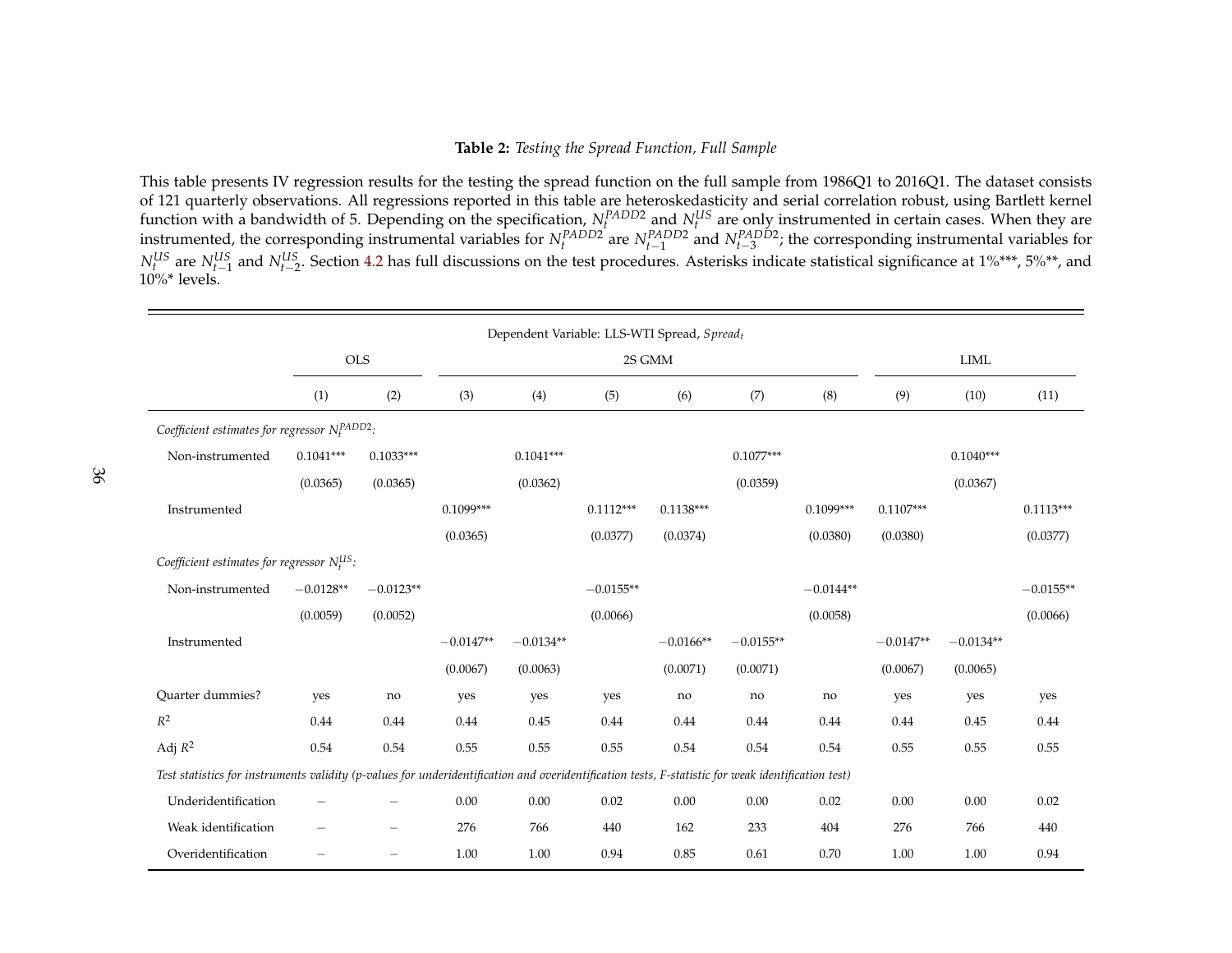uncorrelated with the error term, and that the excluded instruments are correctly excluded from the estimated equation.

Column (3) reports results obtained from our preferred specification estimated using 2S GMM. In this specification, both  $N_t^{PADD2}$  and  $N_t^{US}$  are instrumented with the selected set of instruments, and quarter dummies are included to control for seasonal effects. Based on the results of this regression, a ten-million barrel per quarter increase in total available crude oil in PADD2 is estimated to cause a \$1.099 increase in LLS-WTI spread, and the estimate is statistically significant at the 1% level; a ten-million barrel per quarter increase in total available crude oil in the rest of the U.S. is estimated to cause a \$0.147 decrease in LLS-WTI spread, and the estimate is statistically significant at the 5% level.

For comparison purposes, we take the means of the estimates across all columns (1) to (11). The means of the estimates suggest the following: a ten-million barrel per quarter increase in total available crude oil in PADD2 is estimated to cause a \$1.082 increase in LLS-WTI spread, and a ten-million barrel per quarter increase in total available crude oil in the rest of the U.S. is estimated to cause a \$0.144 decrease in LLS-WTI spread. These results are very close to those from our preferred regression in column (3).

Because the LLS and WTI spot prices only started to show noticeable divergence from 2006, we also repeat our regressions on the subset that covers 2006Q1-2016Q1. All the regression specifications are kept the same as in the full sample regressions, in order to make sure that the results are comparable. In other words, the set of instruments is not re-optimized for the subsample. Table 3 presents the regression results based on the subsample. Because we do not re-optimize the set of instruments, the first point worth discussing is the tests on instrument validity, reported in the last three lines in the table. As we can see, the test statistics indicate that the instruments are valid in various dimensions, therefore we put away concerns about instruments validity even though they are not re-optimized specifically for the subsample.

Our preferred specification in column (3) reports that for the time period from 2006Q1 to 2016Q1, when LLS-WTI spread departed from historical levels, a ten-million barrel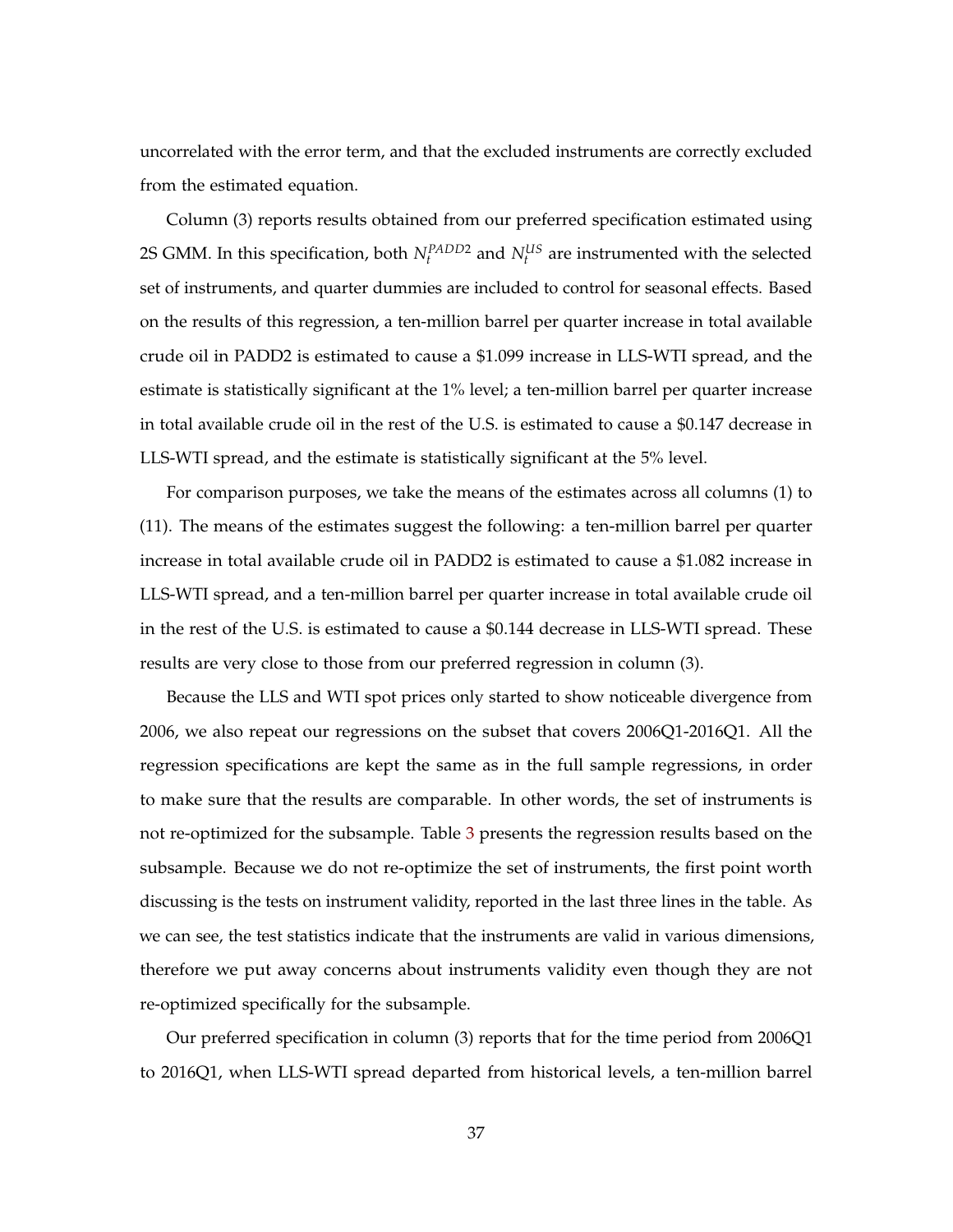per quarter increase in total available crude oil in PADD2 is estimated to cause a \$0.704 increase in LLS-WTI spread, and a ten-million barrel per quarter increase in total available crude oil in the rest of the U.S. is estimated to cause a \$0.996 decrease in LLS-WTI spread. These two estimates are statistically significant at 5% and 1% levels, respectively.

In comparison, the means for all estimates suggest the following: a ten-million barrel per quarter increase in total available crude oil in PADD2 is estimated to cause a \$0.786 increase in LLS-WTI spread, and a ten-million barrel per quarter increase in total available crude oil in the rest of the U.S. is estimated to cause a \$0.801 decrease in LLS-WTI spread. Again, just like the full sample, these results are not far away from those of our preferred specification.

To sum up, in this section we test the spread function as in Proposition 1, and the results are consistent with the predictions of our theoretical model: an increase in the amount of available oil in the Midwest (PADD2) and in the rest of the U.S. enlarges and narrows, respectively, the LLS-WTI spread. This holds true regardless whether we use the full sample that covers three decades, or the subsample that covers the past decade when the LLS-WTI spread became elevated.

#### 4.3. Testing the marginal cost curve of transportation

Proposition 2 predicts that the short-run equilibrium relation between spread and transport is captured by a strictly increasing marginal cost curve of transportation  $k_t^T(\cdot)$ , controlling for storage. We should note that Section 3.3 argues that transportation is likely to move to the new equilibrium slower than the spread. From Figure 3c we can see that if we were to allow spread to move ahead of transportation, then the optimal lag choice for spread is 4 quarters. Therefore, we can directly test Proposition 2 using the following model:

$$
Trans_t = \beta_0 + \beta_1 Spread_{t-4} + \sum_{q} \delta_q I_t^q + \gamma_1 Sto_t^2 + \gamma_2 Sto_t^3 + \varepsilon_t.
$$
 (26)

In order to estimate model (26), we are concerned about the endogeneity of *Trans<sup>t</sup>*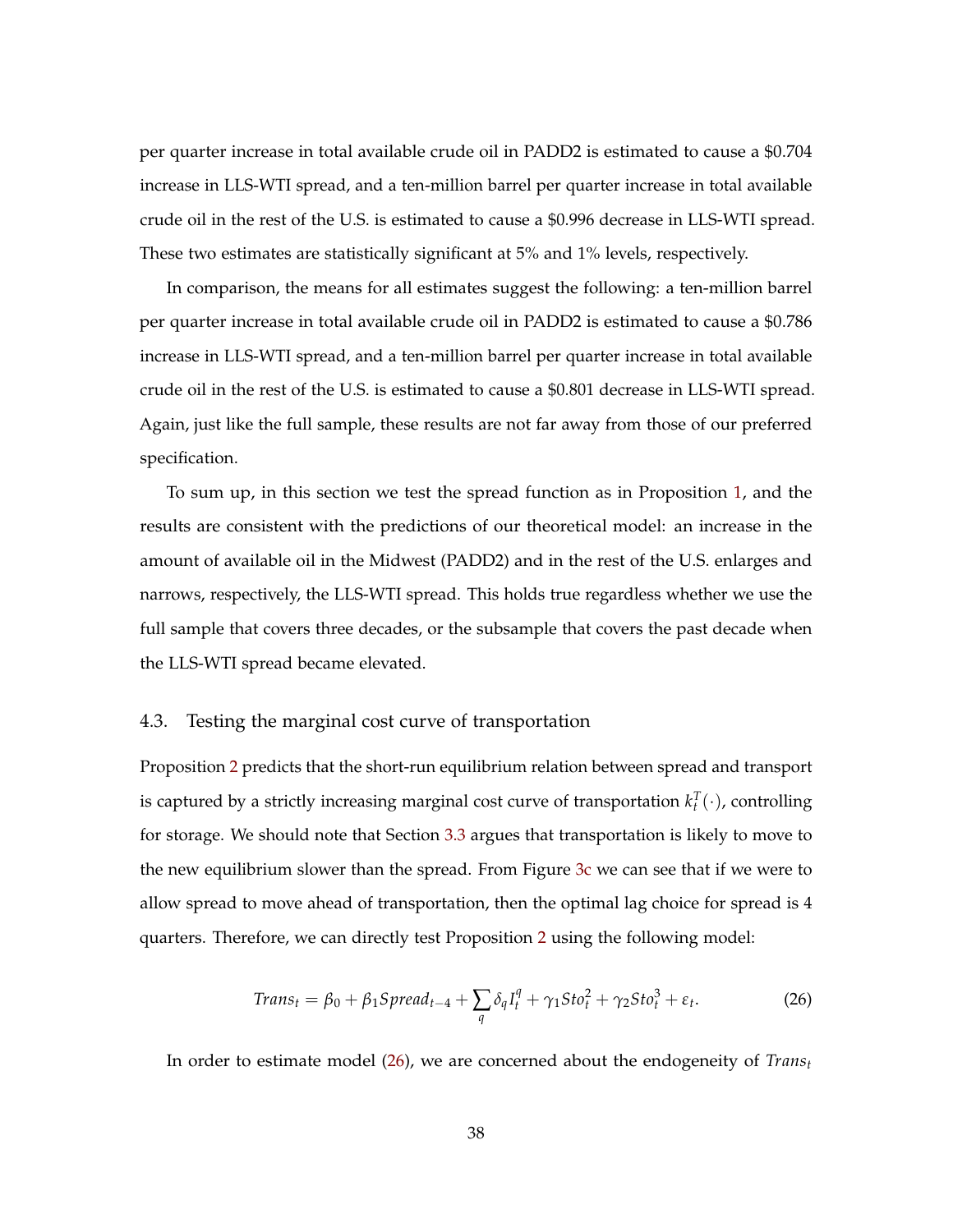#### **Table 3:** *Testing the Spread Function, Subsample*

This table presents IV regression results for the testing the spread function on the subsample from 2006Q1 to 2016Q1. The dataset consists of 41 quarterly observations. The specifications are exactly the same as corresponding specifications in Table 2. All regressions reported in this table are heteroskedasticity and serial correlation robust, using Bartlett kernel function with a bandwidth of 4. Depending on the specification,  $N_f^{PADD2}$  and  $N_f^{US}$  are only instrumented in certain cases. When they are instrumented, the corresponding instrumental variables for  $N_t^{PADD2}$  are  $N_{t-1}^{PADD2}$  and  $N_{t-3}^{PADD2}$ ; the corresponding instrumental variables for  $N_t^{US}$  are  $N_{t-1}^{US}$  and  $N_{t-2}^{US}$ . Asterisks indicate statistical significance at 1%\*\*\*, 5%\*\*, and 10%\* levels.

| Dependent Variable: LLS-WTI Spread, Spreadt                                                                                                        |              |                          |               |                     |              |              |              |              |              |              |              |
|----------------------------------------------------------------------------------------------------------------------------------------------------|--------------|--------------------------|---------------|---------------------|--------------|--------------|--------------|--------------|--------------|--------------|--------------|
|                                                                                                                                                    | <b>OLS</b>   |                          | $2S$ GMM $\,$ |                     |              |              |              |              | LIML         |              |              |
|                                                                                                                                                    | (1)          | (2)                      | (3)           | (4)                 | (5)          | (6)          | (7)          | (8)          | (9)          | (10)         | (11)         |
| Coefficient estimates for regressor $N_t^{PADD2}$ .                                                                                                |              |                          |               |                     |              |              |              |              |              |              |              |
| Non-instrumented                                                                                                                                   | $0.0782**$   | $0.0772**$               |               | $0.0587^{\ast\ast}$ |              |              | $0.0772**$   |              |              | $0.0804**$   |              |
|                                                                                                                                                    | (0.0353)     | (0.0379)                 |               | (0.0300)            |              |              | (0.0374)     |              |              | (0.0358)     |              |
| Instrumented                                                                                                                                       |              |                          | $0.0704**$    |                     | $0.0914**$   | $0.775*$     |              | $0.0756*$    | $0.0896**$   |              | $0.0885**$   |
|                                                                                                                                                    |              |                          | (0.0296)      |                     | (0.0367)     | (0.0398)     |              | (0.0410)     | (0.0384)     |              | (0.0385)     |
| Coefficient estimates for regressor $N_t^{US}$ .                                                                                                   |              |                          |               |                     |              |              |              |              |              |              |              |
| Non-instrumented                                                                                                                                   | $-0.0805***$ | $-0.0651***$             |               |                     | $-0.0820***$ |              |              | $-0.0606***$ |              |              | $-0.0812***$ |
|                                                                                                                                                    | (0.0309)     | (0.0227)                 |               |                     | (0.0307)     |              |              | (0.0215)     |              |              | (0.0309)     |
| Instrumented                                                                                                                                       |              |                          | $-0.0996***$  | $-0.0978***$        |              | $-0.0582***$ | $-0.0652***$ |              | $-0.0953***$ | $-0.0951***$ |              |
|                                                                                                                                                    |              |                          | (0.0359)      | (0.0365)            |              | (0.0195)     | (0.0234)     |              | (0.0364)     | (0.0368)     |              |
| Quarter dummies?                                                                                                                                   | yes          | no                       | yes           | yes                 | yes          | no           | no           | no           | yes          | yes          | yes          |
| $R^2$                                                                                                                                              | 0.40         | 0.34                     | 0.38          | 0.37                | 0.39         | 0.31         | 0.31         | 0.34         | 0.38         | 0.39         | 0.39         |
| Adj $R^2$                                                                                                                                          | $0.70\,$     | 0.67                     | 0.69          | 0.69                | 0.70         | 0.66         | 0.65         | 0.67         | 0.69         | 0.69         | 0.70         |
| Test statistics for instruments validity (p-values for underidentification and overidentification tests, F-statistic for weak identification test) |              |                          |               |                     |              |              |              |              |              |              |              |
| Underidentification                                                                                                                                |              |                          | 0.07          | 0.03                | 0.02         | 0.08         | 0.04         | 0.03         | 0.07         | 0.03         | 0.02         |
| Weak identification                                                                                                                                |              | $\overline{\phantom{0}}$ | 38            | 65                  | 183          | 59           | 40           | 157          | 38           | 65           | 183          |
| Overidentification                                                                                                                                 |              | $\overline{\phantom{0}}$ | 0.53          | 0.27                | 0.81         | 0.31         | 0.15         | 0.52         | 0.53         | 0.27         | 0.81         |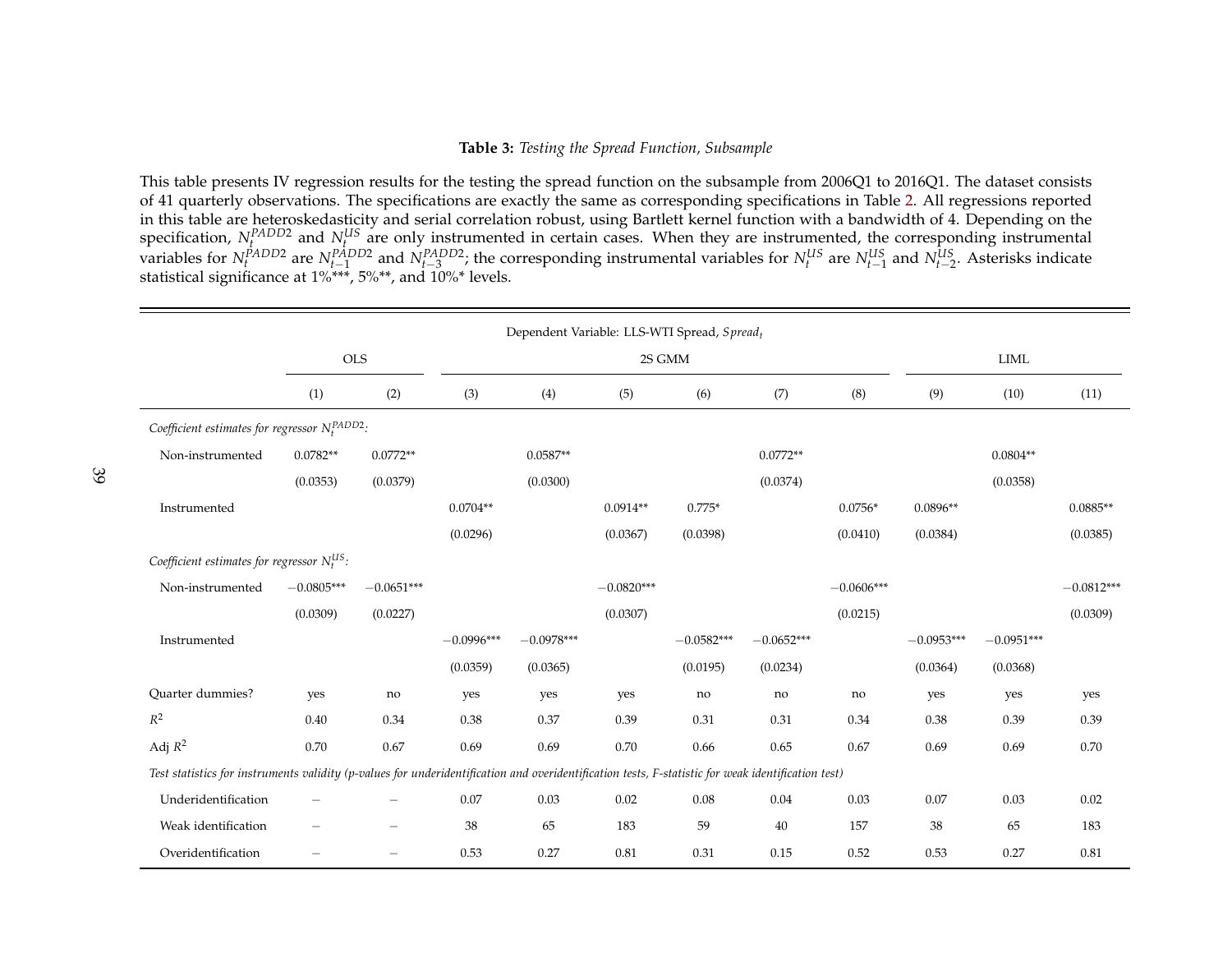similar to when we test for the spread function in Section 4.2. As a result, we apply a similar instrument variable strategy that is heteroskedasticity and serial correlation robust. Using the same test procedures as in Section 4.2, we find that the optimal instrument for *Spreadt*−<sup>4</sup> is *Spreadt*−5. Table 4 reports regression results based on both the full sample that covers 1986Q1-2016Q1 and the subsample that covers 2006Q1-2016Q1. Several observations are immediately clear from the table. First, including quarter dummies or not does not significantly change the coefficient estimate on *Spreadt*−4, but it does make a major difference whether or not we include the control variables  $Sto_t^2$  and  $Sto_t^3$ . In particular, the  $R^2$  and Adj  $R^2$  drop substantially if we leave out the control variables. This is an indication that the control variables should be included, as consistent with the prediction of Proposition 2. Such an observation provides further support for our theoretical model. Second, the test statistics for instrument validity reported in the last two lines of the table suggest that the instrument that we optimally choose is indeed valid in the regressions. Notice that there is no overidentification test here, because there is only one instrument so the model is exactly identified.

Both full sample and subsample results confirm that equilibrium price spread and transportation have a strictly increasing relationship, corroborating Proposition 2. In particular, the full sample result indicates that a \$1 increase in *Spreadt*−<sup>4</sup> would cause *Trans<sup>t</sup>* to increase by 2.98 million barrels, according to our preferred specification (1) that includes both quarter dummies and control variables. On the other hand, the subsample result indicates that a \$1 increase in *Spreadt*−<sup>4</sup> would cause *Trans<sup>t</sup>* to increase by 3.92 million barrels, according to our preferred specification (3) that includes both quarter dummies and control variables. These translate into an elasticity of transportation to price spread of 0.27 for the full sample and 0.43 for the subsample $^5$ , suggesting that starting from 2006, the LLS-WTI spread not only becomes elevated, but its increase also is able to induce a larger amount of transportation activities from the Midwest (PADD2) to the rest of the U.S. compared to earlier decades.

<sup>&</sup>lt;sup>5</sup>The means for transportation are 24.35 and 57.77 million barrels for the full sample and subsample, respectively. The means for price spread are \$2.24 and \$6.38 for the full sample and subsample, respectively.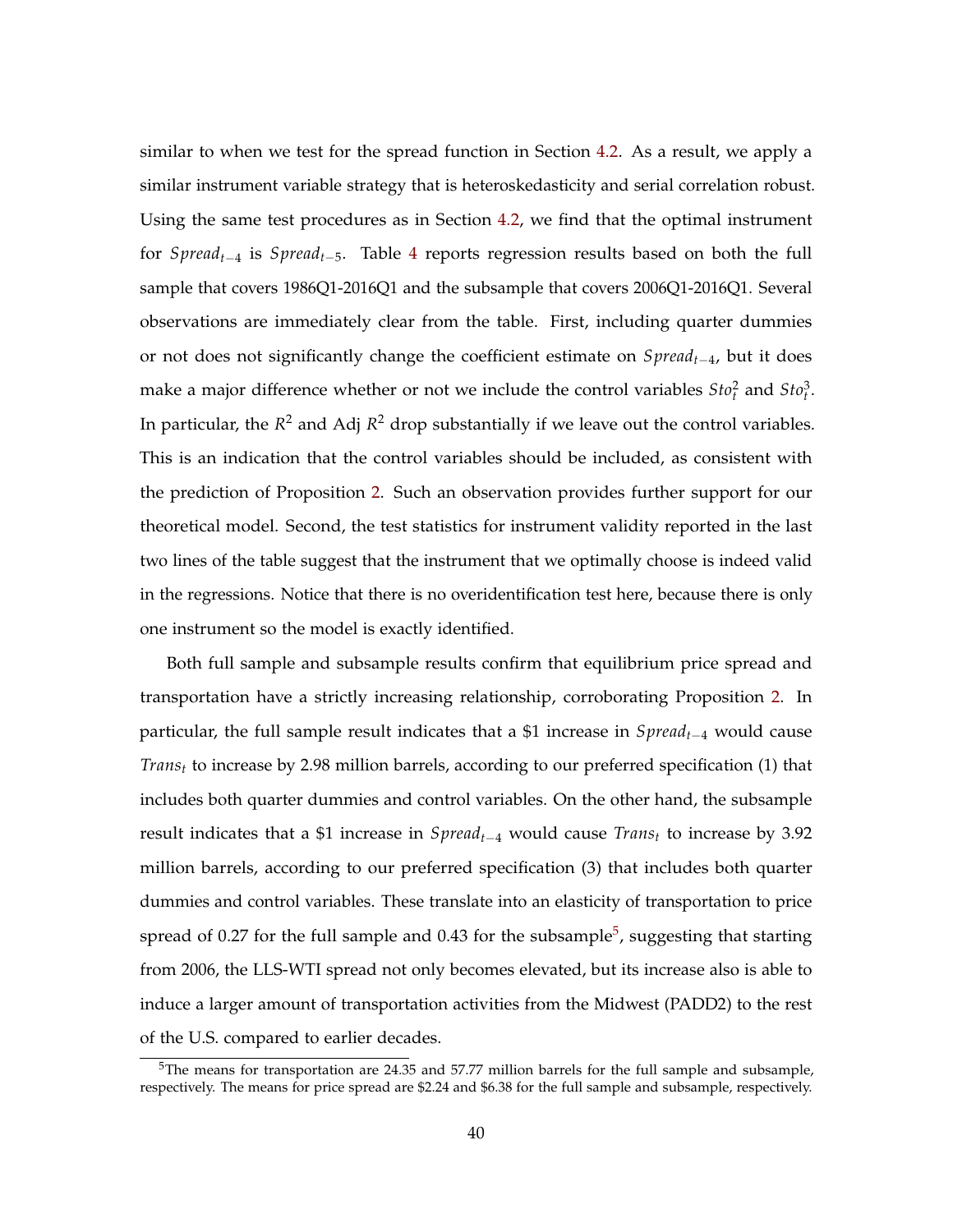# **Table 4:** *Testing the Marginal Cost Curve of Transportation*

This table presents IV regression results for the testing the marginal cost curve of transportation. The full sample consists of 121 quarterly observations; the subsample consists of 41 quarterly observations. All regressions are heteroskedasticity and serial correlation robust with the Bartlett kernel function. The instrumental variable for *Spreadt*−<sup>4</sup> is optimally chosen to be *Spreadt*−5. Section 4.3 has full discussions on the test procedures. Asterisks indicate statistical significance at 1%\*\*\*, 5%\*\*, and 10%\* levels.

| Dependent Variable: Transport from PADD2 to the rest of the U.S., Transt                                                  |                            |          |           |           |                          |           |           |           |  |
|---------------------------------------------------------------------------------------------------------------------------|----------------------------|----------|-----------|-----------|--------------------------|-----------|-----------|-----------|--|
|                                                                                                                           | Full Sample, 1986Q1-2016Q1 |          |           |           | Subsample, 2006Q1-2016Q1 |           |           |           |  |
|                                                                                                                           | (1)                        | (2)      | (3)       | (4)       | (5)                      | (6)       | (7)       | (8)       |  |
| $S\text{}pred_{t-4}$ (instrumented)                                                                                       | $2.98*$                    | $2.93*$  | $6.11***$ | $6.11***$ | 3.92***                  | $3.78***$ | $4.72***$ | $4.73***$ |  |
|                                                                                                                           | (1.59)                     | (1.59)   | (1.34)    | (1.33)    | (1.20)                   | (1.10)    | (1.42)    | (1.42)    |  |
| Control variables:                                                                                                        |                            |          |           |           |                          |           |           |           |  |
| $Sto^{PADD2}_t$                                                                                                           | $1.01**$                   | $1.05**$ |           |           | 0.25                     | 0.38      |           |           |  |
|                                                                                                                           | (0.49)                     | (0.50)   |           |           | (0.43)                   | (0.38)    |           |           |  |
| Sto <sub>t</sub> <sup>US</sup>                                                                                            | 0.40                       | 0.34     |           |           | $1.43***$                | $1.26***$ |           |           |  |
|                                                                                                                           | (0.31)                     | (0.30)   |           |           | (0.43)                   | (0.35)    |           |           |  |
| Quarter dummies?                                                                                                          | yes                        | no       | yes       | no        | yes                      | no        | yes       | no        |  |
| $R^2$                                                                                                                     | 0.75                       | 0.74     | 0.36      | 0.36      | 0.78                     | 0.75      | 0.14      | 0.13      |  |
| Adj $R^2$                                                                                                                 | 0.82                       | $0.81\,$ | 0.53      | 0.53      | 0.89                     | 0.88      | 0.58      | 0.58      |  |
| Test statistics for instruments validity (p-value for underidentification test, F-statistic for weak identification test) |                            |          |           |           |                          |           |           |           |  |
| Underidentification                                                                                                       | 0.03                       | 0.03     | $0.08\,$  | 0.08      | 0.05                     | 0.05      | 0.06      | 0.06      |  |
| Weak identification                                                                                                       | 135                        | 134      | 188       | 189       | 96                       | 108       | 168       | 171       |  |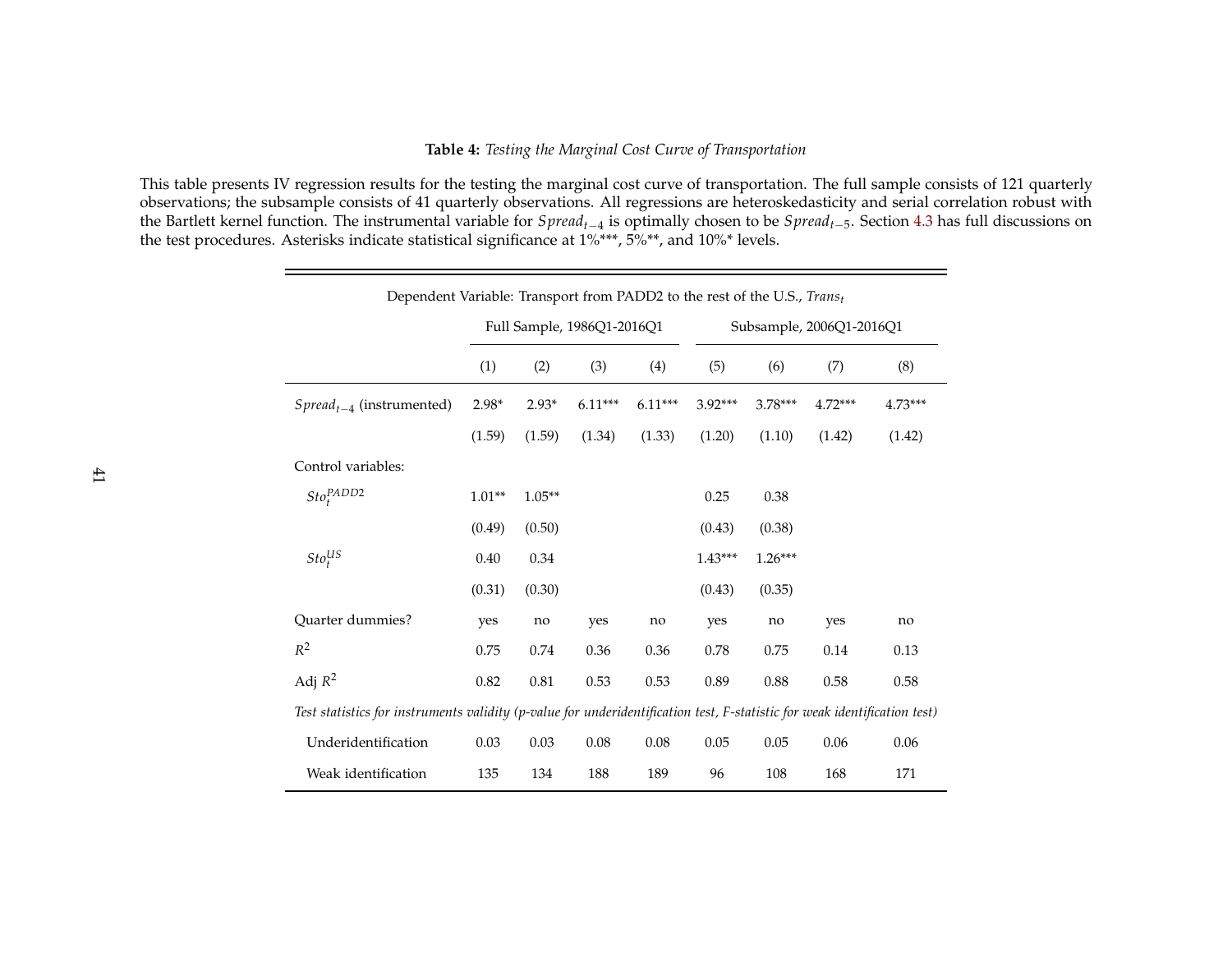# 5. Identifying Causes of the Changing LLS-WTI Spread

Now that we've validated our model in Section 4, we would like to apply our model to identify causes of the changing LLS-WTI over time, particularly over the past decade. Proposition 3 states three possible causes of a changing commodity price spread. In our context, each of the three causes represents the following: an change in  $Q_t^A$  represents a production shock in the Midwest; a change in  $Q_t^B$  represents a production shock abroad; a shift of the  $k_{t,AB}^T(T_t)$  represents a structural change in the marginal cost of transportation. These three causes imply different relationships among equilibrium spread, transportation, and storage. Therefore, if spread and transportation are negatively correlated, i.e.  $\rho_{\sigma_t, T_t} \leq 0$ , then the changing price spread should be attributed to a structural change in the marginal cost of transportation. On the other hand, if spread and transportation are positively correlated, i.e.  $\rho_{\sigma_t,T_t} \geq 0$ , then there are two further possibilities: if spread and storage are positively correlated, i.e.  $\rho_{\sigma_t,S_t} \geq 0$ , then the changing spread should be attributed to a production shock in the Midwest; if spread and storage are negatively correlated, i.e.  $\rho_{\sigma_t,S_t} \leq 0$ , then the changing spread should be attributed to a production shock abroad. I summarize these results in Table 5, assuming a widening price spread. The results for a narrowing price spread are similar.

Given these model implications, we can use correlations to determine if the changing spread was due to a production shock abroad, a production shock in the Midwest, or a structural change in the the marginal cost of transportation. We compute rolling correlations between transportation and the LLS-WTI spread as well as between storage and the LLS-WTI spread. The rolling correlations are computed using a 28-quarter rolling window. The rolling window is chosen in a balanced way, so that it is long enough to uncover patterns in the data and make correlations valid, but also short enough to capture any instability in the rolling correlation trends. We should note that making reasonable changes to the width of the rolling window does not have an impact on our conclusions.

In order to make inferences based on the rolling correlations, we'd like to bound the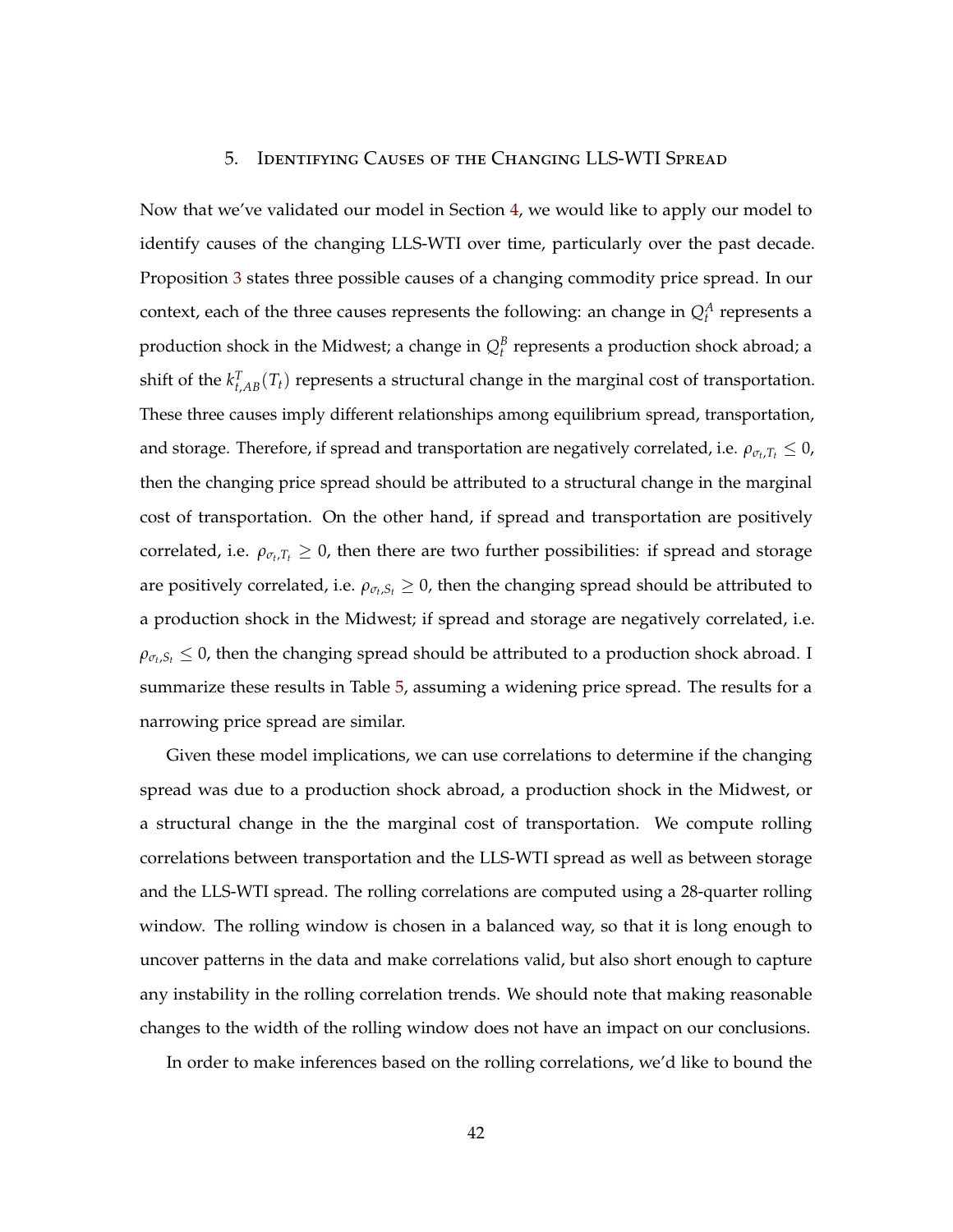#### **Table 5:** *Implied relationships among spread, transportation, and storage*

This table relates model predictions to the context of the LLS-WTI price spread. Proposition 3 discusses three causes of the changing price spread. Each of the three causes represents different shocks in the U.S. crude oil market. The last two columns summarize the implied correlations among spread, transportation, and storage based from different causes. Section 5 has a full discussion on these implied correlations.

| Cause of widening spread                    | Model interpretation                     | Implied correlation between  |                              |  |  |
|---------------------------------------------|------------------------------------------|------------------------------|------------------------------|--|--|
|                                             |                                          | Spread and transportation    | Spread and storage           |  |  |
| Positive production shock in Midwest        | Increase in $Q_t^A$                      | $\rho_{\sigma_t,T_t} \geq 0$ | $\rho_{\sigma_t,S_t} \geq 0$ |  |  |
| Negative production shock abroad            | Decrease in $Q_t^B$                      | $\rho_{\sigma_t,T_t} \geq 0$ | $\rho_{\sigma_t,S_t} \leq 0$ |  |  |
| Structural increase in MC of transportation | Upward shift of $k_{t, AB}^T(T_t)$ curve | $\rho_{\sigma_t,T_t} \leq 0$ | ambiguous                    |  |  |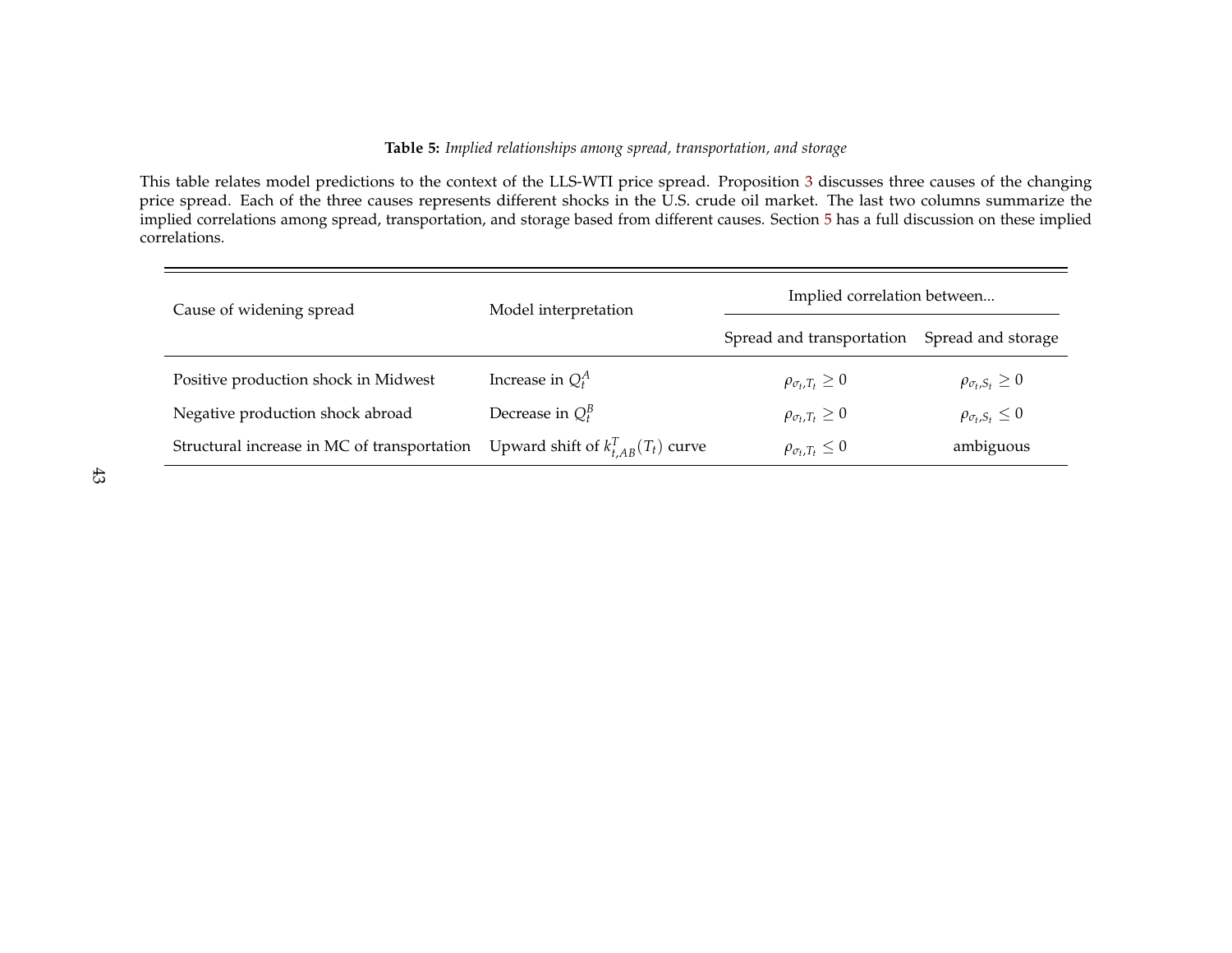correlations by confidence intervals. Unlike confidence intervals around means, confidence intervals around Pearson *r*'s are not symmetrical. We shall very briefly review how to construct a confidence interval on a correlation coefficient estimate *ρ*. The Fisher's *r*-to-*z* transformation gives an expectation of the *z* statistic of

$$
z' = \frac{1}{2} \ln \left( \frac{1+\rho}{1-\rho} \right),\tag{27}
$$

with a standard deviation of  $\sigma_{z'} = \sqrt{1/(n-3)}$ , where *n* is the sample size. Then a confidence interval in the *z*-space is simply

$$
z' \pm (Z \text{ score}) \times \sigma_{z'}, \tag{28}
$$

where the *Z* score for a 95% confidence interval, for example, is 1.96. Denote the upper and lower bounds of the confidence interval in the *z*-space as *z* <sup>+</sup> and *z* <sup>−</sup>. Then the upper and lower bounds of the confidence interval,  $\rho^+$  and  $\rho^-$ , in the *r*-space are calculated as

$$
\rho^+ = \frac{e^{\left(2z^+ - 1\right)}}{e^{\left(2z^+ + 1\right)}}\tag{29}
$$

$$
\rho^{-} = \frac{e^{\left(2z^{-} - 1\right)}}{e^{\left(2z^{-} + 1\right)}}\tag{30}
$$

Figure 8 shows the rolling correlations between LLS-WTI spread and transport, and between LLS-WTI spread and storage in the Midwest (PADD2), with 95% confidence intervals, starting from 2005. As we can see, before 2013 the rolling correlations between LLS-WTI spread and transport, and between LLS-WTI spread and storage in the Midwest (PADD2), are both positive, suggesting that the increase in price spread during the period should be attributed to positive production shocks in the Midwest. From 2013 and onward, we can see from Figure 8 that both correlations start to turn negative. This is evidence that the dominating cause of the narrowing of the price spread is a structural decrease in the marginal cost of transportation, although a positive production shock abroad could also possibly be a secondary cause that contributes to the negative correlations between spread and storage.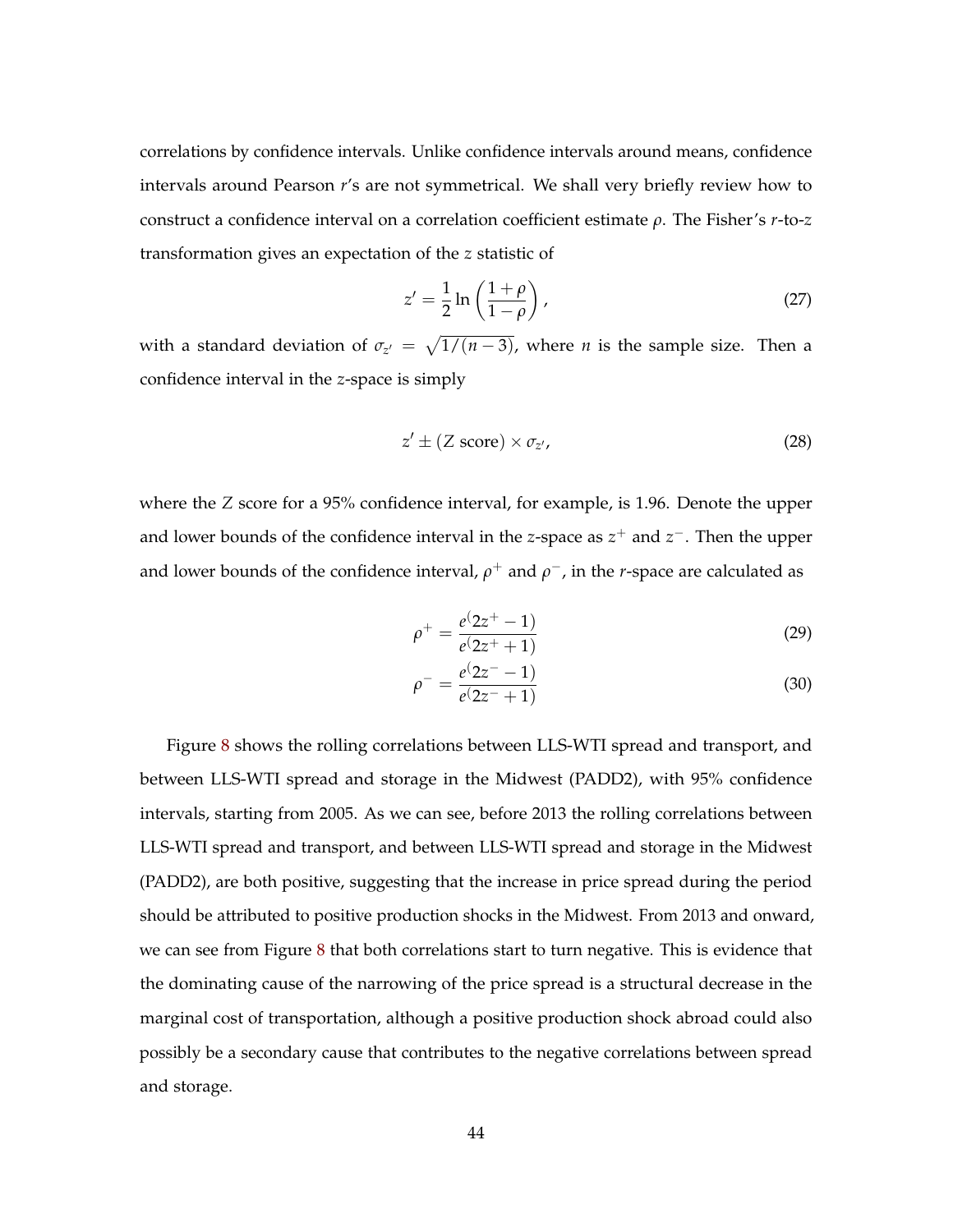**Figure 8:** *Rolling correlations among spread, transportation, and storage*

These figures present rolling correlations between the LLS-WTI price spread and transportation from PADD2 to the rest of the U.S., and between the LLS-WTI price spread and storage in PADD2, from 2005. The rolling regression window is chosen to be 28 quarters. The shaded areas indicate 95% confidence intervals.



**(a)** *Rolling correlations between spread and transportation*



**(b)** *Rolling correlations between spread and storage*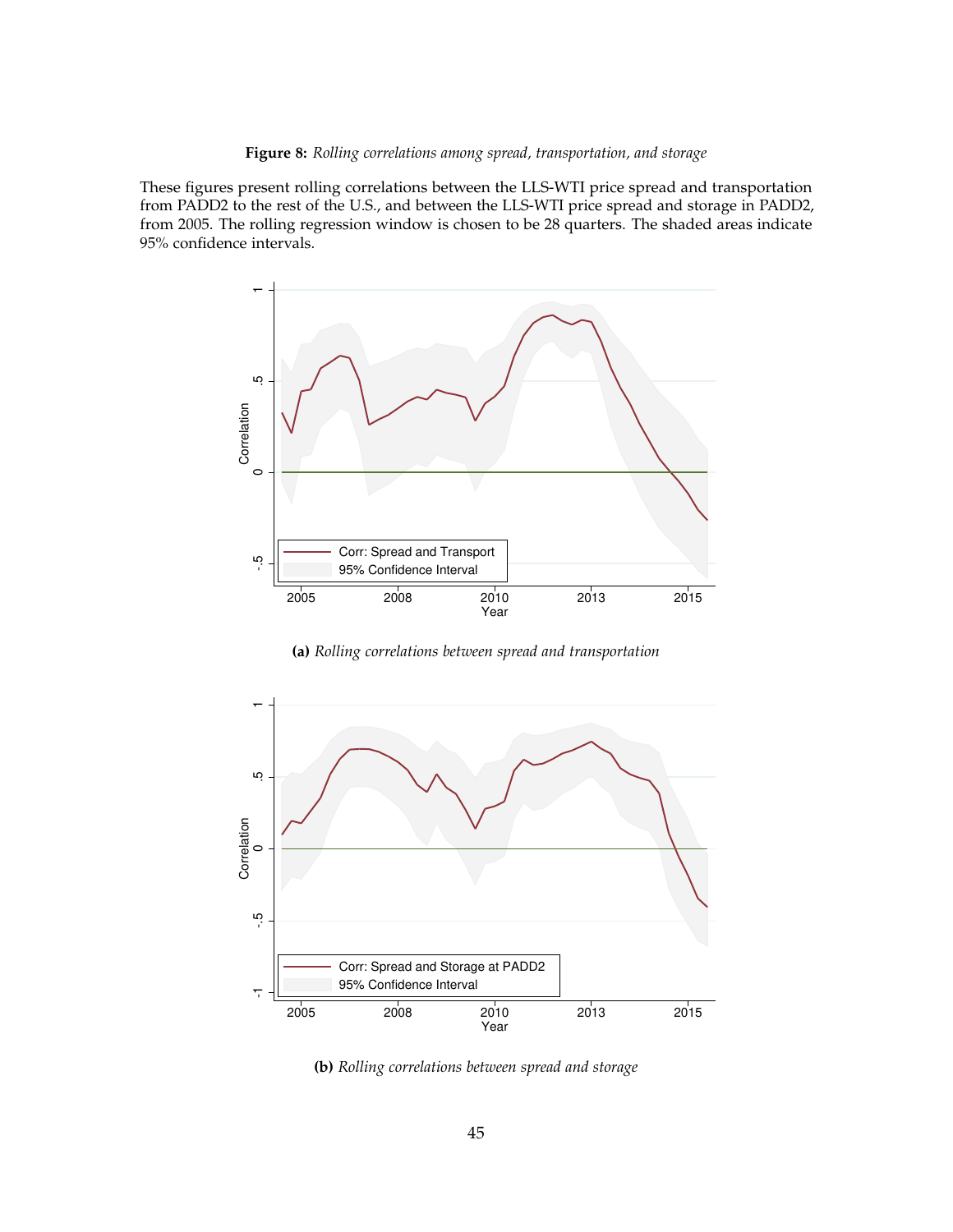In sum, we have been able to depict a complete story for the dramatic changes in LLS-WTI price spread over the past decade. From 2006 to 2013, LLS-WTI increased from being almost zero to as high as \$25 per barrel, due to a positive production shock in the Midwest. Starting from 2013, the LLS-WTI spread started to narrow, fluctuating around \$3.5 per barrel, which was much lower than the peak but remained quite high by historical standards. The primary cause for the narrowing of the spread during the period was a structural decrease in the marginal cost of transportation out of Midwest to the rest of the U.S., possibly due to such factors as new pipeline capacities. A positive production shock abroad, such as the Middle East, was likely a secondary cause for the narrowing of the price spread in recent years, too.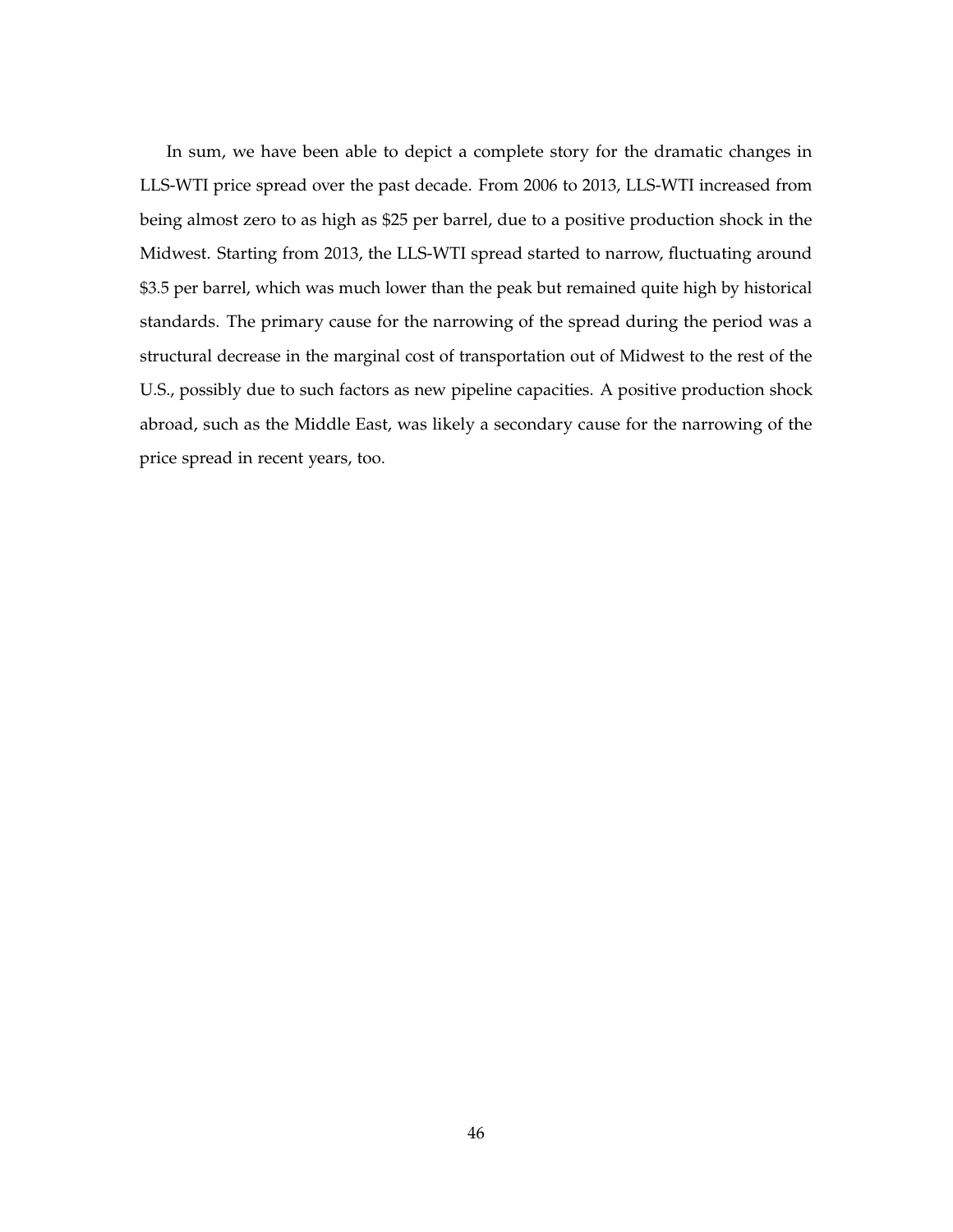#### 6. Conclusion

Dramatic price spreads among benchmark crude oils is a phenomenon that emerged in the commodities market in the past decade. While this phenomenon has generated a great deal of media attention, there has not been rigorous studies that attempt to identify the causes of the changing price spreads.

The addition that this paper provides to the economic literature is both theoretical and empirical. On the theoretical side, the framework of analysis presented here is a generalized and much clearer version of the standard spatial price equilibrium model first pioneered by Samuelson (1952). We explicitly define a spread function and consider the equilibrium level of transportation as the intersection between the spread function and the marginal cost curve of transportation. This perspective makes clear the key differences between a model with constant marginal costs of transportation versus one with increasing marginal costs of transportation. The addition of storage further allows us to draw predictions from the model that help identify unique causes of the changing price spread.

On the empirical side, we construct a dataset that covers an extended time period of three decades. This comprehensive dataset allows us to uncover patterns of the crude oil market over a long time horizon, which in a way ensures the robustness of our results. We econometrically validate our model using several testable model predictions, and identify the causes of the changing price spread over the past decade by exploiting the relationships among crude oil price spreads, transportation across regions, and crude oil storage levels.

In sum, this paper provides a necessary generalization of the literature that addresses the interconnectedness of spatially separated commodity markets. In fact, the applicability of the generalized model presented here is likely not limited to the LLS-WTI spread, and further research should be performed on the applicability of this model to other spatial price spreads that exhibited similarly abrupt changes.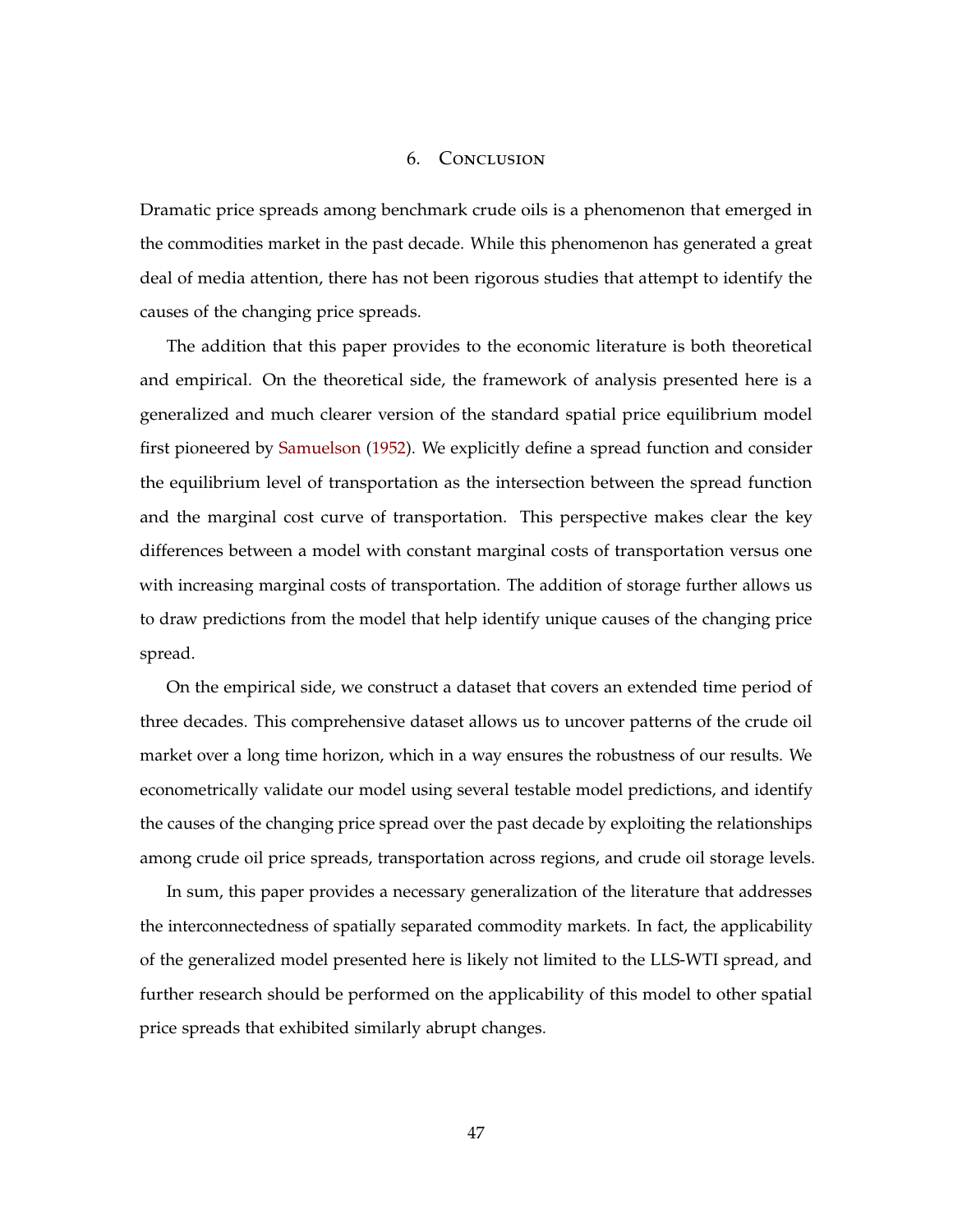#### **REFERENCES**

- **Anderson, T. W., and Herman Rubin.** 1949. "Estimation of the Parameters of a Single Equation in a Complete System of Stochastic Equations." *Annals of Mathematical Statistics*, 20(1): 46–63.
- **Andrews, Donald W. K.** 1991. "Heteroskedasticity and Autocorrelation Consistent Covariance Matrix Estimation." *Econometrica*, 59(3): 817–858.
- **Ardeni, Pier Giorgio.** 1989. "Does the Law of One Price Really Hold for Commodity Prices?" *American Journal of Agricultural Economics*, 71(3): 661–669.
- **Baum, Christopher F., Mark E. Schaffer, and Steven Stillman.** 2003. "Instrumental Variables and GMM: Estimation and Testing." *Stata Journal*, 3(1): 1–31.
- **Baum, Christopher F., Mark E. Schaffer, and Steven Stillman.** 2007. "Enhanced Routines for Instrumental Variables/Generalized Method of Moments Estimation and Testing." *Stata Journal*, 7(4): 465–506.
- **Buyuksahin, Bahattin, Thomas K. Lee, James T. Moser, and Michel A. Robe.** 2013. "Physical Markets, Paper Markets and the WTI-Brent Spread." *Energy Journal*, 34(3): 129– 151.
- **Coleman, Andrew.** 2009. "Storage, Slow Transport, and the Law of One Price: Theory with Evidence from Nineteenth-Century U.S. Corn Markets." *Review of Economics and Statistics*, 92(2): 332–350.
- **Deaton, Angus, and Guy Laroque.** 1992. "On the Behaviour of Commodity Prices." *Review of Economic Studies*, 59(1): 1–23.
- **Deaton, Angus, and Guy Laroque.** 1996. "Competitve Storage and Commodity Price Dynamics." *Journal of Political Economy*, 104(5): 896–923.
- **Fattouh, Bassam.** 2010. "The Dynamics of Crude Oil Price Differentials." *Energy Economics*, 32(2): 334–342.
- **Goldberg, Pinelopi K., and Frank Verboven.** 2005. "Market Integration and Convergence to the Law of One Price: Evidence from the European Car Market." *Journal of International Economics*, 65(1): 283–303.
- **Hahn, Jinyong, Jerry Hausman, and Guido Kuersteiner.** 2004. "Estimation with Weak Instruments: Accuracy of Higher-Order Bias and MSE Approximations." *Econometrics Journal*, 7(1): 46–63.